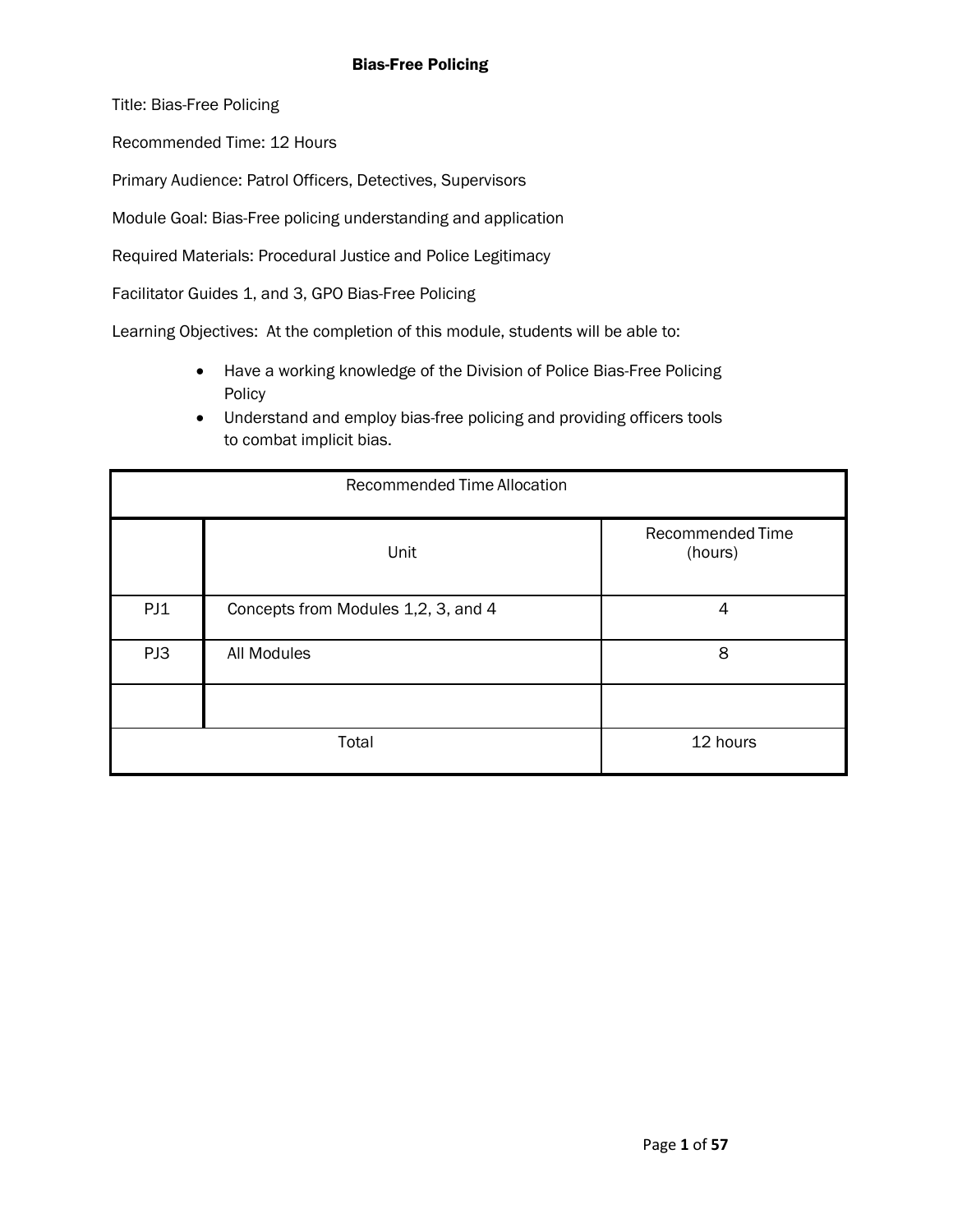|    | I. Course Topics                                                                                                                                                                                                                                                                                                                 |  |
|----|----------------------------------------------------------------------------------------------------------------------------------------------------------------------------------------------------------------------------------------------------------------------------------------------------------------------------------|--|
|    | A. (PJ1) MODULE 1<br>1. The Interactive Nature between Procedural Justice, Legitimacy, and Goals<br>in Policing<br>2. Definitions-Procedural Justice, Police Legitimacy<br>3. Procedural Justice affects legitimacy<br>4. Goals in policing<br>B. (PJ1) MODULE 2<br>1. Cynicism<br>2. "US" VS. "Them" Mentality<br>3. Legitimacy |  |
|    | 4. Lawfulness vs. Legitimacy                                                                                                                                                                                                                                                                                                     |  |
| C. | (PJ1) MODULE 3                                                                                                                                                                                                                                                                                                                   |  |
|    | 1. Neutrality                                                                                                                                                                                                                                                                                                                    |  |
|    | 2. Voice                                                                                                                                                                                                                                                                                                                         |  |
|    | 3. Respect                                                                                                                                                                                                                                                                                                                       |  |
|    | 4. Trustworthiness                                                                                                                                                                                                                                                                                                               |  |
|    | D. (PJ1) MODULE 4                                                                                                                                                                                                                                                                                                                |  |
|    | 1. Historical Effects of Policing                                                                                                                                                                                                                                                                                                |  |
|    | 2. How Did We Get Here?                                                                                                                                                                                                                                                                                                          |  |
|    | 3. Community Bank Account                                                                                                                                                                                                                                                                                                        |  |
|    |                                                                                                                                                                                                                                                                                                                                  |  |
|    | H. (PJ3) MODULE 1                                                                                                                                                                                                                                                                                                                |  |
|    | 1. Why are we here today?                                                                                                                                                                                                                                                                                                        |  |
| I. | (PJ3) MODULE 2                                                                                                                                                                                                                                                                                                                   |  |
|    | 1. Fast Traps                                                                                                                                                                                                                                                                                                                    |  |
|    | 2. Implicit Bias                                                                                                                                                                                                                                                                                                                 |  |
|    | 2. Definitions: Stereotypes, Prejudice, Discrimination                                                                                                                                                                                                                                                                           |  |
|    | 3. What is racism?                                                                                                                                                                                                                                                                                                               |  |
| J. | (PJ3) MODULE 3                                                                                                                                                                                                                                                                                                                   |  |
|    |                                                                                                                                                                                                                                                                                                                                  |  |

Instructor Notes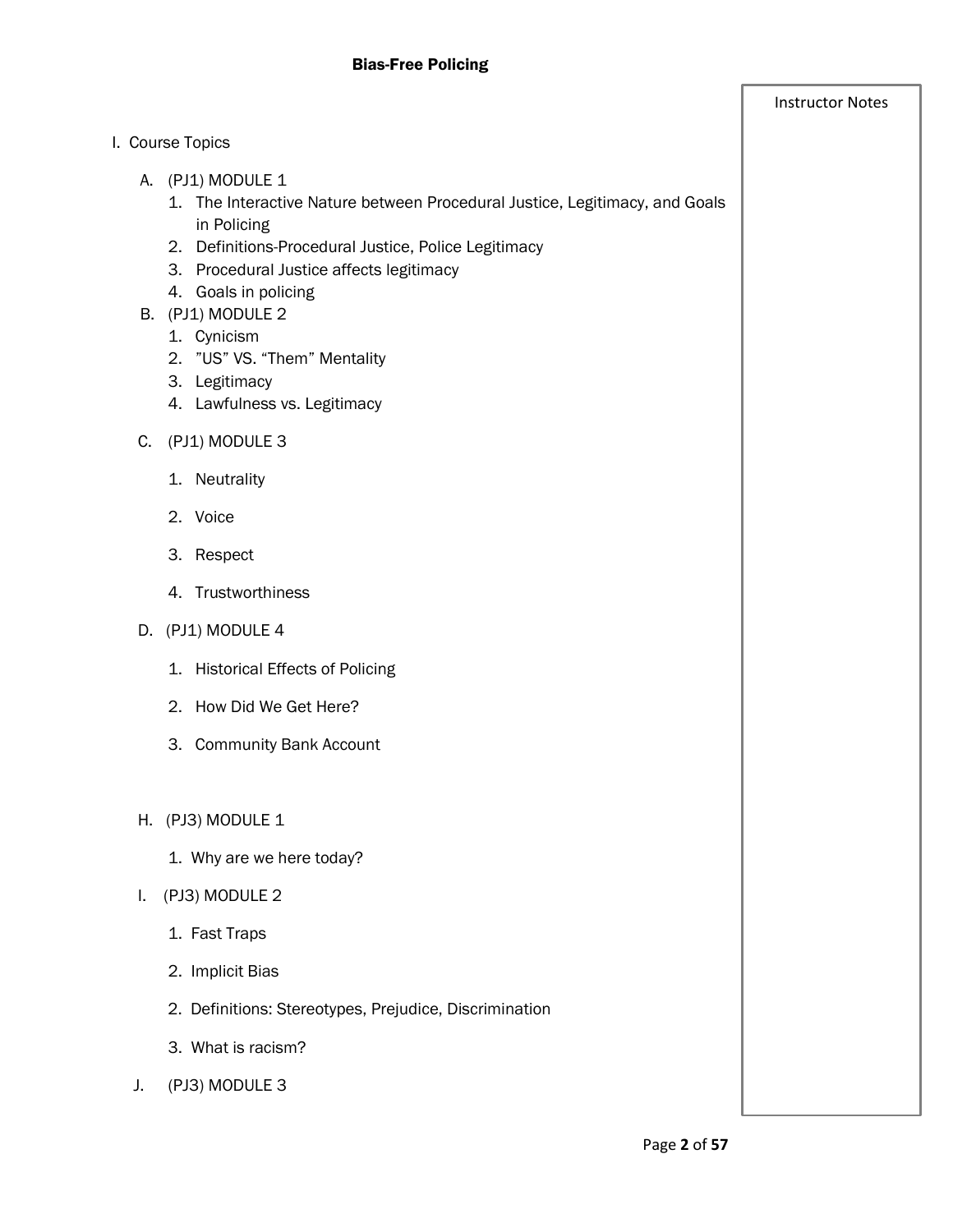- 1. Slow Traps
- K. (PJ3) MODULE 4
	- 1. Defusing Traps
	- 2. Identity Traps

#### II. Purpose

- A. The purpose of this course is for law enforcement officers to understand and employ bias-free policing and providing officers tools to combat implicit bias.
- B. To provide officers with a basic understanding of the new Bias-Free Policing policy.

#### III. Introduction

- IV. Procedural Justice and police Legitimacy (PJ1)
	- A. Module 1
		- 1. Introduces participants to the concepts of procedural justice and police legitimacy. Subsequent modules go into further detail about these concepts. When teaching Module One, be careful not to teach material covered in future modules. Throughout all modules, use consistent terminology when referencing the four principles of procedural justice.
		- 2. Explain that we are first going to address concepts of procedural justice and police legitimacy, and why those concepts are vital to police work. Then explain that later in the training, we are going to focus specifically on bias-based policing, and how there are situations where you can be vulnerable to automatically making decisions that hurt CDP's legitimacy and procedural justice.
		- 3. Define Legitimacy
			- i. Legitimacy: The public view the police as entitled to exercise their authority in order to maintain social order, manage conflicts, and solve problems in the community.
		- 4. Define Procedural Justice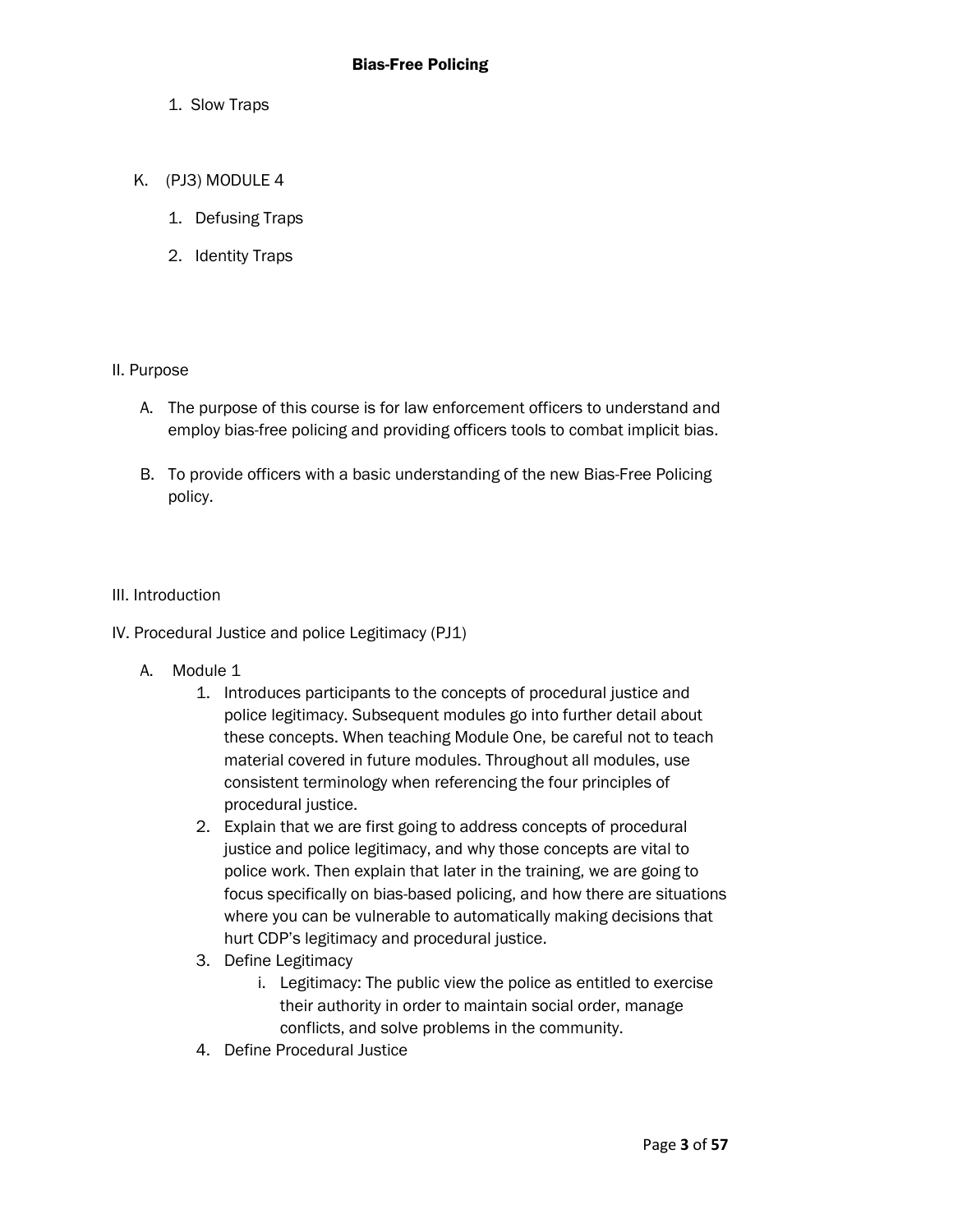- i. Procedural Justice: The procedures used by police officers in which citizens are treated fairly and with proper respect as human beings.
- 5. Procedural Justice affects Legitimacy
	- i. Policing based on the process judgment of procedural justice rests on the assumption that people form assessments of legitimacy based on how the police exercise their authority. When officers give citizens a voice (listen) and are objective and respectful, police officers gain the trust of the citizenry. The procedural justice process of fairness and respect leads citizens to view the police as legitimate and trustworthy. When Utilizing Procedural Justice and Gaining Legitimacy
	- ii. Police Officers Benefit Because:
		- 1. Safety increases (i.e. Not having to fight as often)
		- 2. Stress levels lower (i.e. When everyone treats people with decency, we can be happier and more pleasant at work and at home)
		- 3. There are fewer complainants (i.e. By talking to others professionally, we can receive fewer complaints)
		- 4. There is greater cooperation from citizens (i.e. When we build rapport with the community by utilizing procedural justice, we are more likely to gain information about crime that is occurring in the community)
		- 5. Voluntary compliance is gained from citizens (i.e. When we treat others how we want to be treated, the police are more likely to walk offenders into a pair of handcuffs)
		- 6. Crime is reduced (i.e. When talking to others in the proper manner, there is greater likelihood that there will be less aggravated batteries on police officers)

# 6. Cynicism

- i. Background information: The purpose of this module it to help officers understand the parts of law enforcement that lead to cynicism and their effect on professional performance and personal life. Additionally, this class discusses behavioral signs associated with cynicism and suggests solutions for defeating cynical behavior and attitude
- ii. Sobol (2010) found that "Officers become cynical when they encounter citizens who do not cooperate and when they see the criminal justice system fail to remedy deviance" (p. 482). This addresses that fact that officers become cynical when they perceive systemic functions in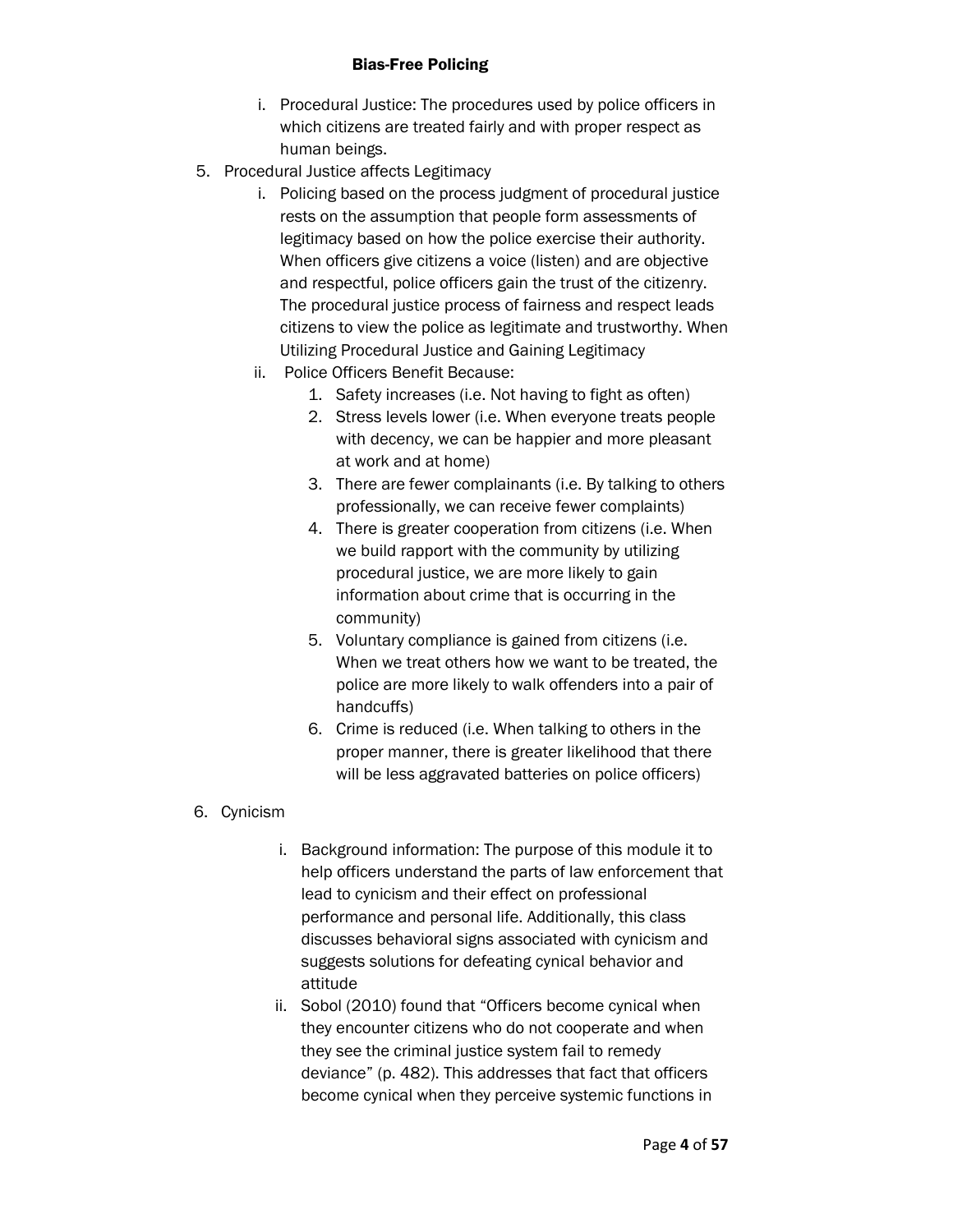the criminal justice system that tend to invalidate their hard work, and when offenders do not receive the punishment or rehabilitation that the judiciary was set up to administer.

- iii. Cynicism starts to set in when the officer begins to feel that they have little to no control in policing. They use terms and phrases such as "We are handcuffed", "We can't be the police anymore," and "No one listens to us anymore."
- iv. Effects of Cynicism on our Work Performance:
	- 1. Decreased work performance is a sign that an officer or group of officers have lost the emotional battle that comes with being a police officer. Management should take actions to improve the member's emotional well-being as well as minimize the effects it has on the organization's mission. Departments should be developing a type of officer who can remain highly productive throughout his or her career and effective as a "cop." Cynicism directly impacts the idealism and core values of the officer, which in turn does not allow him or her to focus on the core values and policies of the department, service and protection of citizens and overall crime reduction.

# 7. GOALS IN POLICING

- i. Interactive exercise: ask "what are our goals in policing?"
- ii. These goals can be department or personal goals. Be careful not to tell the participants what to say or provide an example. Let the participants come up with the answers on their own. Many of the answers will be the following:
	- 1. Maintain social order
	- 2. Prevent crime, stop crime
	- 3. To be fair and impartial
	- 4. Ensure constitutional rights
	- 5. Secure safety, effectiveness, and support
	- 6. Serve and protect the public
	- 7. Generate and hold public trust
- iii. Instructor should conclude by affirming answers and emphasizing that the protection of civil rights is fundamental and core to police work
- 8. Cleveland Division of Police Mission Statement
	- i. Transition to a discussion of CDP's mission statement: "The mission of the Cleveland Division of Police is to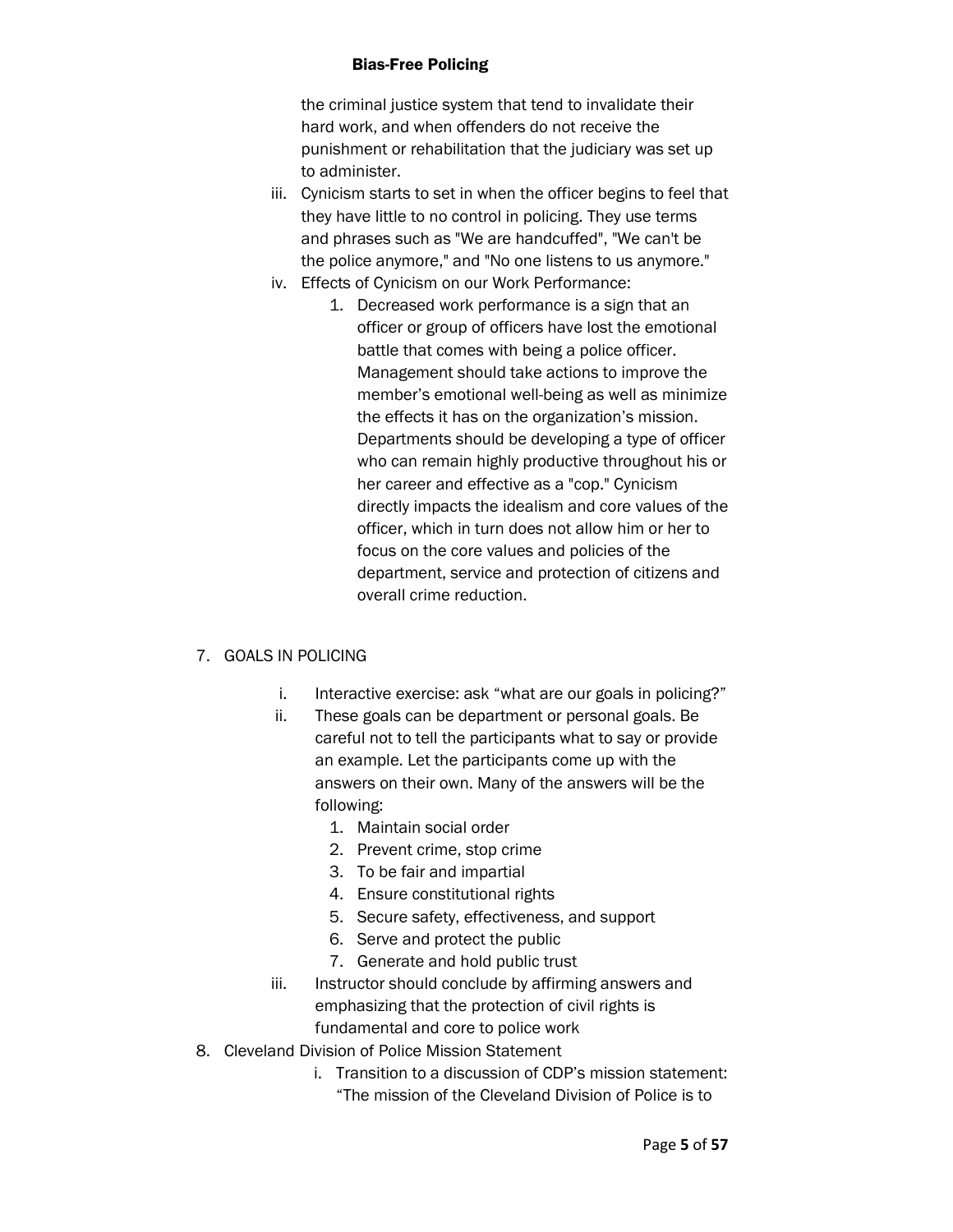serve as guardians of the Cleveland community. Guided by the Constitution, we shall enforce the law, maintain order, and protect lives, property, and rights of all people. We shall carry out our duties with a reverence for human life and in partnership with members of the community through professionalism, respect, integrity, dedication, and excellence in policing"

- ii. Point out to class how all the policing goals they laid out before are contained in this mission statement (or if they forgot some, use the mission statement to point it out)
- iii. Emphasize that bias-based policing hurts procedural justice and legitimacy, which in turn makes it harder to accomplish individual officers' goals and hurts the mission of the Division

| $V.$ PJ1                                                                                                                                                                                                                                                                                                                                                                                                                                                                                                                                                                                                                         | <b>Instructor Notes</b> |
|----------------------------------------------------------------------------------------------------------------------------------------------------------------------------------------------------------------------------------------------------------------------------------------------------------------------------------------------------------------------------------------------------------------------------------------------------------------------------------------------------------------------------------------------------------------------------------------------------------------------------------|-------------------------|
| A. Module 2<br>1. "Us" vs. "Them"<br>a. Kevin Gilmartin (2002) states that the police deal with 3-6<br>percent of the population daily. The 3-6 percent of the population that<br>the police deal with are the people who normally commit crimes. The<br>police rarely deal with the 94-97 percent of the population who do not<br>commit crimes and are law abiding citizens. The percentages are<br>based on the U.S. prison population vs. the U.S. population. Police<br>officers, over time, see the people and world they work in as the "Real<br>World", in contrast to the world that everyone else lives in. This leads |                         |
| to an "us vs. them" mentality.<br>An "us vs. them" mentality is counter to the mission of the Cleveland<br>Division of Police, it contributes to bad outcomes like biased policing,<br>and it hurts our legitimacy in the community<br>2. Expectations Exercise                                                                                                                                                                                                                                                                                                                                                                  |                         |
| i.<br>Do the expectations exercise. Split the learners into two groups<br>and ask:<br>What does the community EXPECT from police officers?<br>а.<br>(Group 1)                                                                                                                                                                                                                                                                                                                                                                                                                                                                    |                         |
| Page 6 of 57                                                                                                                                                                                                                                                                                                                                                                                                                                                                                                                                                                                                                     |                         |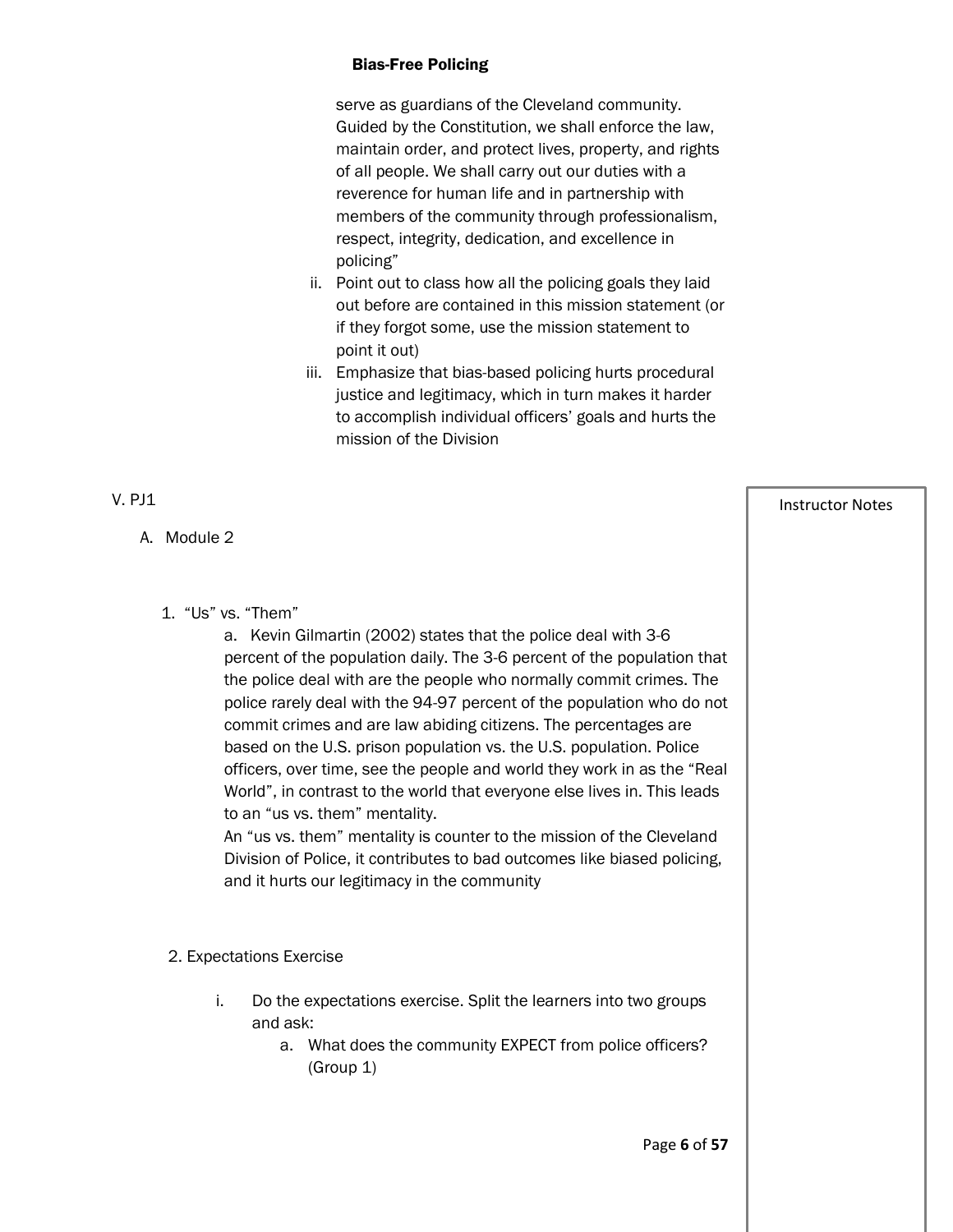- b. What do police officers EXPECT from the community? (Group 2)
- ii. The learners should create their own list in order to answer the above questions. A facilitation of the commonalities should be discussed. Additionally, instructors should address whether or not the expectations are being met by both parties.
- iii. You will receive answers from group 1 similar to the following. The community expects:
	- a. Service
	- b. Protection
	- c. Peace keeper
	- d. Lawfulness
	- e. Enforce laws
	- f. Exemplary behavior
	- g. Fairness
	- h. Impartial process
	- i. Unbiased policing
	- j. Partnership
	- k. Respect
	- l. To solve problems
	- m. Trust
- iv. You will receive answers from group 2, similar to the following. The police expect:
	- a. Acceptance of our authority
	- b. Compliance
	- c. With the laws
	- d. Orders
	- e. Cooperation
	- f. Information
	- g. Informant acquisition
	- h. Responsibility
	- i. Respect
	- j. Trust
- v. Point out that trust and respect commonly show up on both lists, both of which are principles of procedural justice.
- 3. How Can the Community and Police Work Together to Fight Crime?
	- a. ASK: Can the police fight crime without the community?

Follow up question: "how do the police rely on the community to fight crime?"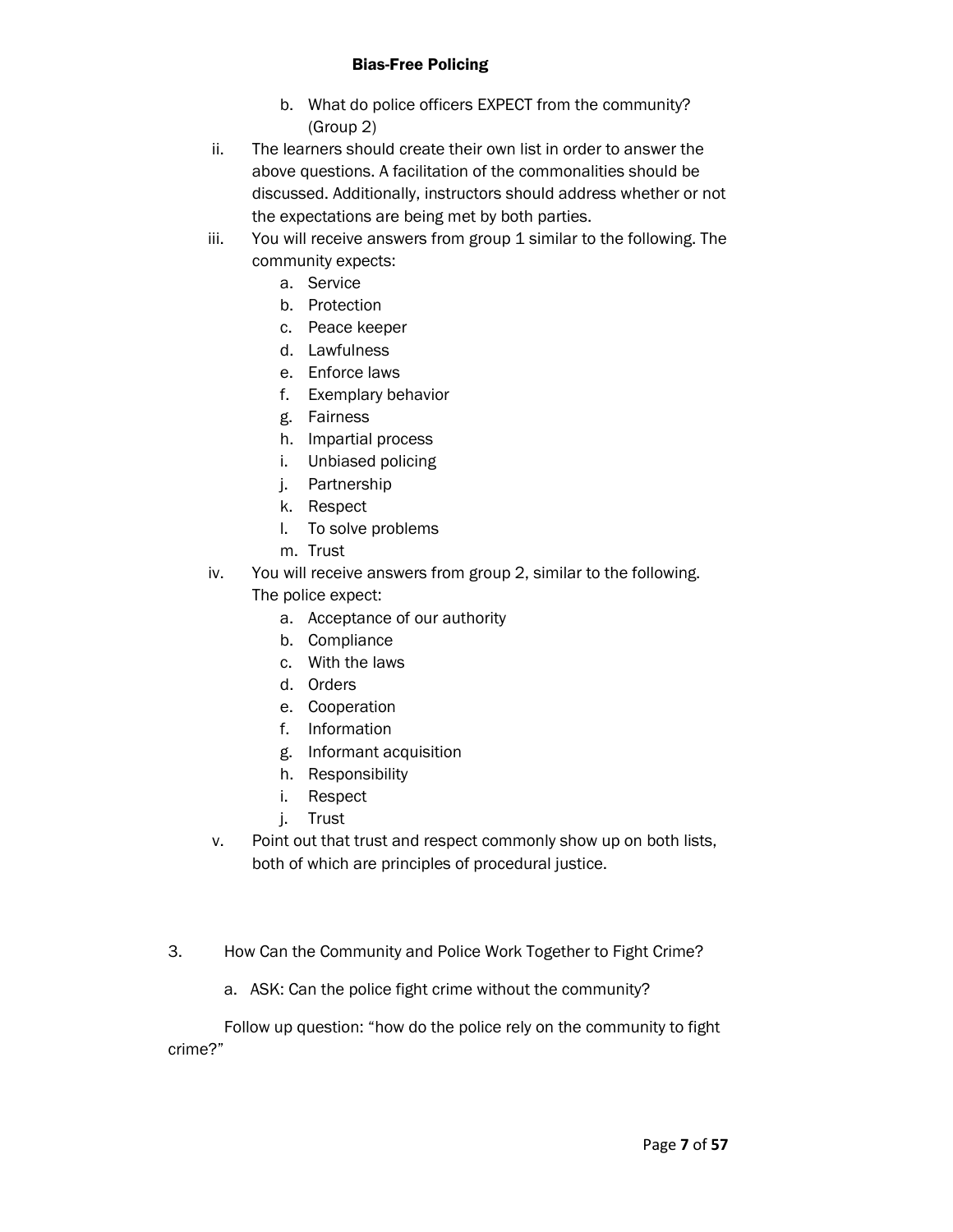b. Procedural justice and legitimacy lead to the community helping the police, build an "us-with-them" mentality rather than an "us-vsthem" mentality

c. Discussion points: We need the community to solve and prevent crime. How do we build that relationship? We build that relationship through police legitimacy.

d. DISCUSS: What will increase the department's legitimacy? Affirm various answers but guide them towards understanding that POLICE ENCOUNTERS (actual interactions between police and the community) are critical

- 4. Why do people obey the law?
- a. Start with posing the question: "Why do people stop at a stop light at 2 am?"
- b. Deterrence: Many people believe that people obey the law because they fear the consequences of failing to do so. The theory issimple and lies in deterrence theory. Deterrence theorists believe that people rationally maximize their utility and shape their behavior in response to incentives and penalties in the criminal code. If the cost of breaking the law becomes high enough because sentences are long, or because the likelihood of getting caught increases, then people will choose to obey rather than break the law (Meares, 2009). Deterrence can be expensive because of the court and incarceration costs. Also, for deterrence to be effective, the state must follow through with the penalties/punishment. Lastly, it has been shown that harsher penalties do not always change behavior and make people obey the law.
- c. Some people obey the law and lawful authorities because it is the right thing to do. They believe that the police have the right to tell them what to do. This stems from public trust and legitimacy. Research shows overwhelmingly that most people obey the law and legal authorities because it is the right thing to do and they feel that the authorities are legitimate.
- d. Legitimacy is the community's view and perception of the police. Procedural justice is a way to increase legitimacy. This concept probably isn't new to you, and it is being addressed in the CPOP training. The gains and benefits of procedural justice and legitimacy are greater officer safety, a lower level of resistance, acceptance of police decisions and less use of "threats of force" for control.
- 5. Legitimacy

a. The police gain legitimacy through procedural justice. The four principles of procedural justice and legitimacy are:

- 1. Give people a voice (listen)
- 2. Neutrality (be fair)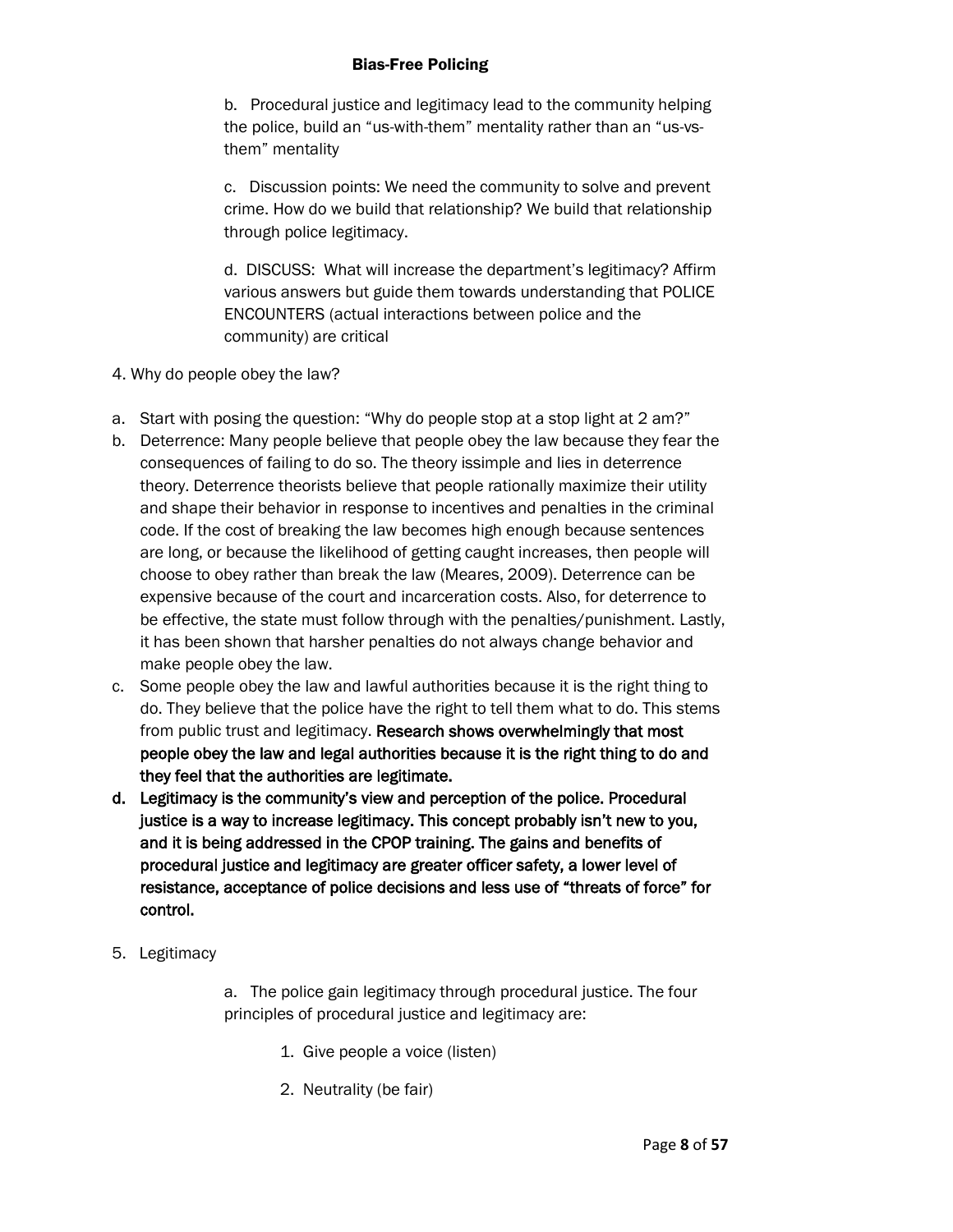- 3. Respectful treatment (be respectful)
- 4. Trustworthiness comes from a fair and transparent process
	- a. Explain the reason for the decision(s) or action(s)

b. The public view the police as entitled to exercise their authority in order to maintain social order, manage conflicts, and solve problems in the community.

c. Legitimacy reflects trust and confidence in the police, acceptance of police authority (less confrontation), and views police actions as morally correct and appropriate (fairness).

d. Legitimacy is beneficial to the police because it promotes decision acceptance, desirable public behaviors (self-regulation), compliance with the law, and cooperation with the police.

# All of the above promote officer safety and public TRUST.

6. Lawfulness vs. Legitimacy: Are Police Actions Lawful and Legitimate?

a. The below is a summation of how Meares (2010) explains the diagram depicting the relation between lawfulness and legitimacy.

b. Lawfulness: What is it?

1. Citizens want police to be as lawful as possible. Citizens want the police to abide by the rules that authorize their behavior. That is, if a police officer is going to arrest someone, they can't unless there's a criminal law that says that whatever conduct the person is engaged in is prohibited. Citizens expect the police to conform to the regulatory rules of the agency or the administrative rules such as the standard operating procedures and general orders of the agency. Citizens also expect policing agencies to conform to constitutional laws, including the Fourth Amendment, the Fifth Amendment, the Sixth Amendment, and so on.

2. It's important to understand that stops can be costly, even when they are lawful and constitutional. People don't automatically approve of a stop just because a police officer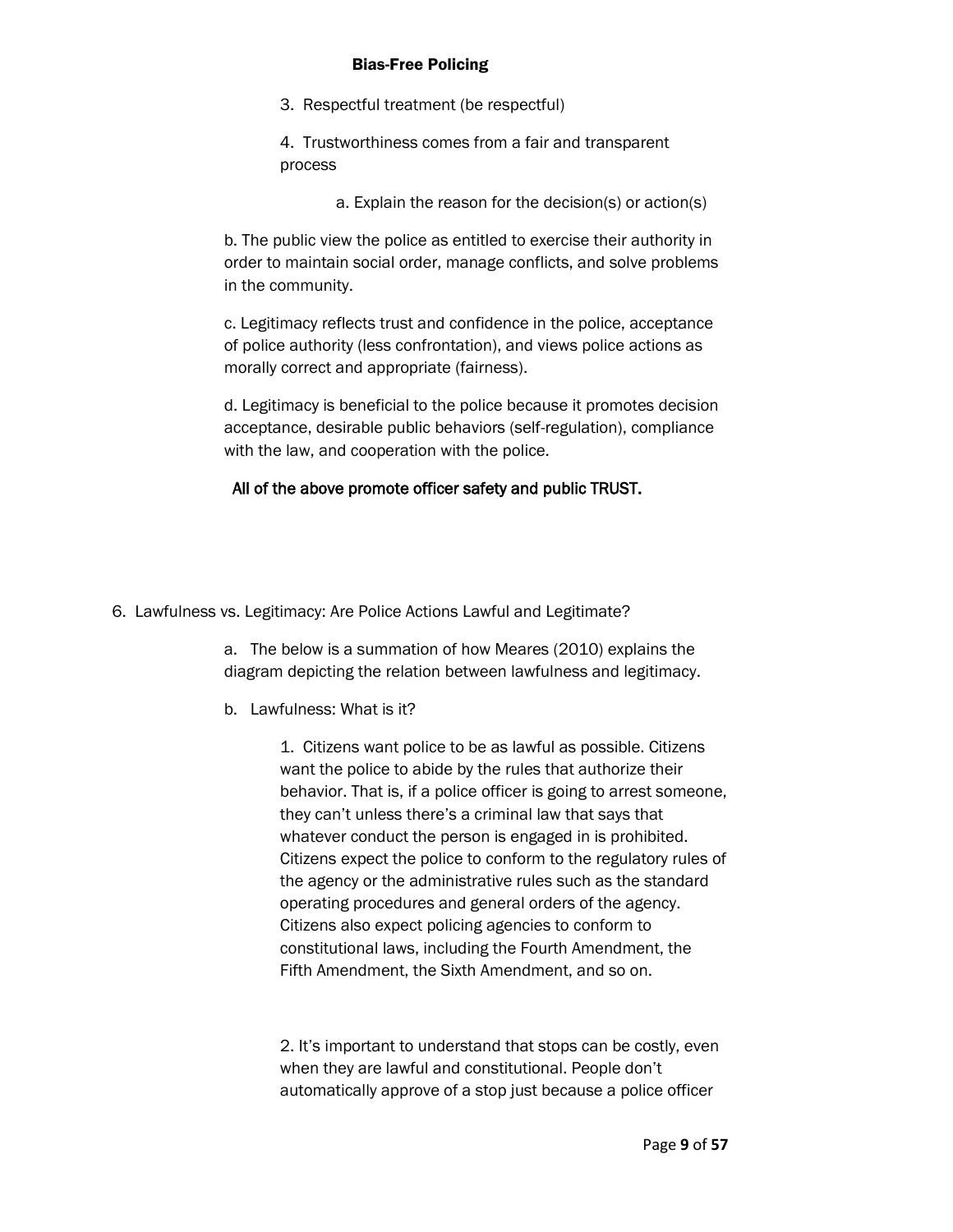is legally entitled to make it. People typically care much more about how they're treated by police officers than they care about the particular outcome of the contact; that is, whether they are arrested or not. This may sound a little bit counterintuitive, but it's not. Research shows that people care about being treated with dignity and respect. When encountering police officers, they typically look for behavioral signals that allow them to assess whether the officer's decision to arrest them was made accurately and without bias.

3. So what do people care about? Legitimacy is the belief that police are trustworthy, honest, and concerned about the well-being of the people who they deal with, and when this is true, that police authority ought to be accepted. People should voluntarily accept police decisions, follow police directives, comply with the law, and cooperate with the police when they view the police as legitimate. If these things are true, if you have lawfulness on the one hand and legitimacy on the other, then what the police should want is to be as lawful and legitimate as possible (Meares, 2010).

# B. Module 3

- 1. Voice
	- a. By giving others a VOICE, the police allow the people to voice their points of view or offer explanations. Active listening should be practiced by officers, and they should allow others to talk. Having a voice makes people feel that they are a part of the process and that they have input in the process, even if it does not impact the decision
	- b. Voice Contributes to Officer Safety
		- i. People want to be heard and understood.
		- ii. Non-verbal communication is just as important as verbal.
		- iii. The subject's perception is what counts; don't argue.
		- iv. It's not about you; it's more about values, feelings, and experiences.
		- v. Emotions are universal, experiences are not. You may not share the same experiences but you can emphasize with the emotions.
		- vi. With every story, there is an emotion.
	- c. Voice Breakdown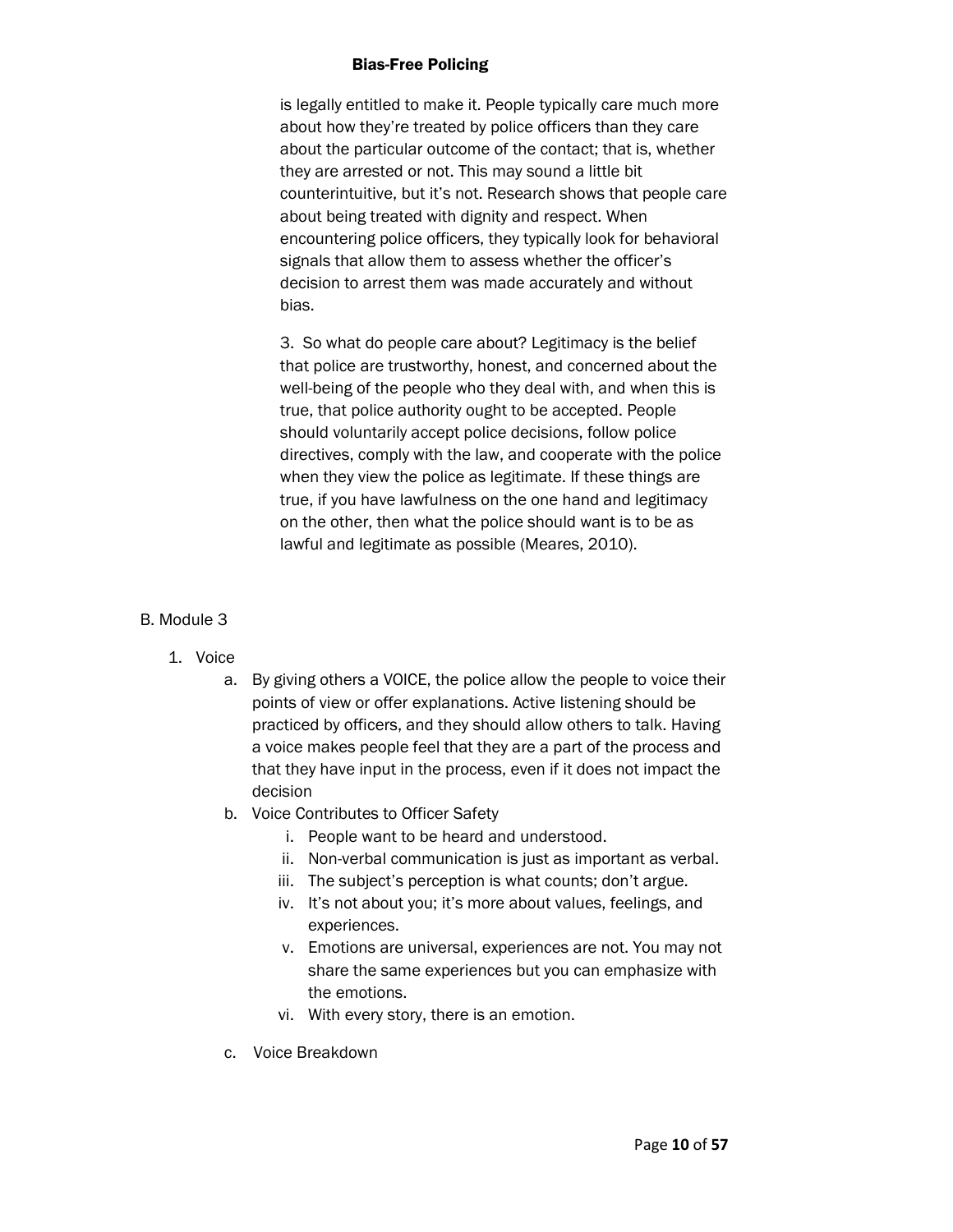i. According to Mehrabian and Wiener (1967) non-verbal communication becomes dominant under stress:

ii. Verbal communication accounts for seven percent of information communicated.

iii Tone and volume account for 38 percent of information communicated.

iv. Body language accounts for 55 percent of information communicated.

- 2. Neutrality
	- a. Decision-making that is neutral leads to good results like increased legitimacy and community trust. An officer needs to exhibit neutral feelings and objectivity toward all people. REMEMBER non-verbal cues and what type of message that they send.
	- b. Unbiased decision-making is not based on personal bias; it is consistent and transparent. The decision is applied equally to all, and allows people to see that the decision has been neutral. For example, when police officers explain why a person has been stopped, they are explaining the process and displaying transparency.
- 3. Respect
	- a. Police officers should treat others with equality, respect, and dignity. Respect for the person shows that the police respect one's rights. Treating a person with dignity validates him or her as a human being.
	- b. Also, showing sensitivity to the importance that others place on an issue displays respect.

# 4. Trustworthiness

- a. The quality of treatment leads to Trustworthiness
- b. Listening to people
- c. Considering their side of an argument
- d. Taking their needs and concerns into account (i.e. benevolence)
- e. Explaining the decision/action
- f. Demonstrates that the officer has listened to them and considered their needs and concerns
- g. Gains legitimacy for the officer and the Department, which leads to compliance
- h. Doing what is right!

# 2. Labeling Exercise

a. This exercise shows the importance of police remaining neutral, unbiased, and objective in order to function effectively. Let the participants think of their own words and write them down on a board.

Page **11** of **57**

Instructor Notes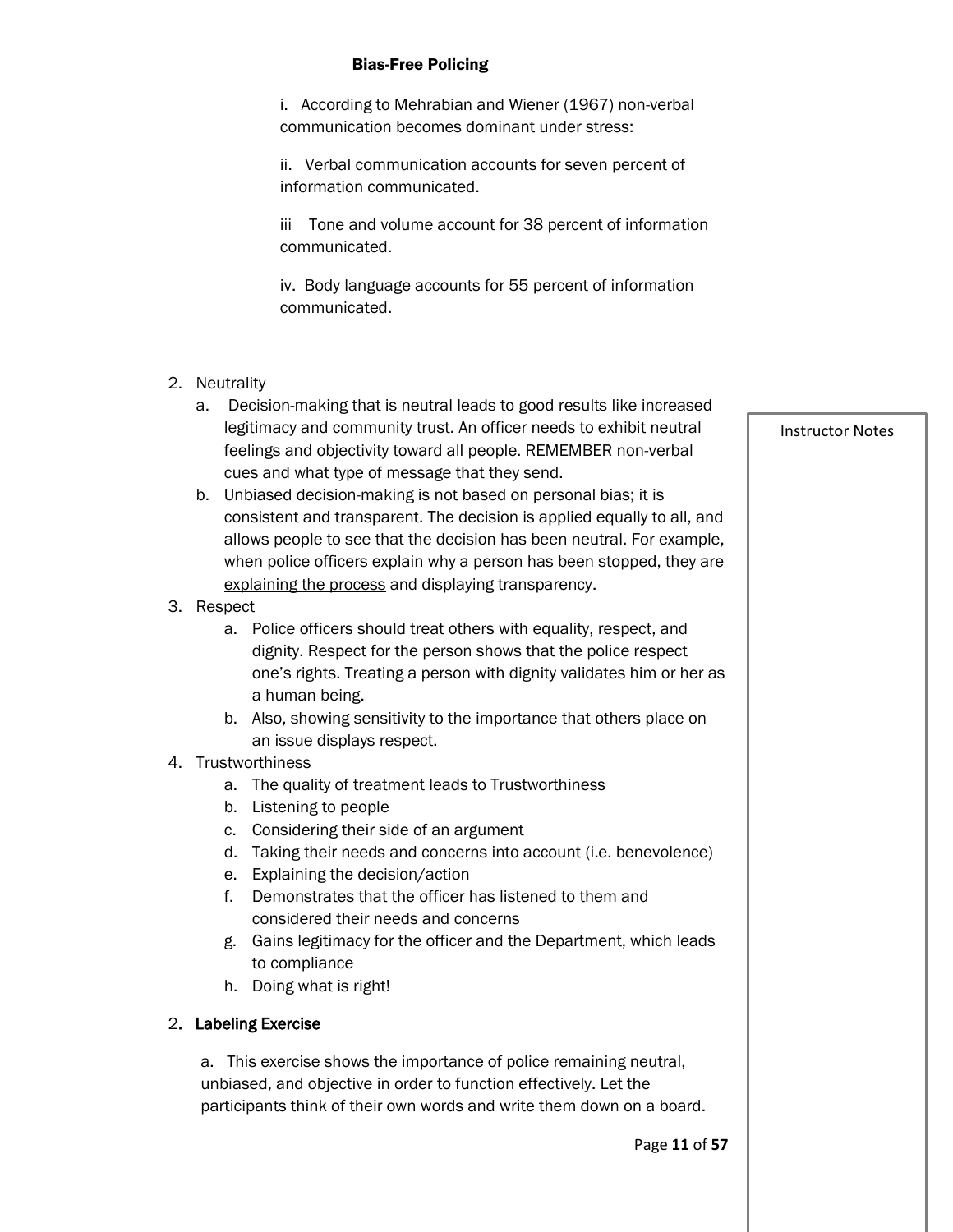This is a two-part exercise. Start with part I, collect answers and then move to part II

b. Part I

1. Write one word that the police use to describe the people in the areas they work.

- c. Part II
	- 1. Write one word that area residents use to describe the police.

2. Keep a tally of good vs. bad words. Many negative words may be given during the exercise. This reminds the police that they need to stay neutral and moves the class into the next topic of "respect."

3. This exercise is an example of the Stephen Covey's See-Do-Get model. Covey stated that how you SEE things affects how you act (DO), which in turn creates the result you GET back. Explain to the class that how we see the people we come in contact with affects how we treat them (do), which then creates the results we get form that person. One example is when an offender requests to go to the bathroom.

4. Ask the class what happens when an officers says no to the offender. If we see people as animals or savages, then we treat them as animals and savages. How then do the people respond to that treatment? How WE See Things Affect How WE Act. Draw the diagram on the board, then place ME in the middle to reflect that I am the one who is in the center of the principle.

5. Now explain that if I don't like the result then I have to change the way I SEE a person, group, community etc…

- 6. Insert Stephen Covey's See-Do-Get model.
- 5. SCENARIO #2 Suspicion Person Scenario (taken from PJ2 module 3) a. Recap the principles of procedural justice:
	- 1. Give people a voice (listen)
	- 2. Neutrality (be fair)
	- 3. Respectful treatment (be respectful)

4. Trustworthiness comes from a fair and transparent process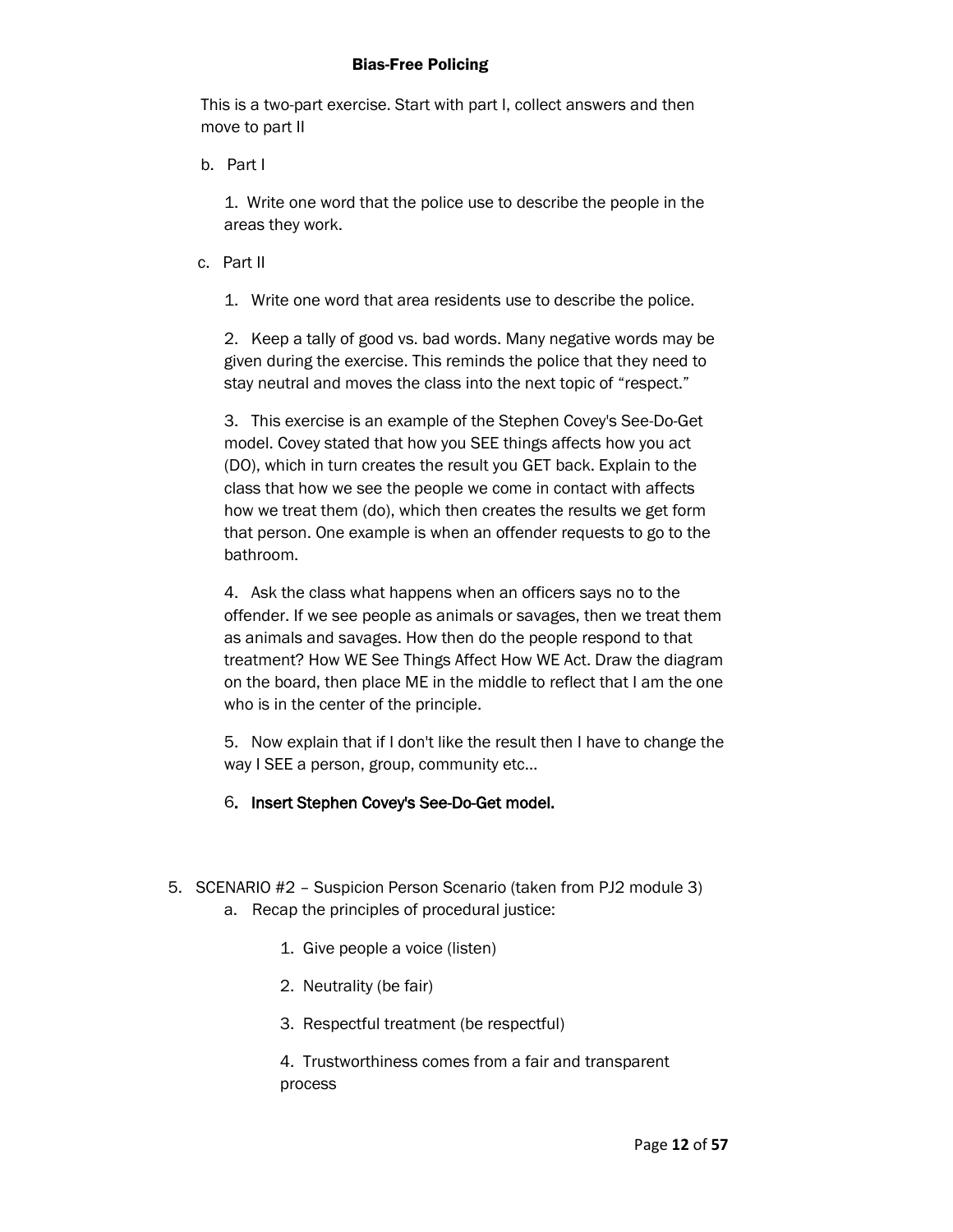- b. this means that policing encounters should be evaluated by:
	- i. Gauging transparency about the reasons for the police encounter;
	- ii. Explaining in advance what will happen during the police encounter;
	- iii. Giving the citizen a voice during the encounter even if it has no bearing on the result of the encounter; and
	- iv. Providing high quality, interpersonal treatment that raises the possibility that a citizen will conclude that the officers' decisions are fact-based and neutral, as opposed to arbitrary.
- c. This scenario will be an exercise to put those principles into action
- d. Summary of Scenario 2: The start of this scenario will be a video showing the following: From the perspective of a citizen, an officer will witness a 911 call for service detailing that a suspicious person is peering into car windows on the street. The video will then show RP 1 peering into car windows and/or looking under cars. From the perspective of the police officer, 5B13 will be assigned to a call of a suspicious person in a voiceover while continuing to show the actions of the suspicious person. The video will then show Subject #1, while facing the screen, moving from peering into a car window parked on the street to a position where he/she is startled at the presence of a police officer. An instructor will subsequently assume the role of Subject #1 in the classroom and the class participant will assume the role of the CDP Unit dispatched to an assignment of "Suspicious Person."

# B. Module 4-HISTORICAL AND GENERATIONAL EFFECTS OF POLICING

- 1. Introduction
	- a. There are nuances to this section. No department in the nation has a great relationship with every segment of the community. Facilitator should give background of where they come from. Type of neighborhood, what races are represented. This is an important context so audiences know where they are coming from. Give a personal story. It is important for the facilitator to understand the history and the context for each of the slides.
- 2. Historical Effects of Policing
	- a. Show the Brief History of Policing in the United States video by Bonnie Bucqueroux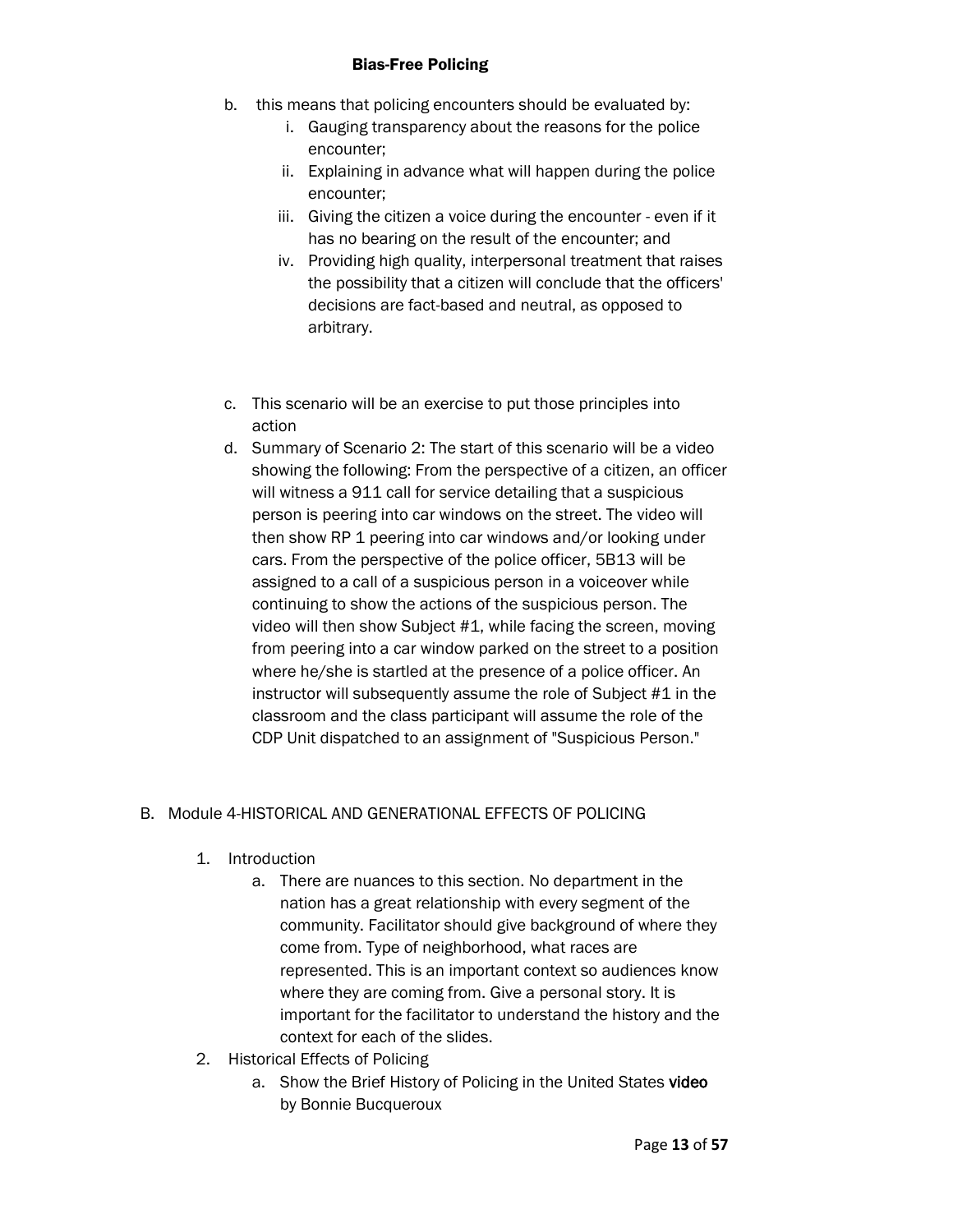- b. Set up the video and debrief. The video is a short history of policing up to the civil rights era. This is a lengthy video but it gives some basis for the discussion of how history has played a role in policing. This is a good lead in to the next discussions. The instructor should watch the video several times to determine talking points relative to their own department.
- c. ASK: What role does the history of policing play in how the community views police legitimacy? How do you, as individual officers, need to interact with members of communities who have historically had fraught relationships with the police?



d. HISTORICAL EFFECT GRAPH (Insert here)

- i. Analyze the differences between African-American females, African-American males, white females, and white males in how each group perceives a stop by the police as legitimate, the officers' behavior as proper, and the outcome as more severe than deserved (Tyler and Fagan, 2008). Discuss the differences in perception and the possible historical effects
- 3. How Did We Get Here?
	- a. Throughout the world and even in modern times, police are sometimes seen as the enemy of the people who are not to be trusted, part of the establishment, power hungry, or worse.
	- b. Discuss the treatment of minorities by the police in the United States throughout history. Include here discussion of slides 53-61 from PJ1:
		- i. Fugitive Slave Act
			- 1. The Fugitive Slave Act of 1793 was a federal law that was written with the intention of enforcing Article 4, Section 2 of the United States Constitution.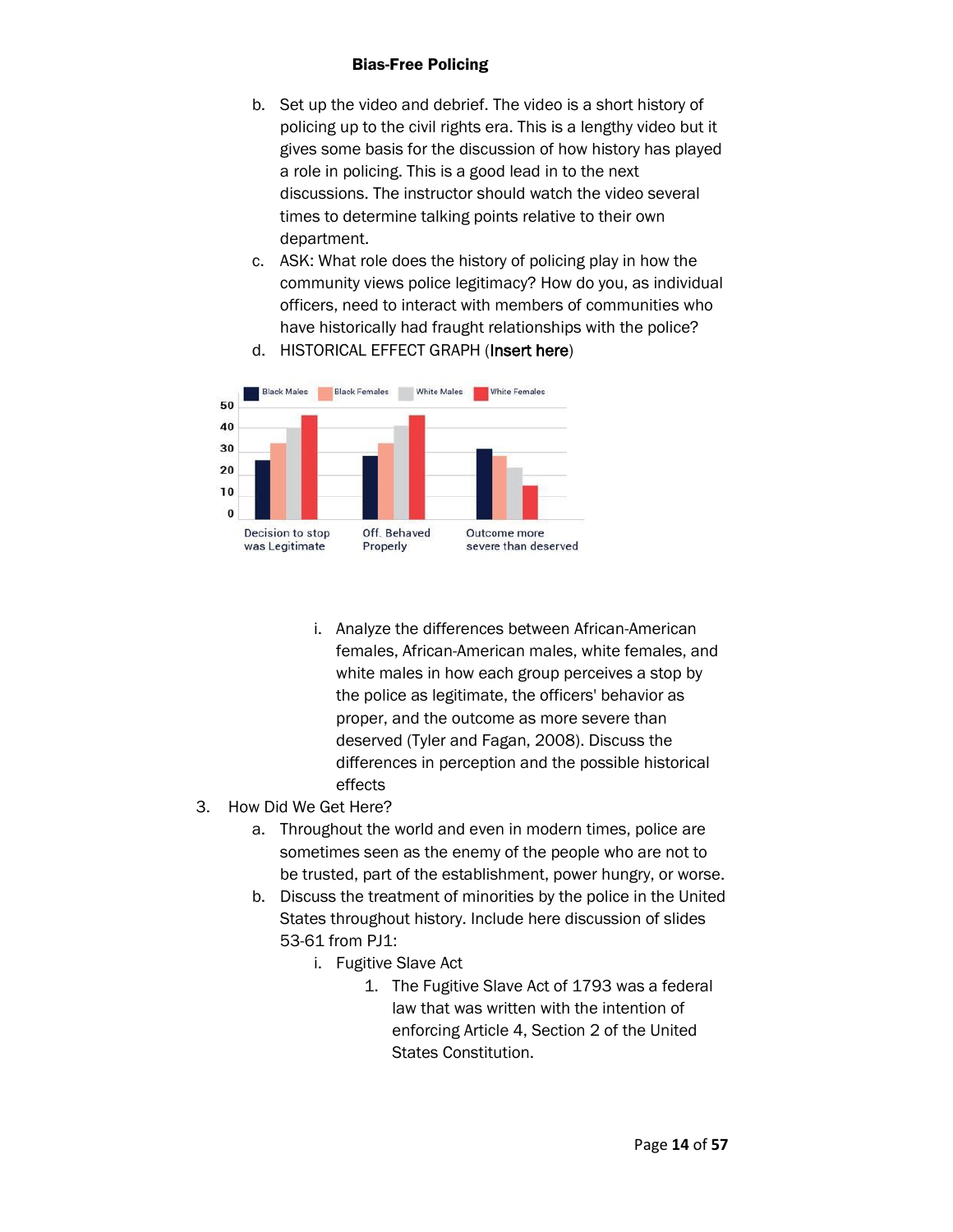- 2. It declared that all runaway slaves were, upon capture, to be returned to their masters, even if they were captured in free states.
- 3. The act was a part of the Compromise of 1850 between the South and the North.
- 4. It declared that all runaway slaves were, upon capture, to be returned to their owners.
- 5. It is nicknamed it the "Bloodhound Law" because of the dogs that were used by police and bounty hunters to track down runaway slaves.
- ii. Convict Lease Program
	- 1. In the Reconstruction Era after the Civil War, prisoners in the South were provided as laborers to private parties, such as plantation owners and corporations.
- iii. Jim Crow
	- 1. Jim Crow laws were laws that enforced racial segregation in the US. They mandated racial segregation in public facilities in the South.
	- 2. Police were called to enforce Jim Crow laws, which led to incidents of racially-motivated police brutality
- iv. Civil Rights Movement
	- 1. During the Civil Rights Era, protests and marchers often were met by violence by police, sometimes leading to citywide riots and unrest
	- 2. One of the deadliest riots occurred in Newark New Jersey in 1967 after police officers severely [beat](https://en.wikipedia.org/wiki/1967_Newark_riots) black cab driver John Smith during a traffic stop. Four days of civil unrest resulted, with twenty-six people dying and many others injured
- c. Of course, everyone sitting here, as individual officers of the CDP in 2018, has no direct relationship to what I've just described. Still, history matters, and historical consequences are still present today. Minority communities have historically had an uneasy relationship with the criminal justice system, including with law enforcement and the police. Emphasize again that the mission of policing includes the protection of civil rights
- 4. Community Bank Account
	- a. We make deposits into a financial bank account and build up a reserve from which we can make withdrawals, if needed. A community bank account is a metaphor that describes the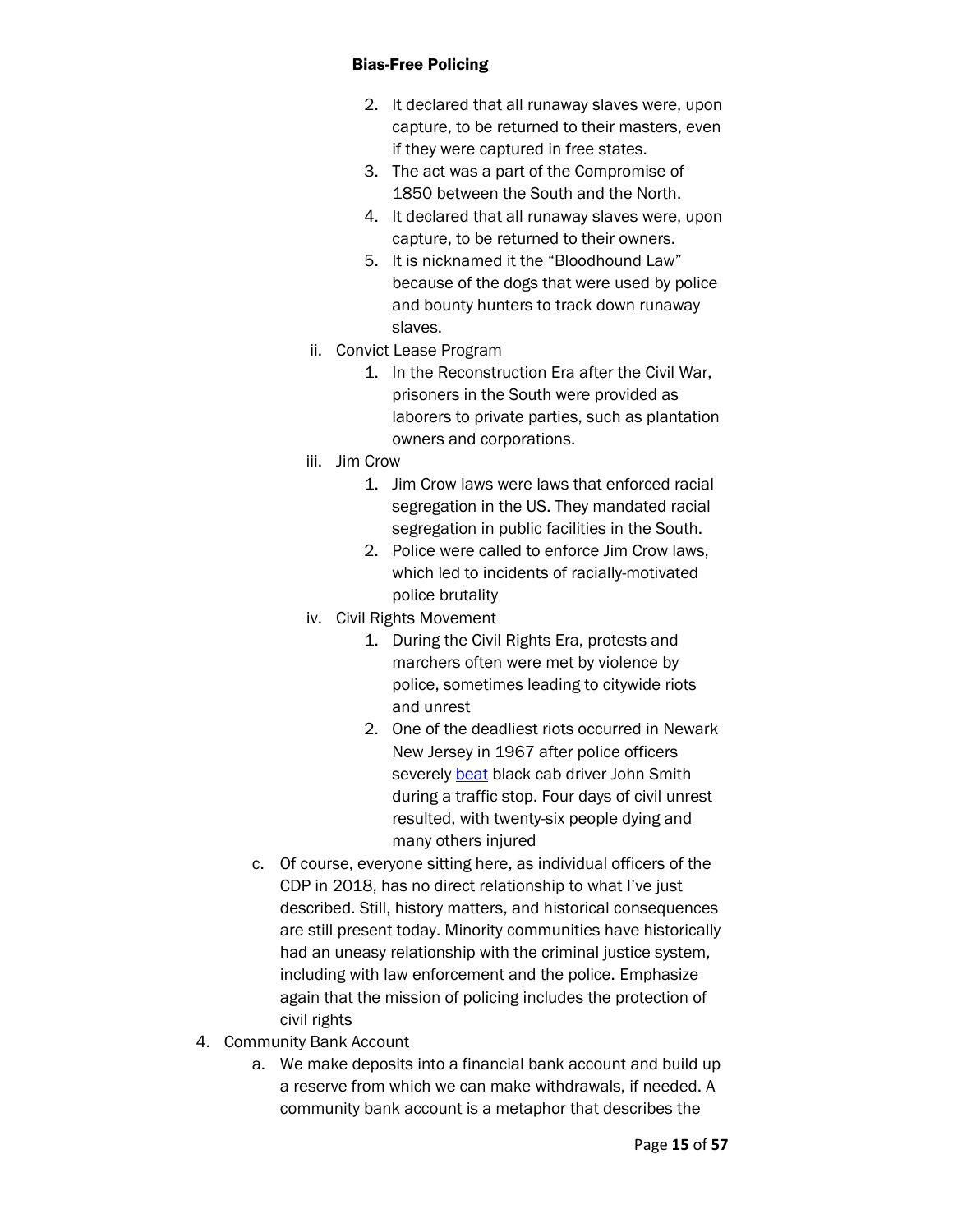amount of trust that has been built up by the police with the community.

- b. If the police make deposits into the community bank account through courtesy, kindness, and honesty, then they build up a reserve. The community trust towards the police becomes higher with a built up reserve, and even if the police make a mistake, the reserve will compensate for the mistake.
- c. But if the police have a habit of showing the community discourtesy, disrespect, over reacting, ignoring people, and betraying trust, then eventually the community bank account will be overdrawn. If a large reserve of trust is not sustained by continuing deposits, the relationship will deteriorate. Building and repairing relationships are long-term investments (Covey, 2004).
- d. ASK: How often do the citizens see the "withdrawals"? QUESTIONS to ask the learners and consider:
	- i. Are we making deposits or withdrawals while working with the citizens?
	- ii. What is the impact of a withdrawal to YOU, the Division, and the community?
	- iii. What impact does our policing have on future generations?
- e. REMEMBER: Procedural Justice is a deposit in the community bank account.
- f. Every encounter is either a deposit or a withdrawal. In other words, every contact is an opportunity to increase our legitimacy. (Are you making a deposit or withdrawal with the way you police?).
- g. How many deposits does it take to make up for one withdrawal? Does one encounter affect how future generations look at the police?

# h. Traffic Stop Videos

- i. Show deposit or withdrawal videos "Traffic stop part 1 and 2."
- ii. Set up both videos and debrief.
- iii. Discuss the effects of the traffic stops in the videos?
- iv. What can police officers do to make deposits in the community bank account?

# VI. Data Collection

A. This portion will be delivered by Rania Issa who is the Data Collection and Analysis Coordinator for CDP (If she is unavailable the instructor will relay this information)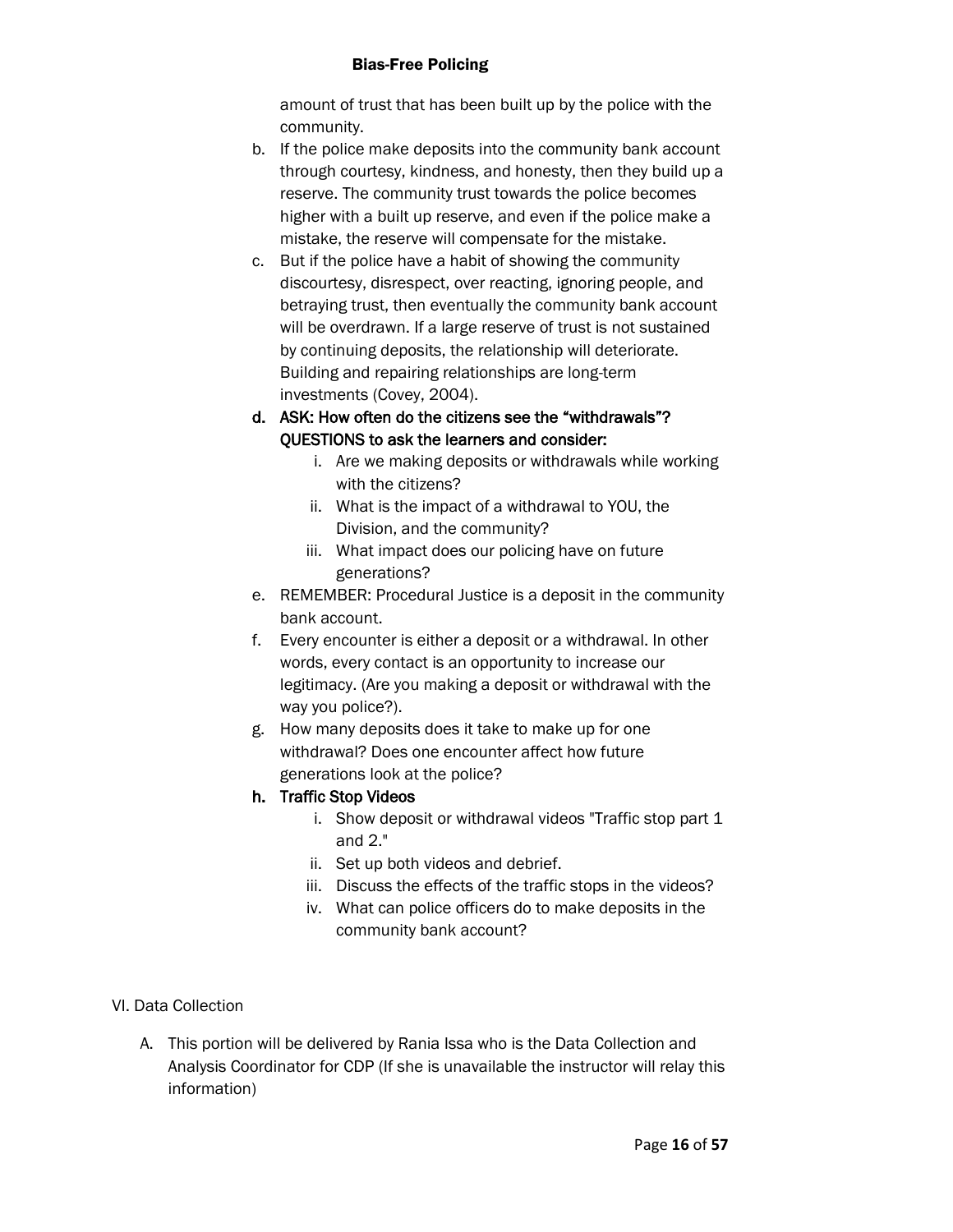- a. She began working for CDP in September of 2017.
- b. Her job is to make sure that CDP is collecting the data outlined in the settlement agreement in numerous areas, including but not limited to:
	- i. Analyzing data
	- ii. Writing reports
	- iii. Routine meetings with CDP, monitoring team and DOJ
- B. What is being collected?
	- a. Use of force data
	- b. Crisis Intervention Team (CIT)
	- c. Community and Problem Oriented Policing (CPOP) (upcoming)
	- d. Investigatory Stops (2019)
	- e. Injury Investigations
	- f. Search and Seizure (upcoming)
- C. Purpose of data collection
	- a. Where do people usually get information on crime?
		- i. Media
		- ii. Family
		- iii. Friends
	- b. How accurate is this information
		- i. Why is this information accurate or inaccurate?
			- 1. Based on individual perception (for family member or friend)
			- 2. Most of the stories that are covered reflect the most serious offenses
			- 3. Not having all the information (media-ongoing and updating stories)
- D. How do we improve the public perception of crime? Data collection
	- a. By collecting data on various topics e.g. use of force, community engagement and CIT we have the necessary information to accurately portray YOUR experiences as officers and as a department.
	- b. We want to move beyond focusing on rare events and identify the patterns.
	- c. Identify norms and exceptions.
	- d. Bias-free policing is one piece of data collection, as previously mentioned data will be collected across several topics.
	- e. The goal is to capture context.
	- f. I understand that officers are being asked to do more and more work, however in order to accurately portray what you all go through day in and day out, providing your account is the only way to tell your story.
- E. Advantages of police data collection
	- a. Gain a better understanding of situations as a whole and can tease out specific pieces of information
	- b. Information on what started incident, details of incident, outcome of incident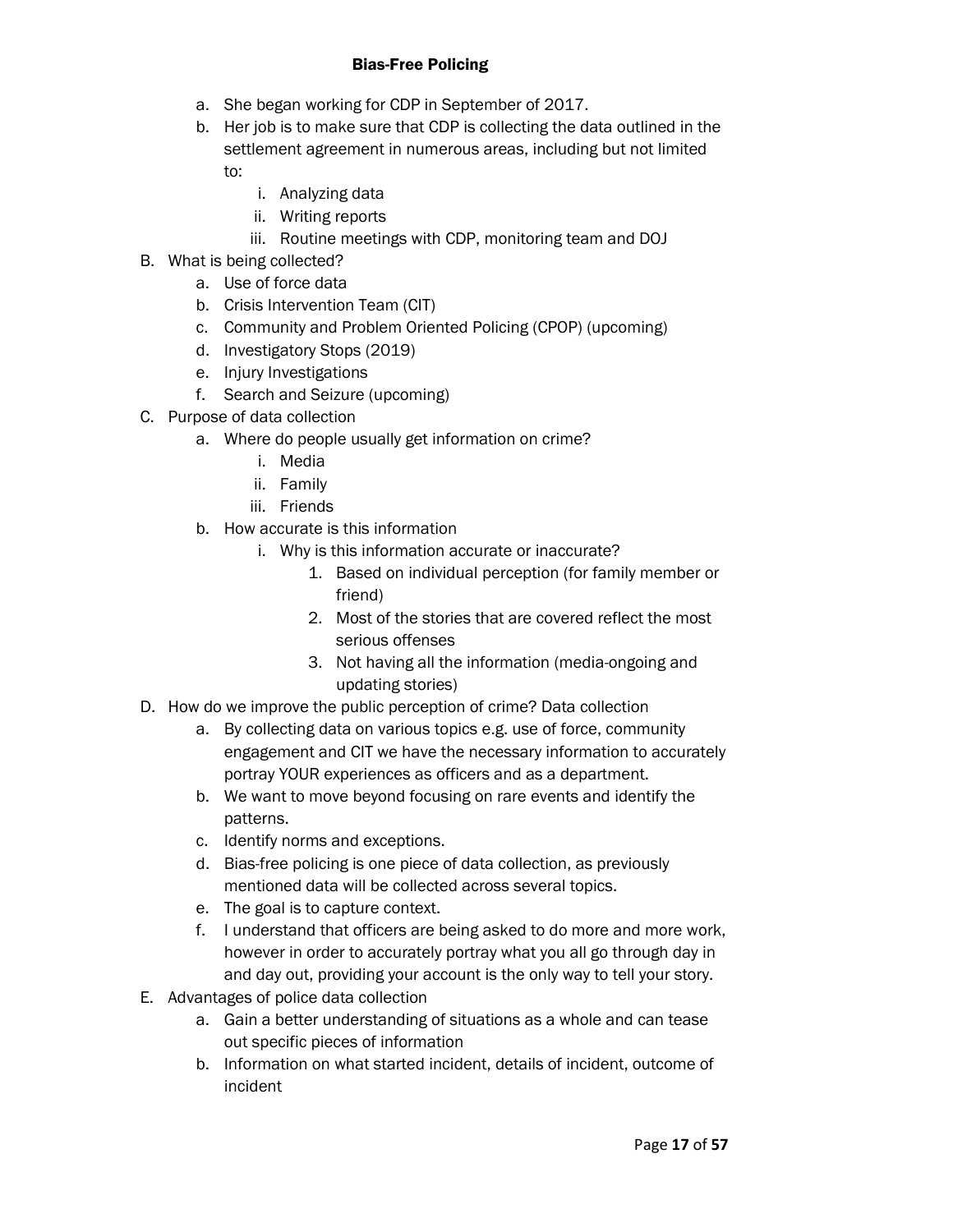- c. Example: Use of force-Call for service-subject resistance types and level-officer force type and levels
- d. Allows for examination of trends and patterns, moving beyond anomaly
- e. Really see (in)consistent pattern and trends
- f. This allows for learning from the (un)usual case
- g. By collecting detailed information, CDP can in turn use the information to identify and highlight best practices.
- h. Utilize real cases to focus on ways to improve
- F. Section IV-Use of Force Example (Illustration of data use)
	- a. How many use of force incidents did the CDP have last year? A use of force incident is defined as a single occurrence irrespective of the number of involved officers
	- b. In 2017, there were 237 use of force incidents involving 516 officers.
		- i. CDP responded 314,963 calls last year.
		- ii. There were 18,086 arrests.
		- iii. There were 6 deadly force incidents.
		- iv. Arrests/CFS 18,086/314,963= 5.7%
		- v. Use of Force/Arrests 237/18,086 = 1.3%
		- vi. Use of force incidents compared to CFS (237/314,963= 0.08%
		- vii. Use of deadly force incidents 6 (6/237=2.5% of all use of force incidents)
		- viii. Use of deadly force incidents compared to Arrests (6/18,086=0.03317%)
		- ix. Use of deadly force incidents compared to CFS (6/314,963=0.0019%)
	- c. \*Use of force is an extremely rare event and makes up a very small percentage of officer-citizen interaction.
- G. Concluding Thoughts
	- a. Officers wear a lot of hats beyond policing, you all act as counselors, mediators, etc. data collection will portray the areas of your job that receive little attention.
	- b. In order to accurately tell your stories, you need to provide the CONTEXT, or else it will be written by someone else.
- H. ULTIMATE GOAL IS TO USE YOUR EXPERIENCES (DATA) TO HIGHLIGHT BEST PRACTICES AND IDENTIFY AREAS FOR IMPROVEMENT.
- I. I would like to thank you for your time, and if you have any questions (now or later) my email is Rissa@city.cleveland.oh.us and my office phone number is 623-4532.

# VII. (PJ3)-MODULE 1

- A. INTRODUCTION-
	- 1. Purpose: To orient trainees to the training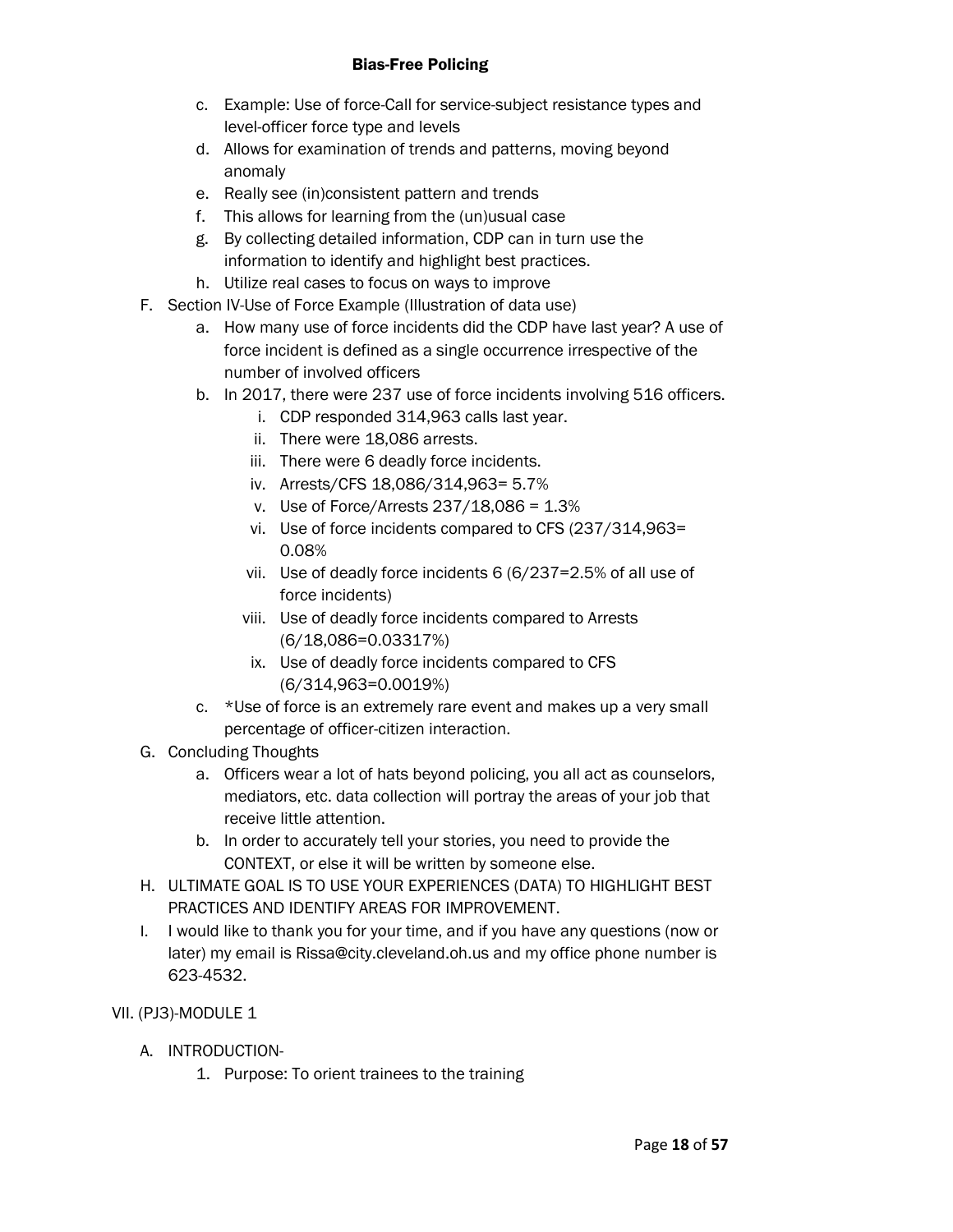- 2. Delivery of Content: The instructor should introduce him/herself to the class. Then, the instructor should read:
	- a. This training has been referred to as the "implicit bias training." While this training does incorporate the science of implicit bias, it is more broad than that.
	- b. We selected the title "Tactical Perception" in order to emphasize that this is less about changing your hearts and minds, and it is not about your character; it is about your behavior and the situations that influence those behaviors. This training focuses on the tactics that can improve officers' perceptions and reduce potential blind spots created by societal constructs and ideas.
- 3. Instructor's Note:
	- a.Trainers should tailor language to fit their departments and regions e.g. (e.g., police vs. cops vs. coppers or precincts vs. districts vs. zones).
- B. Housekeeping-Slide 2
	- 1. Purpose: To create a learning environment for the training that promotes respect, trust, and honesty for all participants.
	- 2. Delivery of Content: In order to maintain a learning environment conducive to these goals, review the following "housekeeping" rules with the class:
		- a. Remind participants to: "Have an open mind!"
		- b. Remind participants that everyone has something to offer so be respectful of the opinions of others.
		- c. Remind everyone that conversations during the training should not leave the room.
- C. Objectives-Slide 3
	- 1. We are going to connect everything we've learned so far—procedural justice and legitimacy—and talk about how it can be difficult to be neutral because it is so easy to fall into different kinds of traps. These traps can lead to biased policing and hurt CDP's mission
	- 2. Review the course objectives with the class.
		- a.Learn how to define identity traps in your own words b.Develop and workshop examples and exercises for fast and slow traps
		- c. Explore historically significant events that impact fast and slow traps
		- d. Understand definitions of stereotype, prejudice, discrimination, and racism
		- e. Understand how identity traps interfere with procedural justice
		- f. Learn how to manage and defuse these traps
- D. IAT (Implicit Association Test)-Slide 4
	- 1. Purpose: Serves as an indication for the instructor to begin administering the IAT to participants.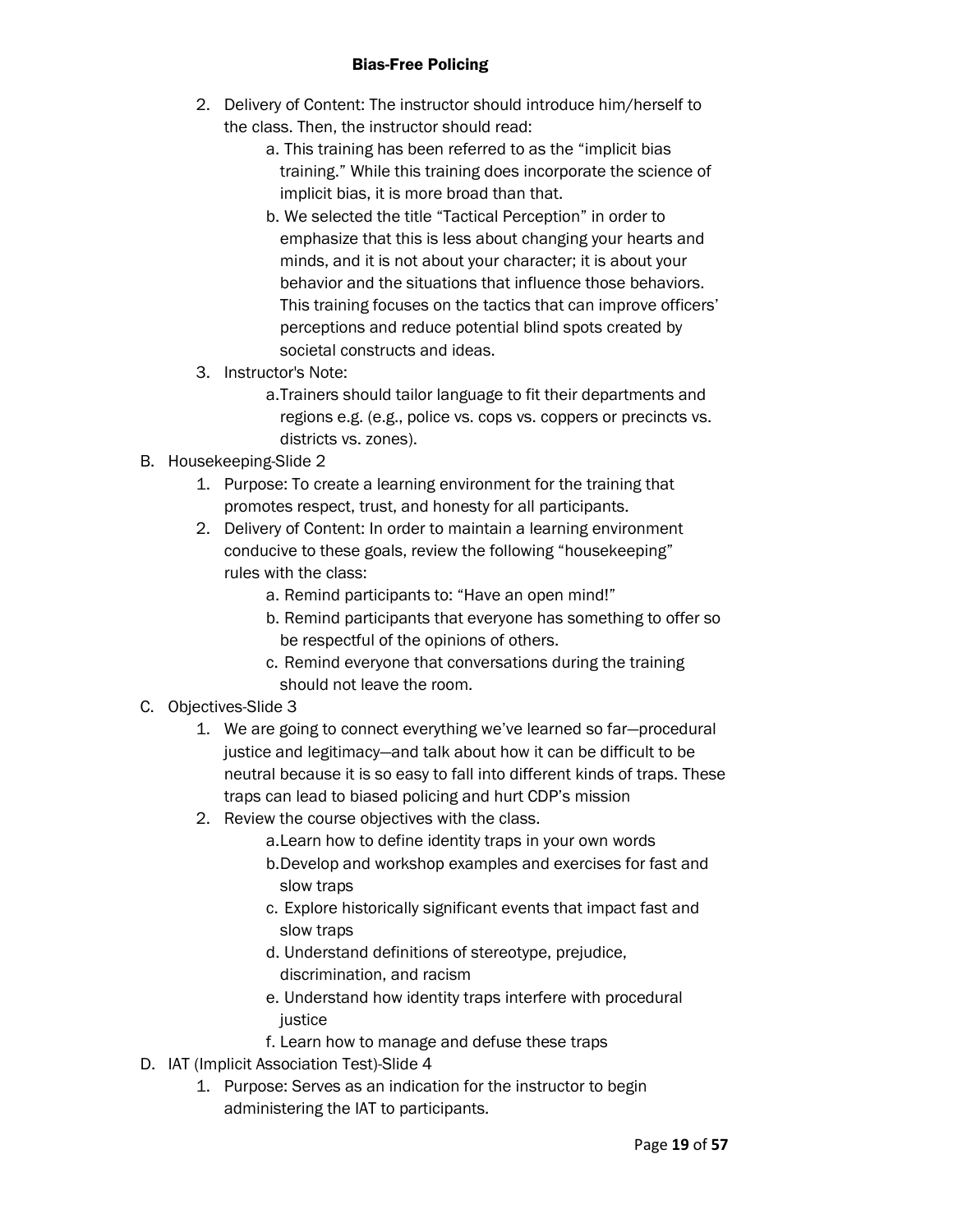- 2. Delivery of Content: Have officers take the Race IAT where technically possible: https://implicit.harvard.edu/implicit/selectatest.html. The test should take 20-25 minutes.
- 3. Let officers know that we will cover the science behind the IAT in Module 2 and reflect on the process of taking the IAT in Module 4. They will have the chance to talk about how it felt to take the test, how they felt about their results, and the implications of that for this training. Since they will have that space later in the day, table all conversations about the IAT until it comes up in Module 4.
- E. Introduction to Tactical Perceptions-Slide 5
	- 1. Purpose: This slide provides an icebreaker to get people talking and thinking about the brain science behind the exercise. This is the hook. People will have heard this is an implicit bias training and will be expecting a standard diversity training.
	- 2. The intention of this first slide is to differentiate this training, engage attendees right out of the gate, and get them to acknowledge that there are things that happen in the brain that we don't understand.
	- 3. Delivery of Content: The instructor should first point out that the text on the slide looks indecipherable. Then the instructor should ask for a volunteer to read the content of the brainteaser. The instructor should read the first line to get the volunteer started, then have him or her read the remainder of the text out loud.
- F. Why are we here today?-Slide 6
	- 1. Purpose: To allow participants to share their preconceived notions of why they think they are being asked to attend this training. In the current climate in policing, fear of, or resistance to, an implicit bias training is natural. In order for this training to be successful, instructors will have to allow participants the opportunity to express their concerns and then overcome them.
	- 2. Delivery of Content: To engage participants, follow the steps below:
		- a. Ask participants: "Why are we here today?" "Why are you attending this training?"
		- b. As participants begin to air their concerns, carefully listen and allow them to share. Then engage in the Objection Cycle using your own initial objections or concerns about the course.
		- c. Use the Objection Cycle to counter your objection.
		- d. 4 steps of the Objection Cycle are:
			- 1. Restate the objection/concern
			- 2. Validate the objection/concern
			- 3. Provide an example of when you or someone you know shared an objection/concern
			- 4. Describe how you or that person overcame the objection/concern.
		- e. Ask for other objections from learners, and repeat the objection cycle for their objections.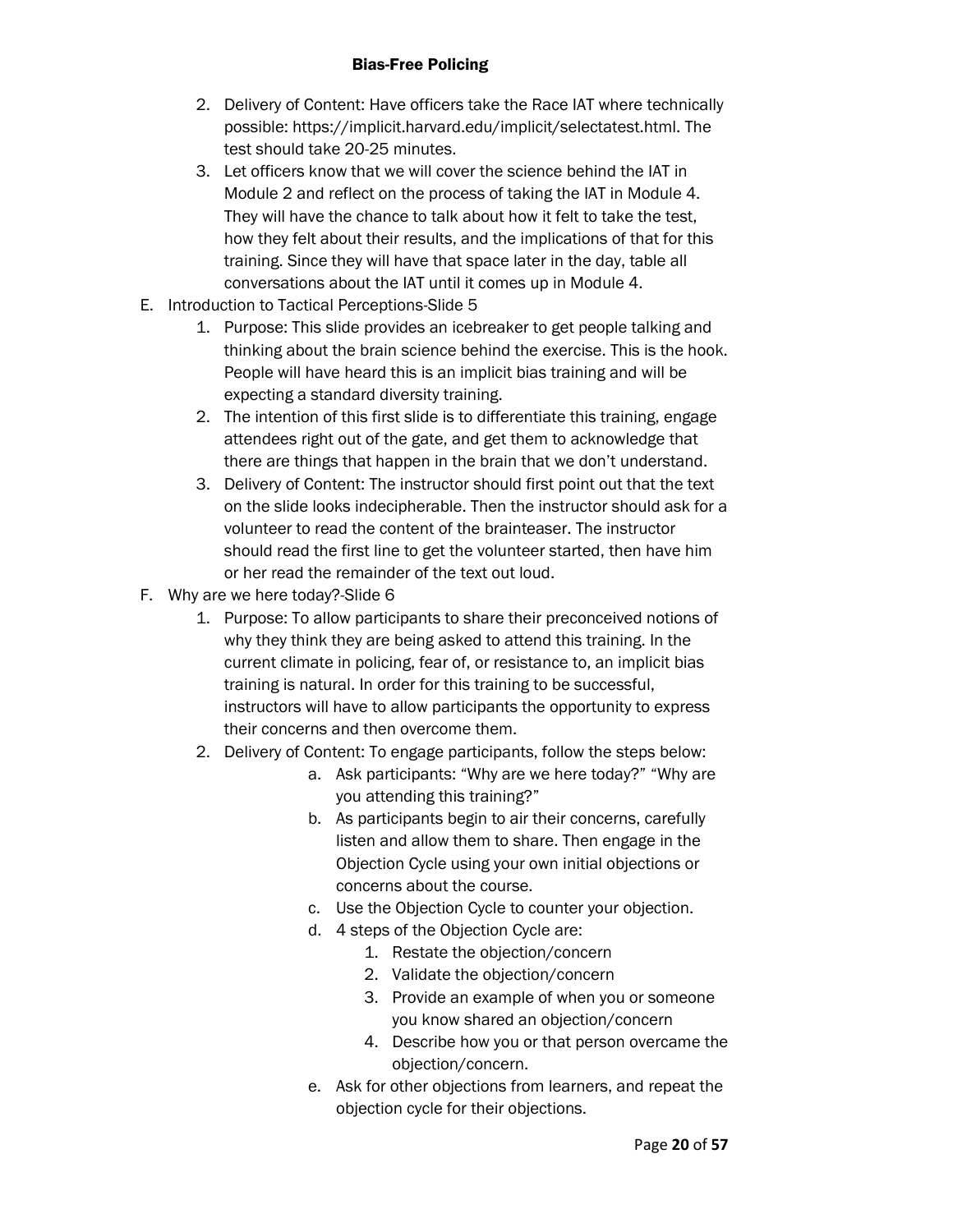- 3. Example
	- a.Trainee: "This training is a waste of money created to pander to communities who think all cops are racist."
	- b.Instructor: "I hear you saying that this is just giving in to community pressure and that this money would have been better used elsewhere. The truth is I thought that, too, and still think more money should be allocated to our salaries. But once I actually went through the training materials I realized the importance of talking about these issues, especially issues of race, because there are lot of things we don't understand about how and why racial disparities occur."
- G. So what?-Slide 7
	- 1. Purpose: To help participants understand why information about how the brain operates matters for the way they police.
	- 2. Delivery of Content: Participants may question why learning about a topic such as implicit bias matters if it is something everyone does. You can respond by saying:
		- a.It matters because what is at stake is greater for us when we fall victim to these mind traps. Think about responding to a domestic violence call. Who do you assume is the aggressor? Most people would assume the aggressor is male.
		- b.Has anyone responded to a DV call assuming the assailant was male and been caught off guard by a female aggressor? Or assumed the couple was heterosexual to be thrown off by same sex partners? What safety risks were presented? What stereotypes may have been at play? For anyone who's been in that situation, did it feel like a trap? Did your assumptions cloud your ability to take in the entirety of the situation?
		- c.What's at stake is not just your reputation as an individual officer, but also the public legitimacy and trust that residents have in CDP. Actions driven by implicit bias are a withdrawal from the community bank account, they make it difficult for CDP to accomplish its mission
- H. How does this relate to what we've learned so far? Slide 8
	- 1. identity traps can lead
		- people to behave inconsistently with attitudes that they value. In other words, identity traps can interfere with or prevent procedurally just policing, especially neutrality. Identity traps jeopardize officer and public safety; they have nothing to do with an officer's character and everything to do with the situation in which the officer is making a decision.
	- 2. The idea that situations matter more than character in predicting behavior is a central theme to this training. We will go through several social science examples that illustrate this idea.
- I. Brain Games- Slide 9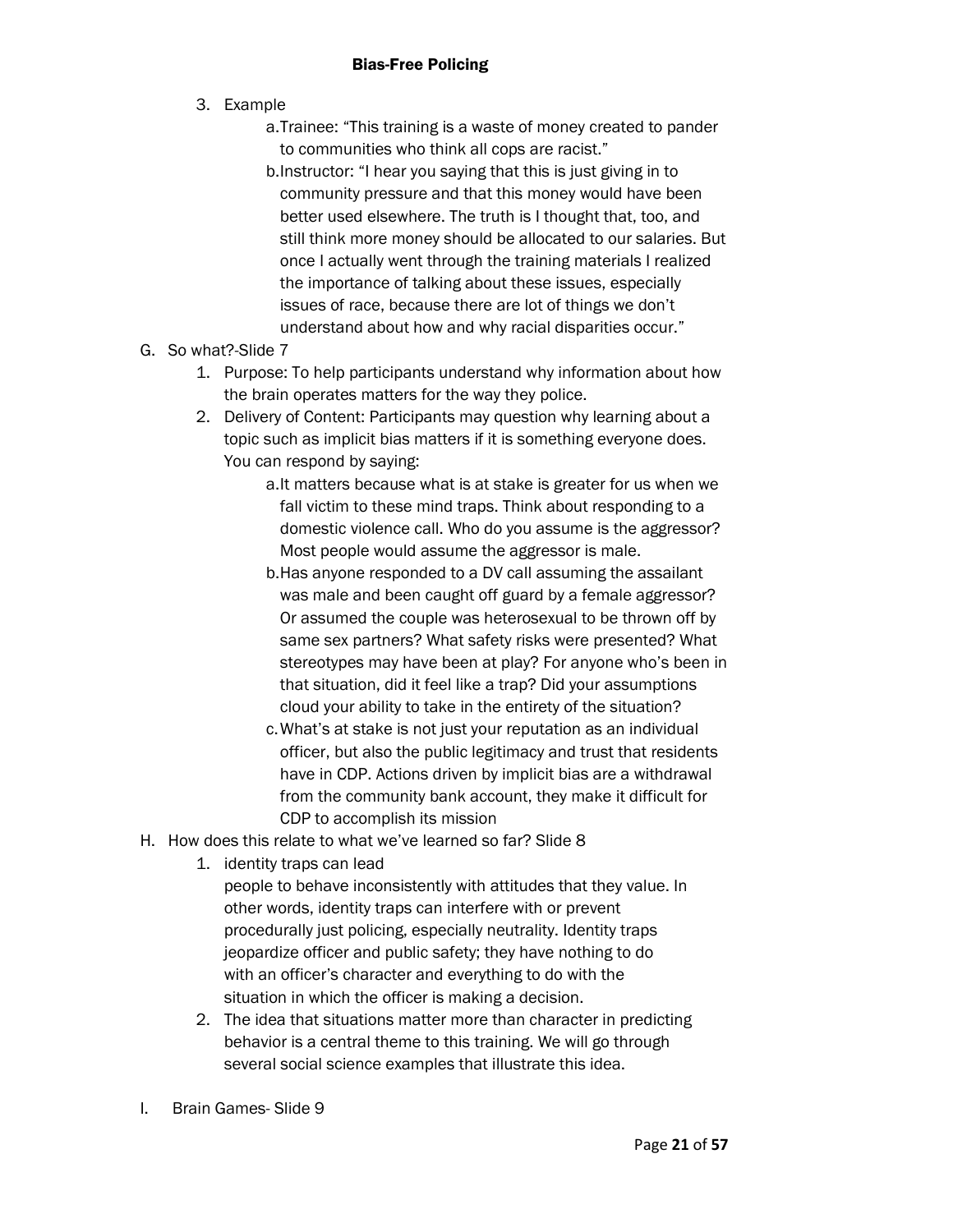- 1. Purpose: To provide a fun and non-threatening way to get everyone to accept right out of the gate that there are things going on in the brain that we don't understand and can impact our behavior. This is a primer for understanding how implicit bias works.
- 2. This slide will illustrate that traps can lead to unwanted behavior (saying yolk instead of white part of an egg), incorrect decision making (driving home instead of stopping for milk), and negative outcomes (disappointed/frustrated significant other in need of milk)
- 3. The Mantra: Situations matter. This trick helps illustrate that in a fun and interactive way.
- 4. The Set Up: I'm going to ask you 5 questions. I want you to answer as quickly as possible. Don't think, just respond. Ready? a.What does a comedian tell to make you laugh? b.What do you call it when you have no money? c.What do you call the wire in a bicycle wheel? d.What substance comes from the end of a cigarette? e.What do you call the white part of the egg?
- 5. Typically, you can get people to say yolk several times before they realize what's happening. Is that because they believe in their hearts that the white part of an egg is called a yolk?
- 6. Unlikely! It is because you put them in a time pressured situation and activated shortcuts in their brain that led them to wrong conclusion.

Note: The white part of an egg is called an albumen.

- 7. Our brains make these implicit associations (think of these as short-cuts for your brain), because it is evolutionarily beneficial. When you look at an apple, you instinctively recognize it. Rather than each time thinking "hard, red spherical object" your brain makes the shortcut and understands that it's sweet, it's crunchy, etc. But sometimes, these implicit associations can interfere with rational thinking or decision-making, and can sometimes have unintended or negative consequences.
- 8. Let's think of another example. Your significant other asks you to stop by the store for some milk on your way home from work. You leave work with every intention to stop by the store to get the milk, but somehow find yourself at home, no milk in hand. What happened? This is likely because your brain was relying on automatic associations (again- think of these as mental shortcuts) based on the context of the situation - you driving home from work. It would be super taxing on your brain if, everyday, your brain had to think of every single turn you had to make to get home. That's why when you're first learning to drive, it's hard and it gets easier the older you get and the more you practice. So you get in the car, your brain goes into autopilot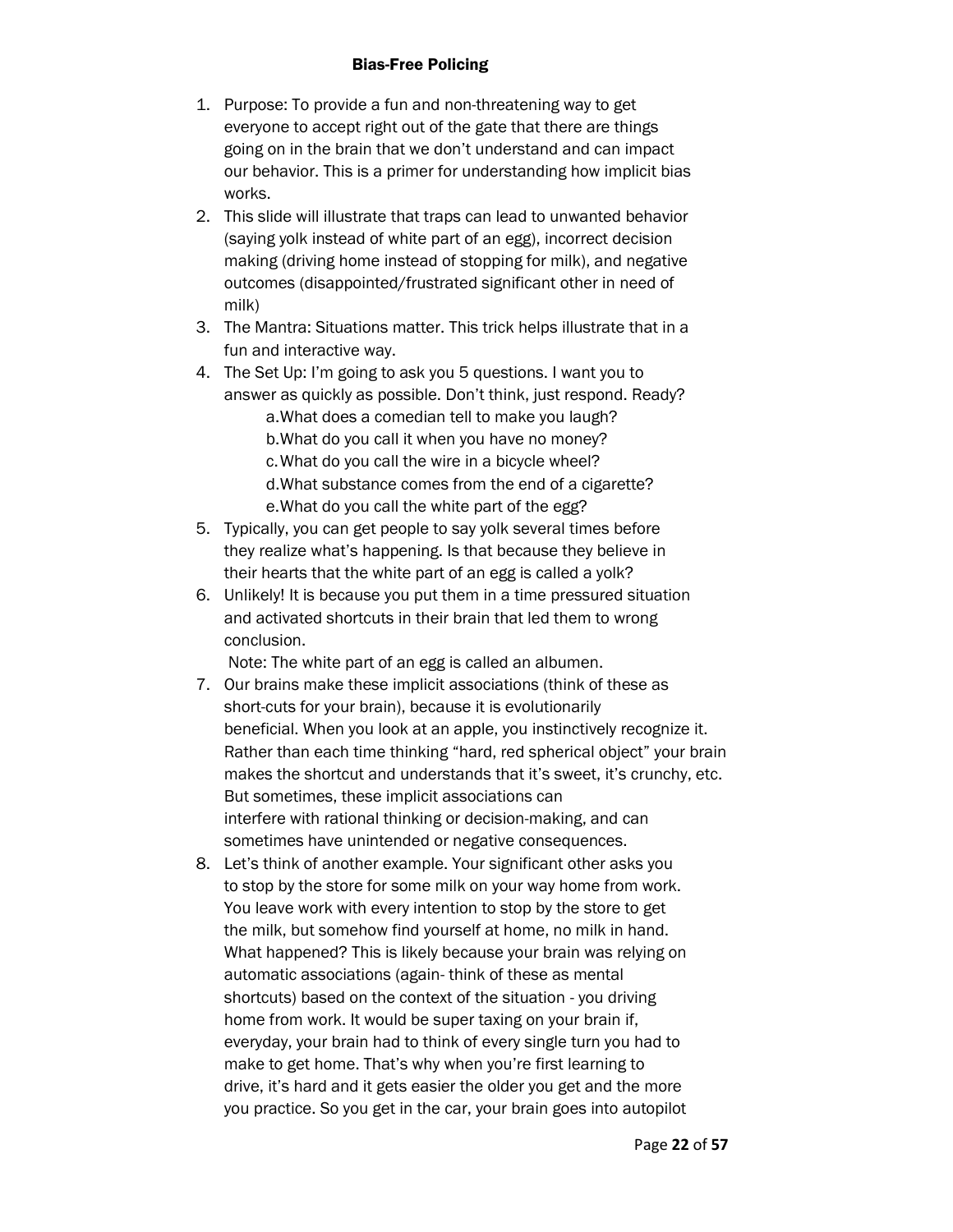mode deciding which turns to make almost automatically based on the situational context, and you end up with an unintended negative outcome - a lecture from your spouse about not stopping by the store for milk. Or think about a time you're driving home from work and there was a road closure. How did that feel? You're tired, you want to get home, and now you have to exert more mental energy to calculate a new route home.

- 9. These examples and our brain game trick illustrates a fast trap in a fun and non-threatening way. But think about the anxiety or frustration you felt when you had to recalculate your route? Or the fact that we got you to say something that you don't actually believe- yolk instead of white part of the egg. Traps lead to incorrect decision-making, unwanted behavior, and negative outcomes generally.
- J. This training is about… -Slide 10
	- 1. Purpose: Provide the main training objective: to train officers to be aware of the factors that go into human decision making, so that they can make better choices by being more conscious of our biases and stereotypes that exist in the world.
	- 2. Delivery of Content: That's what this training is about: we may have the right attitudes and beliefs that we want to treat all people neutrally and with respect, but the truth is that everyone (not just police) is vulnerable to automatic associations that affect our behavior. Those associations lead to behavior that you otherwise probably wouldn't do in a stress-free environment that's not time sensitive. We are going to make you aware of the factors that go into human decision making, and teach you how we can make better choices when we are conscious of our biases and stereotypes that exist in the world.
- K. This training is NOT about character -Slide 11
	- 1. Purpose: To dismiss the notion that this training is in anyway targeting the character of officers.
	- 2. Delivery of Content: This training is in no way an attack on the character of participants or a training about racism. To best understand the purpose of this training, we first must recognize that:
		- a. Each and every person has biases that affect their perception
		- b. Many are subconscious
		- c. Some may be contrary to our self-image
		- d. This is the fact of the human brain
	- 3. Previously we talked about the importance of legitimacy and procedural justice in policing. Those conversations directly relate to what

we're covering today. Because we know our brains make mistakes and this training will help you understand the reasons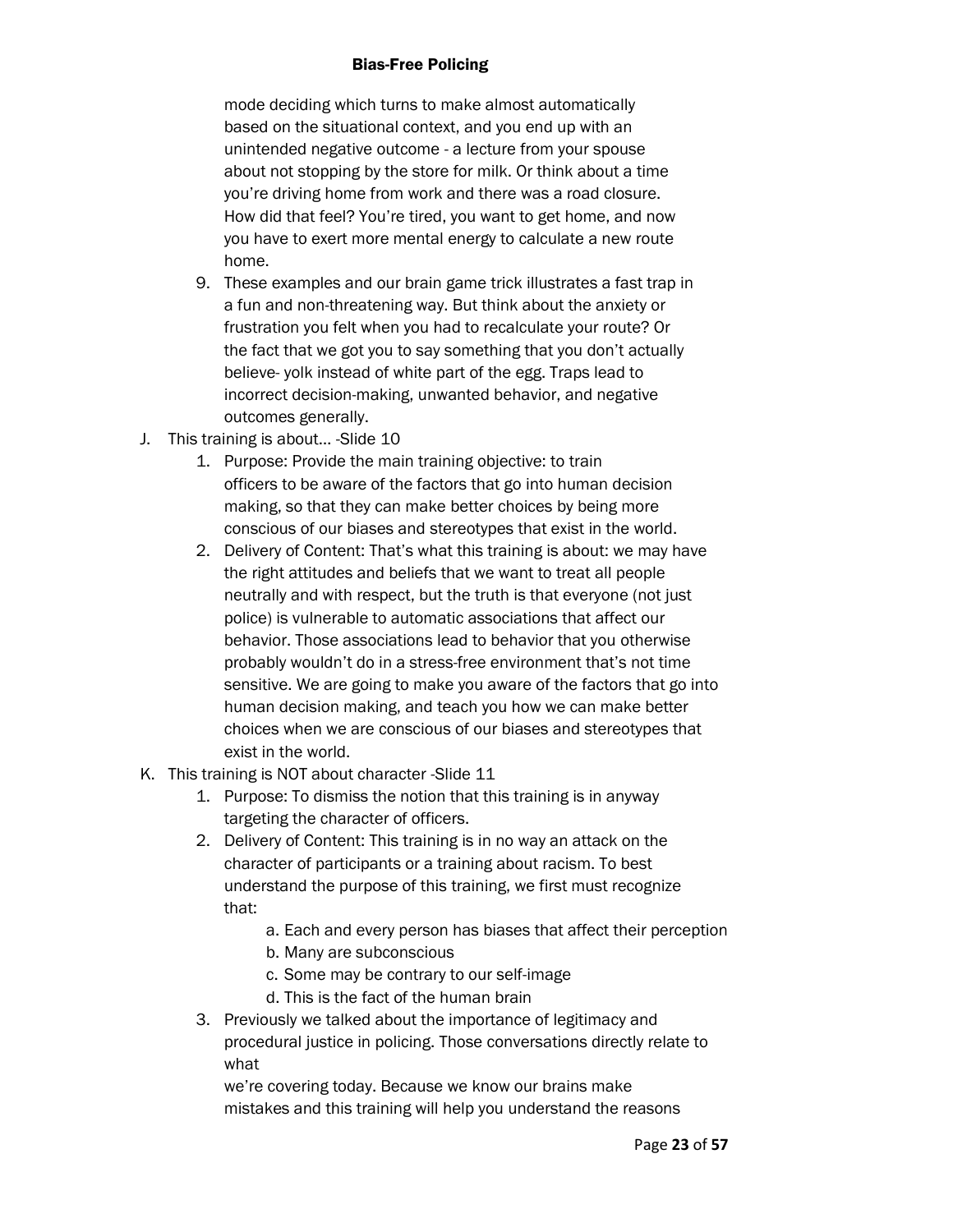behind and the situations that lead to those mistakes. We will learn about the ones that cause the greatest risks- physically, professionally, financially, and personally. These are the traps that could hurt reputations and impede abilities to do well on the job. It also hurts the Division's legitimacy in the community and makes our jobs harder. Residents are less likely to trust us, and less likely to follow what we say because of the lack of legitimacy

- 4. We will be talking about a number of concepts today but the first thing we have to understand is that situations matter. This means that in order to retrain the brain it is important to understand the role that situations play in predicting behavior and producing particular outcomes.
- L. Situations Matter -Slide 12
	- 1. Purpose: To further show how big of an impact situations have on people's behaviors and the decisions they make.
	- 2. Delivery of Content: Read through the slide. You're late for work. Why?
	- 3. Reality: your alarm went off and you hit snooze 5 times, you went through the Starbucks and the line was long, you forgot your gym bag and had to go back home to grab it.
	- 4. What you tell your supervisor: Car trouble.
	- 5. WHY? The reality is people lie when...
		- a. They have motivation
		- b. The consequences will be slight
		- c. They believe they'll get away with it
	- 6. Who does this? EVERYONE.
	- 7. Instructor's Note: Lying, like all behavior, is less about character and more about the situational vulnerabilities. Whatever your personally held values are, the situations we find ourselves in are powerful, and will affect our behavior, even when it is inconsistent with our self-image. For us as police officers, our law enforcement actions may not always be consistent with our character. We may find ourselves in situations where our initial instinct is to act in a certain way, even if we deep down know we shouldn't act that way
- M. Values- Slide 13
	- 1. Purpose: To highlight how people may act in a way that is against their values based on the situations they are in.
	- 2. Delivery of Content: Read through the slide.
		- a. What are your values?
		- b. What if something happened that made you act inconsistently with your values? Would you want to change that?
		- c. Situations matter more than character. They matter so much that they can make you behave in ways that are inconsistent with who you think you are- e.g. the liar scenario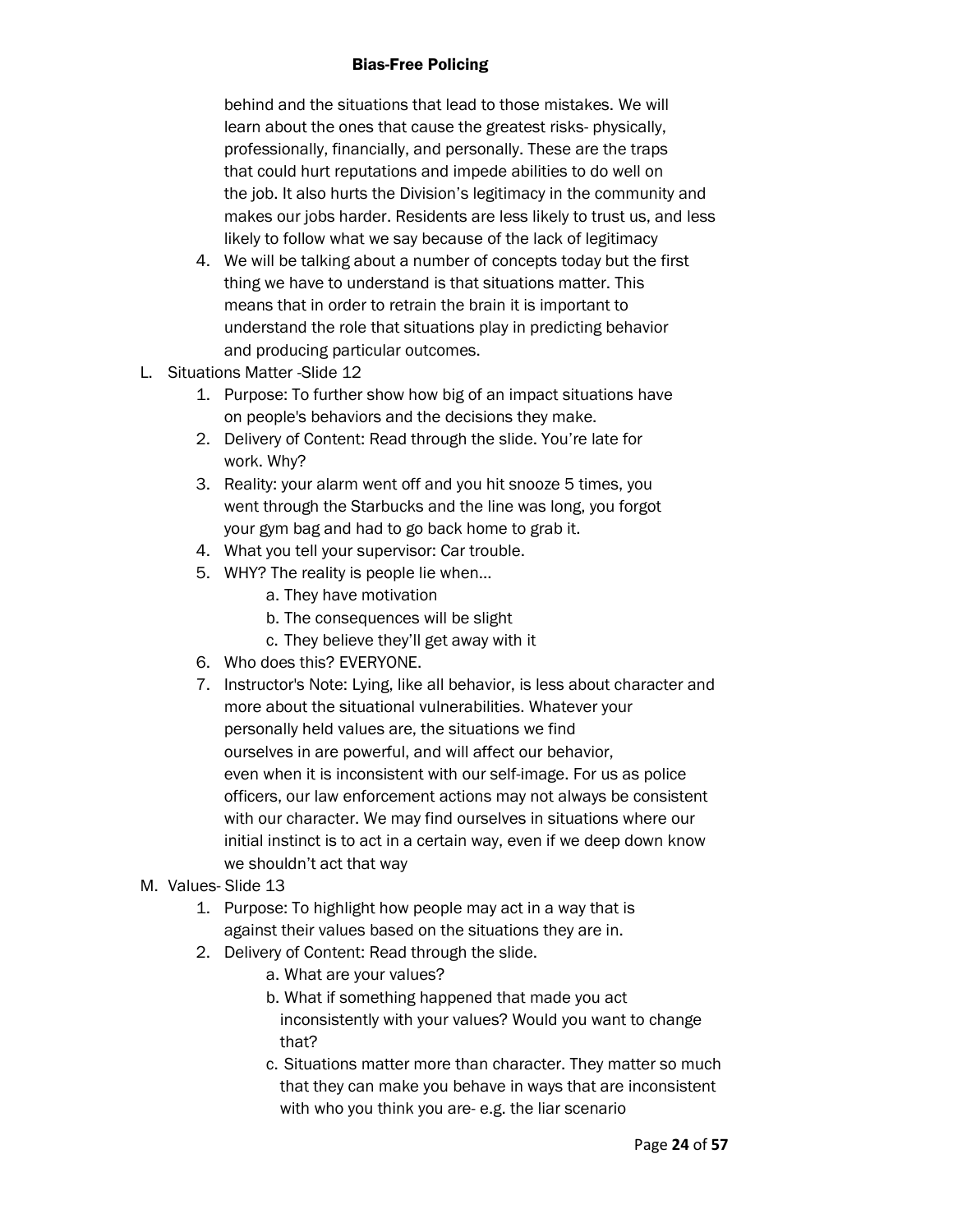- d. How can behavioral science help? As police especially, lying goes against our deepest held values. But I've just shown you situations in which all humans will justify their lies based on the situation.
- 3. Ask participants if they, have ever been in a situation where they went along with the actions of a group, but felt uncomfortable with the results? Ask a volunteer to give an example. Instructors should be ready with personal examples to share in case there are no volunteers. The example should illustrate the power of situations- peer pressure, fear of reputation damage, etc. These are called Situational Vulnerabilities Traps.
- 4. Note: Add some suggested readings or brief summaries for trainers on in-group out-group literature so they can have that information in their back pocket when discussing peer pressure and reputation concerns for police
- N. Traps Defined- Slide 14
	- 1. Purpose: Provides definitions of fast and slow traps.
	- 2. Delivery of Content: From slide deck notes: So let's get right into some definitions. What are traps? Traps are situations that trigger mental reactions which influence behaviors. These behaviors are unrelated to the nature of one's character or conscious intentions. We will get into the definition of fast traps when we return from break.
- O. Break- Slide 15
	- 1. Purpose: To indicate that it is time to take a break.
	- 2. Myth Busted slides are provided for each break. The content on the slide is information that participants can consume on their own time during the break. Instructors should make themselves available to participants who may have questions about the information or would like to discuss it.

# VIII. MODULE 2 Fast Traps:

- A. Fast Traps: Shortcuts in the Brain- Slide 16
	- 1. Purpose: To introduce the concept of fast traps.
	- 2. Delivery of Content: Some of the things we've been talking about- the joke, yolk example, the auto-pilot drive home- those are called fast traps. They are energy-saving shortcuts that develop in our brain. The definition of a fast trap is an overreliance on implicit biases. Fast Traps roughly correspond to implicit bias, but allows for situational differences. For example, a person is more likely to show implicit bias when faced with time or cognitive resource constraints, thus falling into a "trap"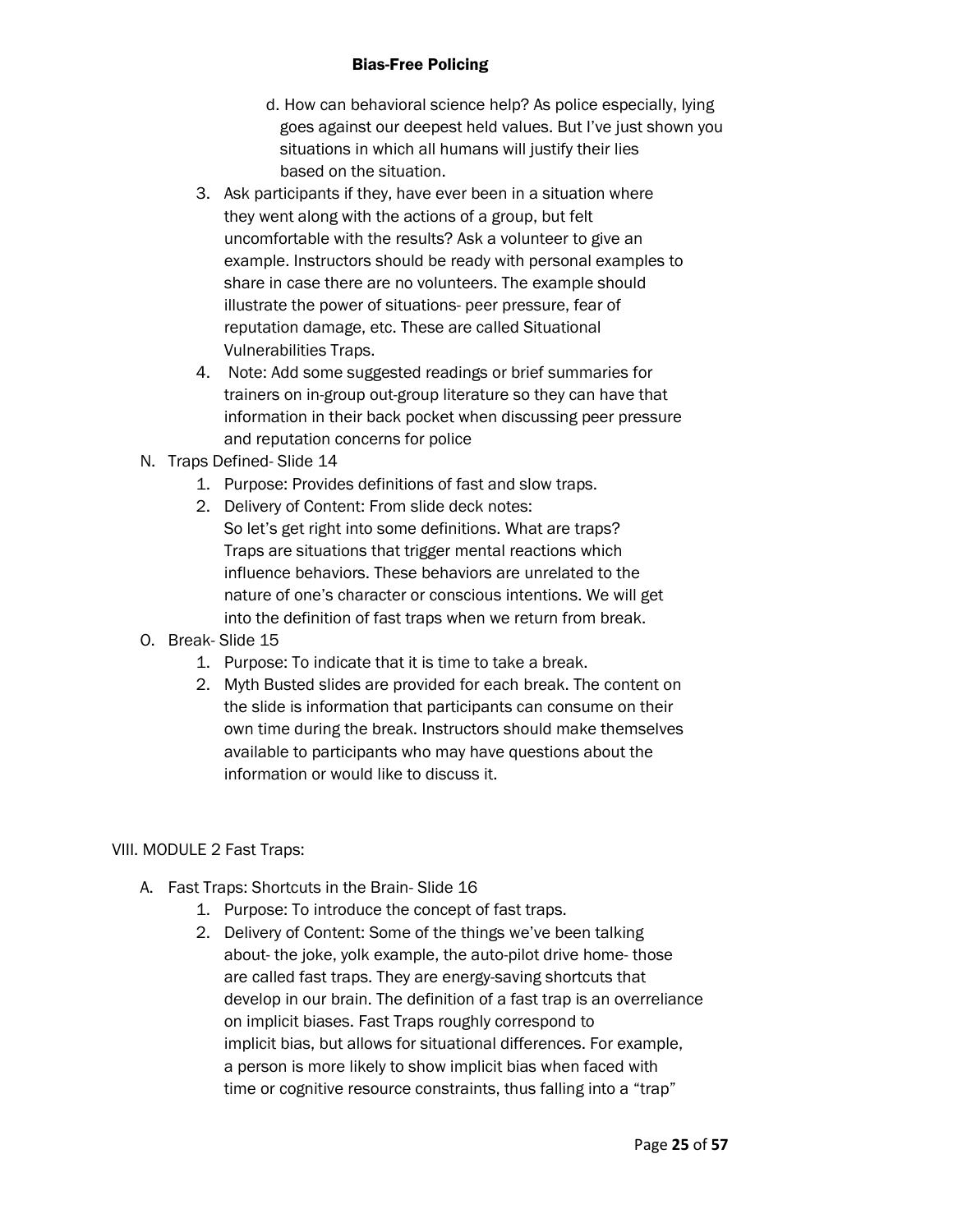set by the situation. They are fast because the cognitive process occurs quickly (fractions of a second), and outside of conscious awareness or control (by the time you realize you're in a trap, you have already fallen into it).

- B. Subconscious Conclusions- Slide 17
	- 1. Purpose: To show how the brain can make connections without conscious effort.
	- 2. Delivery of Content: As an example, use this branding exercise. Fade in each picture and ask participants what they're seeing. If you feel comfortable, start a jingle like the Folger's theme song, and have the class finish the song.
	- 3. Design Note: Fade in each of the symbols/logos: enlarge all the logos and make them appear one on top of the other
	- 4. You probably didn't have to think about these symbols at all. Your brain instantly gave you the answer. It made the connection before you asked it to. What is more, you probably don't remember when you "learned" what these symbols represented. You picked it up from exposure, experience and your environment.
	- 5. This way of learning and understanding the world is universal. Everyone does it. Advertising companies understand this universal truth very well and that is why they bombard us with images of their product, discrete product placement in movies and music videos - because even if we're not aware of the placement our brain is paying attention to it and becomes imprinted with this information. In other words, we saw an image, and our brains took a shortcut to the answer-McDonald's.
	- 6. That's why it's easy to remember fast traps as shortcuts in the brain.
- C. Subconscious Conclusions- Slide 18
	- 1. Purpose: To introduce the concept of implicit associations.
	- 2. Delivery of Content: The brain games and branding exercise are fun because there are no negative consequences for getting it wrong or taking these shortcuts; these are benign fast traps. That is because these branding exercises are simply examples of implicit associations: automatic associations between mental representations of objects (concepts) in memory. As we later review these implicit associations and their effect on policing, we'll see that they can have major consequences.
	- 3. Review slide:
		- i. Implicit associations are cognitive links between two concepts that are automatic.
		- ii. When one concept is primed (made salient), the other becomes more accessible, without conscious deliberation.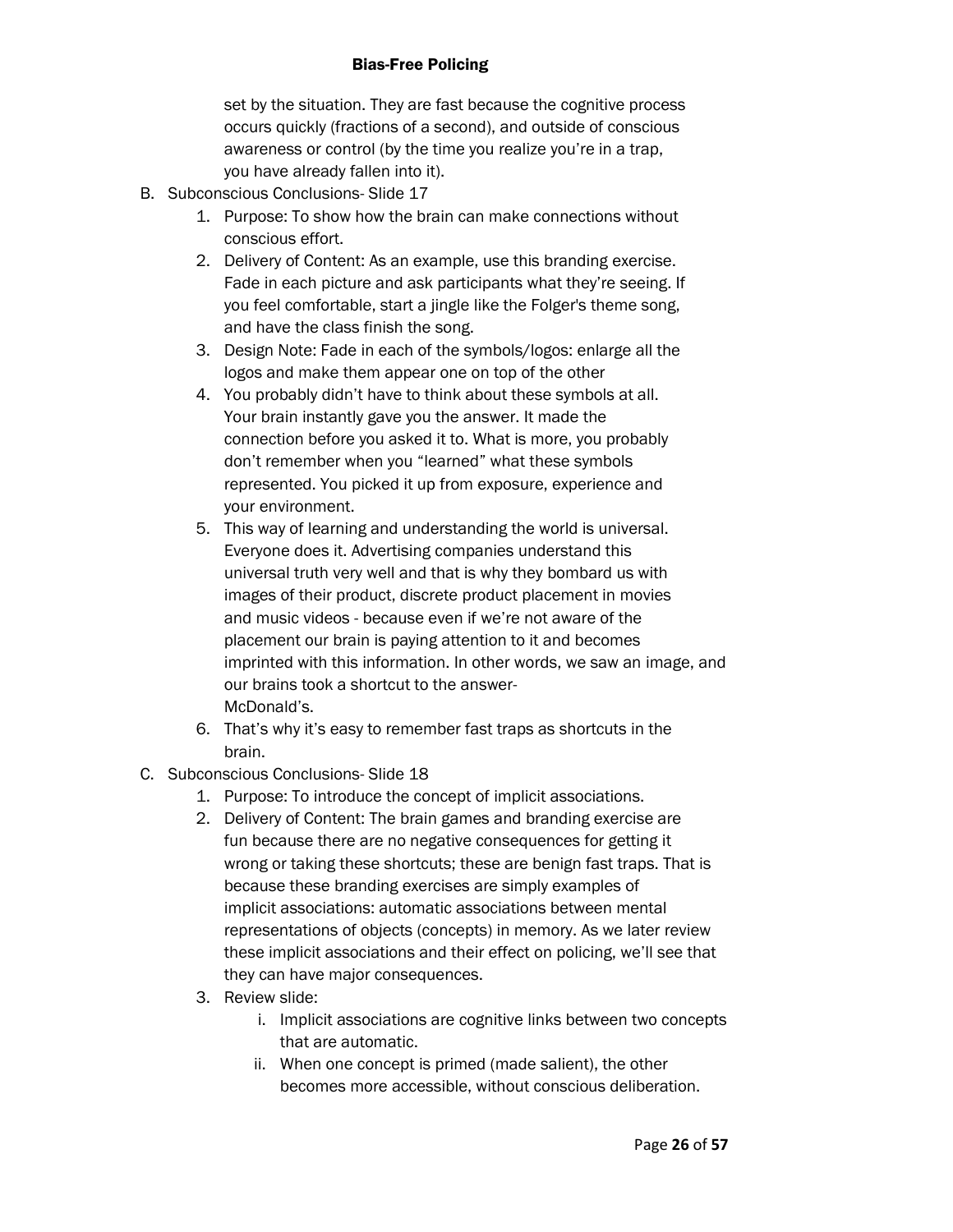- iii. For example, if I say "bread" to you, you probably automatically think of "butter."
- D. Implicit Association Test- Slide 19
	- 1. Purpose: To teach participants that implicit biases are common and harbored by the majority of human beings no matter their racial group membership.
	- 2. Instructor's Note:Familiarize yourself with the Implicit Association Test before presenting this slide. Please review the reading by Greenwald, A. G., Nosek, B. A., & Banaji, M. R. (2003) . There are also useful definitions and FAQs at Project Implicit:https://implicit.harvard.edu/implicit/faqs.html We will provide copies of this reading
	- 3. Delivery of Content:
		- i. There is an entire segment of psychology that studies implicit associations, especially as they relate to particular identities like race, gender, age, weight, etc. Show this clip that discusses the IAT test and Project Implicit.
		- ii. For anyone who was able to have class take the IAT, this is the point to discuss it. Either add a slide to show the class results or discuss them. Contextualize them using statistics from national IAT results like the graph featured in this article: https://www.washingtonpost.com/news/wonk/wp/ 2014/12/08/across-america-whites-are-biased-andtheydonteven-know-it/
		- iii. Remind participants that everyone develops implicit associations about others based on characteristics like race, skin tone, income, sex and other physical attributes. Biases are learned; we start learning them from the time we are born. All of the things we see and hear contribute to these biases. We probably aren't aware of most of what we are absorbing
- E. Implicit Bias- Slide 20
	- 1. Purpose: To introduce participants to the concept of implicit bias.
	- 2. Delivery of Content: Our brains also make these implicit associations in relationship to race, gender, sexuality, and other identities- we call those implicit biases. Implicit Biases are attitudes and stereotypes that are not consciously accessible through introspection. If we find out that we have them, we may indeed reject them as inappropriate.
	- 3. For example, if we are policing a high crime area, and we assume that anyone we interact with is criminal- that is an implicit bias. If the only element that you interact with in that area is a criminal (you're not sitting down to lunch with church leaders or boy scout leaders everyday), then your brain makes the association between people living in that neighborhood and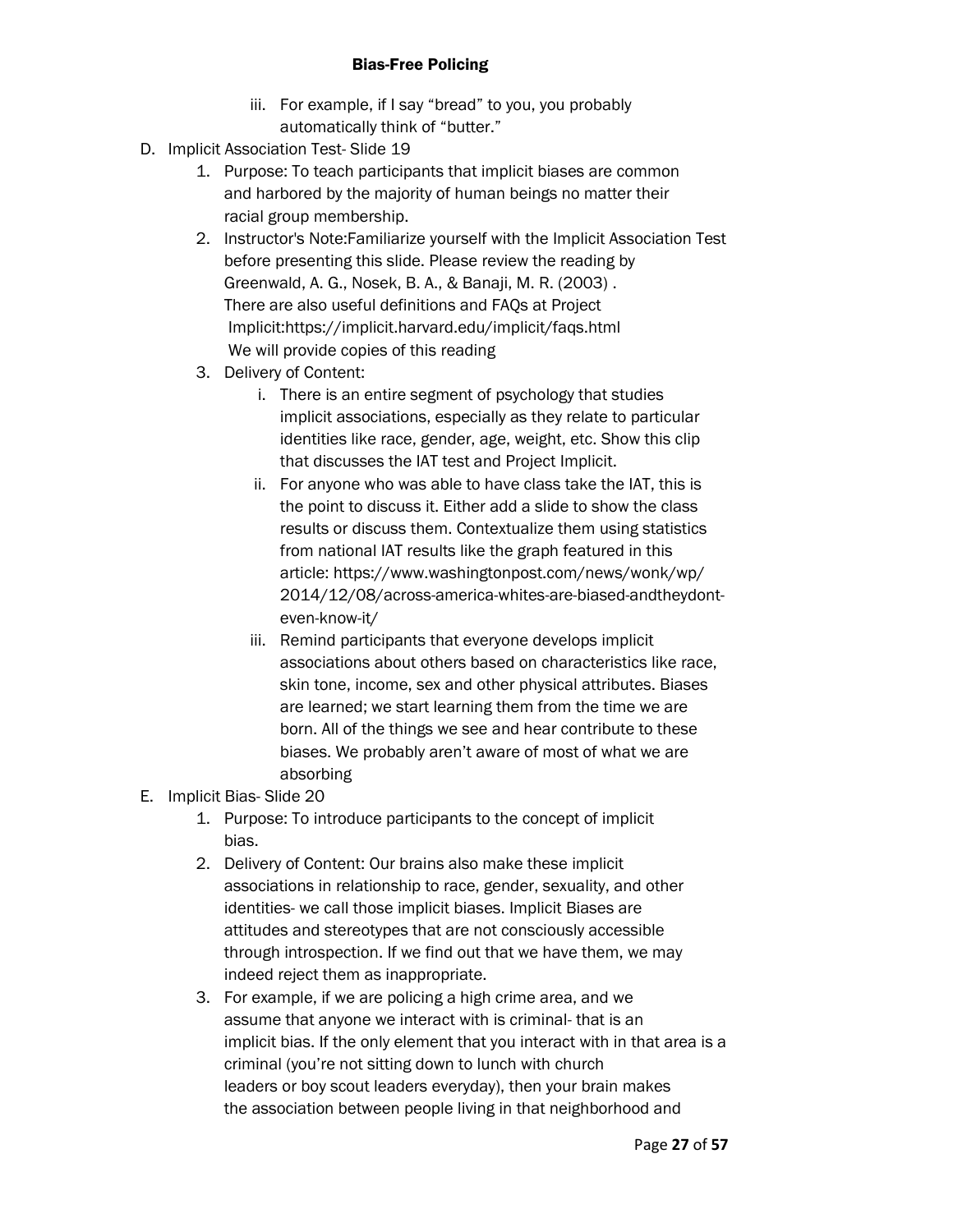crime. And what do you assume about people in low crime areas? That they are not criminals.

- 4. Now, honestly ask yourself what you pictured when we said high crime area? Did you associate a race with that area? If so, what race? Now ask the same for the low-crime area.
- 5. Another example: let's say you are on patrol driving around at night, and you observe a group of transgender women standing by a corner. You might, without even thinking about it, assume that they are sex workers – that also would be an implicit bias. For all we know, the women could just be waiting for an uber on the sidewalk.
- 6. There are certain situations that can trigger overreliance on implicit biases and impact our behavior. Those situations include time-sensitive situations where we have to act quickly. We are calling those situations fast traps.
- F. Observation Game- Slides 21-29
	- 1. Purpose: The purpose of these slides are to highlight how media, conditioning, exposure, and reinforcement of stereotypes about groups of people, in this case gender, can lead to incorrect assumptions. Even though people know logically that a woman can become a pilot- the time pressure and constraints of this exercise will likely lead the participants to the wrong conclusion.
	- 2. Delivery of Content:
	- 3. Have the class read the list of professions:
		- i. Pilot
		- ii. Nurse
		- iii. Judge
		- iv. CEO
		- v. Flight Attendant
		- vi. Doctor
		- vii. Librarian
		- viii. Lawyer
	- 4. Tell the class that this is a test of observational skills
	- 5. Explain that they are to look at the following slides and assign the correct profession to the image as fast as they can (have them call out the answers out loud)
	- 6. Move through slides 30-37 relatively quickly, having them call out the professions out loud
- G. Evaluation- Slide 30
	- 1. Purpose: The purpose of this slide is to debrief from the Observation game above. Explain how the time pressure and restrictions of this exercise lead them to the wrong conclusions. Highlight that from an outside perspective these responses would look a lot like prejudice. Also, that these associations are constructed and reinforced whether we are aware or not.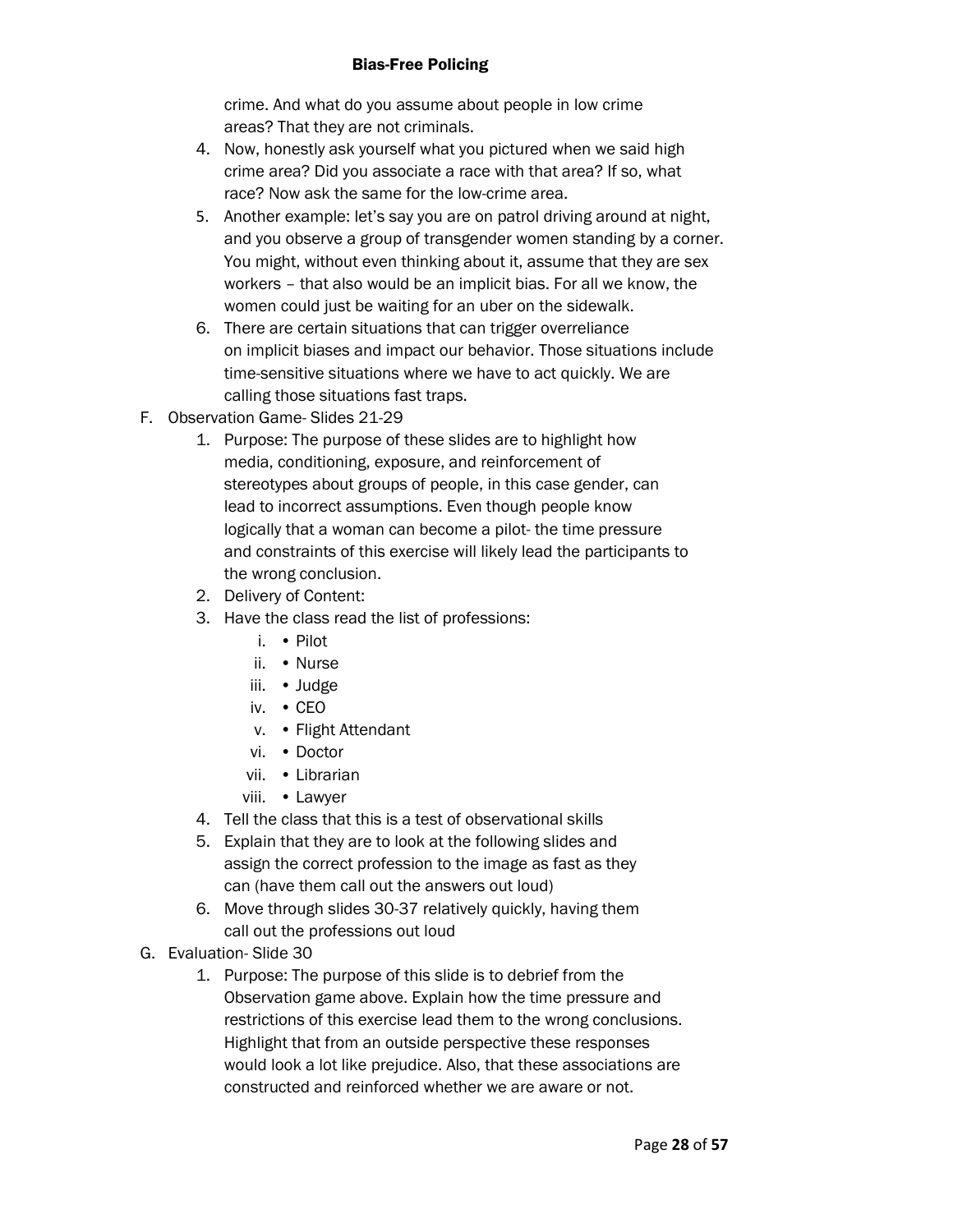Explain how this illustrates that outcomes can be biased in the absence of explicit prejudice.

- 2. Delivery of Content:
	- i. Let them read the actual professions of each picture
	- ii. Ask which ones did they get wrong? Ask why they think this happened?
	- iii. Go over explanation of why this happened: Media, conditioning, exposure, reinforcement. Even though all of you know logically that a woman can become a pilot- the time pressure and constraints of this exercise led you to the wrong conclusion often. From an outside perspective- your responses would look a lot like prejudice. This exercise illustrates how outcomes can be biased in the absence of explicit prejudice. It also illustrates that these associations are constructed and reinforced whether we are aware or not.
- H. Evaluation (cont'd)- Slide 31
	- 1. Purpose: The purpose of this slide is to further highlight how assumptions about gender can be formed whether we are aware or not.
	- 2. Delivery of Content:
		- i. Fade in each screenshot.
		- ii. Ask the class what it says about how society views these professions
		- iii. After group conversation, debrief: Where do these assumptions come from? The top ten images on Google are the ones that are most frequently searched. So look at what people are searching. What does it say about how society views these professions? Even though we don't personally think women can't be pilots or doctors, our brains can still be impacted by societal influences or environmental cues.
		- iv. Transition the conversation here by asking the following questions:
			- 1. Some of you may have made assumptions based on gender stereotypes, but SO WHAT?
			- 2. How does that affect the way we do our job?
- I. Black Crime and Association- Slide 32
	- 1. Purpose: The purpose of this slide is to help participants understand that stereotypical associations may be more common than one might think, especially the stereotype that purports that Blacks are more prone to commit crimes than other groups.
	- 2. Delivery of Content: The Observation Game reveals biases about gender. These same types of biases exist for race.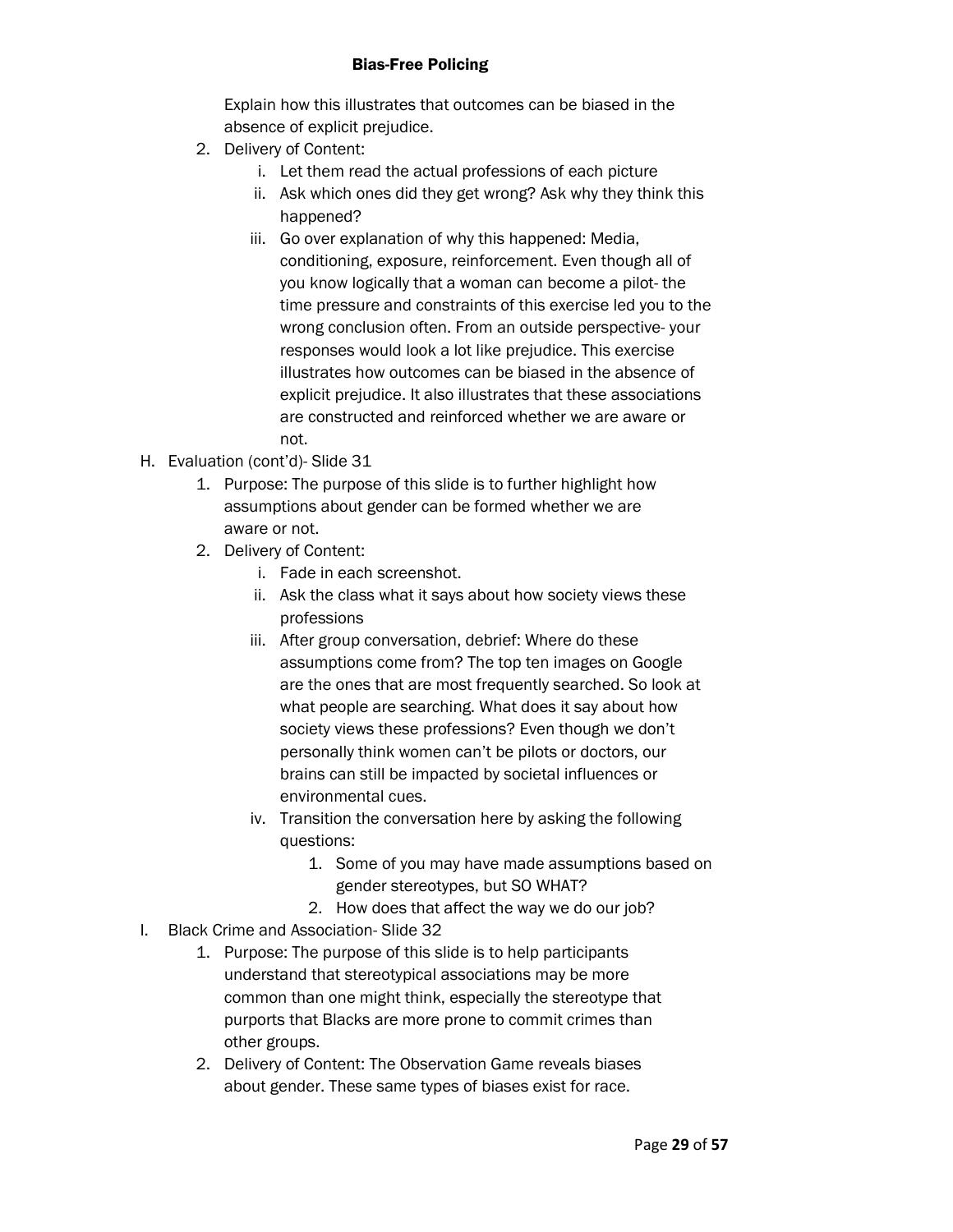- i. Explain that stereotypes are not myths but actually exist and guide the way people think and behave.
- ii. Explain that social psychologists have documented the existence of stereotypes and the harm that they cause. The stereotype of Black Americans as violent and criminal has been documented by social psychologists for almost 60 years. Not only is the mental association between Blacks and crime strong it also appears to be automatic.
- iii. Introduce participants to the study by Drs. Jennifer Eberhardt, Phillip Atiba Goff, Valerie Purdies, and Paul Davies, of which the results of the study are illustrated on the slide.
- iv. Explain that in the study, people who were subliminally exposed to black faces were then more quickly able to identify a blurry image as a gun than those who were exposed to white faces or no faces. Police officers were asked: Who looks more criminal? The graph reflects the responses from 166 police officers from the same department. When officers were given no information other than a face, and were explicitly directed to make judgments of criminality, race played a significant role in how those judgments were made. Black faces looked more criminal to police officers
- v. Eberhardt goes on to discuss her finding that among defendants convicted of murdering a white victim, defendants whose appearance was more stereotypically black (e.g. darker skinned, with a broader nose and thicker lips) were sentenced more harshly and, in particular, were more likely to be sentenced to death than if their features were less stereotypically black. This finding held even after the researchers controlled for the many non-racial factors (e.g. the severity of the crime, aggregators, mitigators, the defendant's attractiveness, etc.) that might account for the results.
- vi. Conclude by reminding participants that biases influence how our brains process objects, body movements, and other behaviors beyond our awareness. The effects are real and sometimes a matter of life or death.
- J. Instructor's Note: Jennifer Eberhardt video- Slide 33
	- 1. Purpose: Provides video of Dr. Jennifer Eberhardt and Oakland PD discussing research on implicit bias in policing.
	- 2. Delivery of Content: After the video is played, ask participants if they have any questions and be prepared to answer them. If time permits, allow participants to share their thoughts and reactions to the video.
- K. I'm a minority so none of this applies to me- Slide 34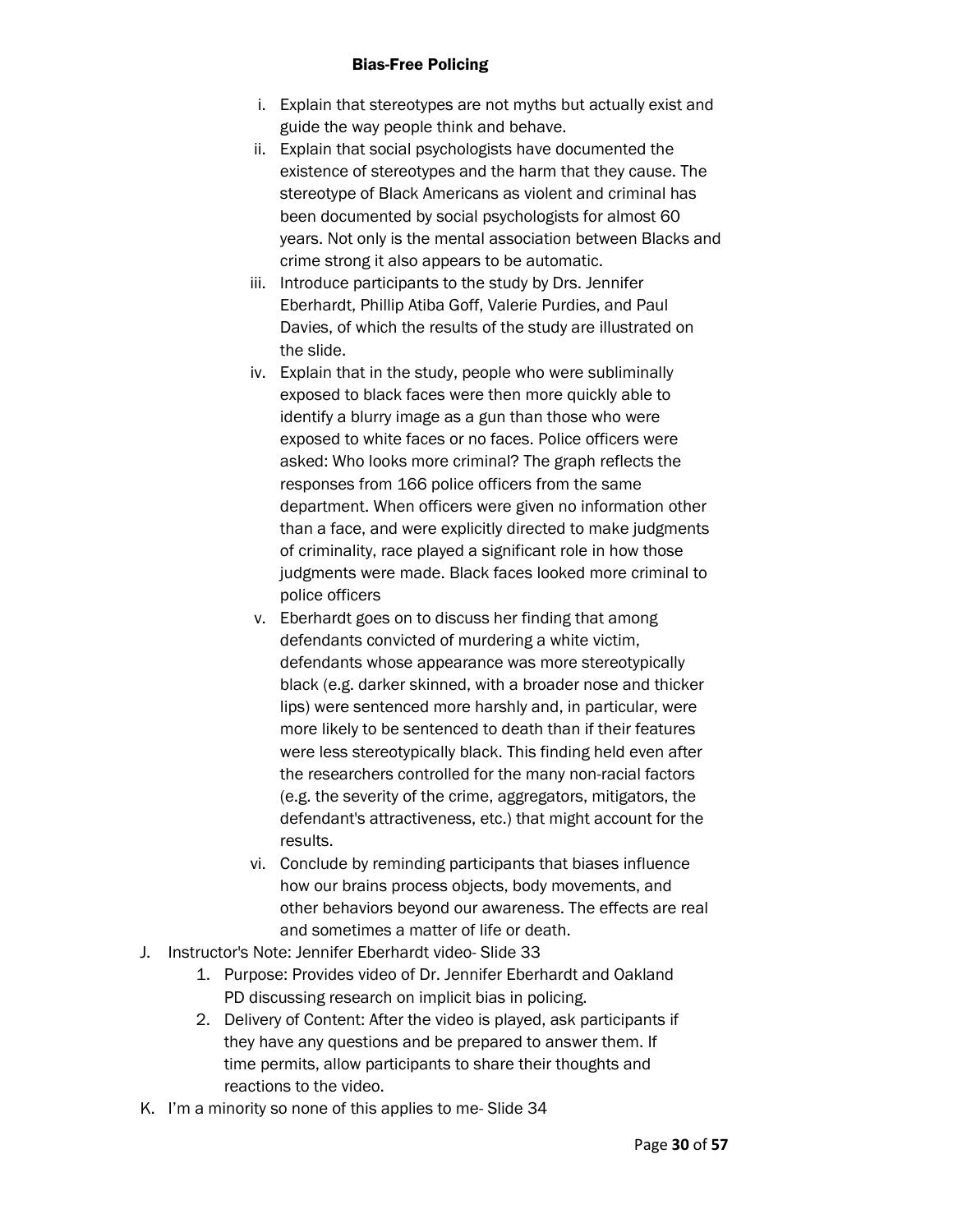- 1. Purpose: To teach participants that all people, regardless of social group membership, are susceptible to harboring implicit biases.
- 2. Delivery of Content: Instructors should be sure to emphasize that biases are learned, and that things that we hear and say from childhood to the present contribute to biases.
- 3. Review the slide: Everyone develops implicit associations about others based on characteristics like race, skin tone, income, sex and other physical attributes.
	- i. Biases are learned; we start learning them from the time we are born
	- ii. All of the things we see and hear contribute to these biases
	- iii. We probably aren't aware of most of what we are absorbing
- 4. The idea that because an individual is a minority, they are not susceptible to harboring implicit biases is an often misunderstood notion about implicit bias: that somehow if you are a member of a marginalized or stereotyped group that you must not be susceptible to those implicit biases. Wrong. As we've seen with stereotype threat, we are all impacted by stereotypes and associations of certain identities. In policing, this means that even if you are an officer of color, you can still make the same automatic assumptions that contribute to biased policing of communities of color. The same goes for gender, sexual orientation, gender identity, national origin, disability, and age.
- L. Break- Slide 35
	- 1. Myth: Implicit Bias is nothing more than beliefs people choose not to tell others. They hide their real beliefs.
	- 2. Busted: Implicit biases are activated involuntarily and beyond our awareness or control. Implicit bias is unconscious cognition that influences understanding, actions, and decisions.
- M. Definitions- Slide 37
	- 1. These are easy words to mix up. You can use these in an interactive way to keep people engaged by asking them to try to catch you using a phrase inaccurately. It helps participants better understand the definitions and helps to keep you on your toes as a facilitator.
	- 2. Purpose: Many people believe that stereotypes are true, but it is not politically correct to admit so. The purpose of this slide is to communicate to participants that stereotypes are indeed untrue, and are nothing more than gross exaggerations that are unfounded
	- 3. Delivery of Content: Read the definitions and accompanying examples below. Feel free to come up with some of your own examples for these definitions.
	- 4. Stereotypes are ideas or associations/overgeneralizations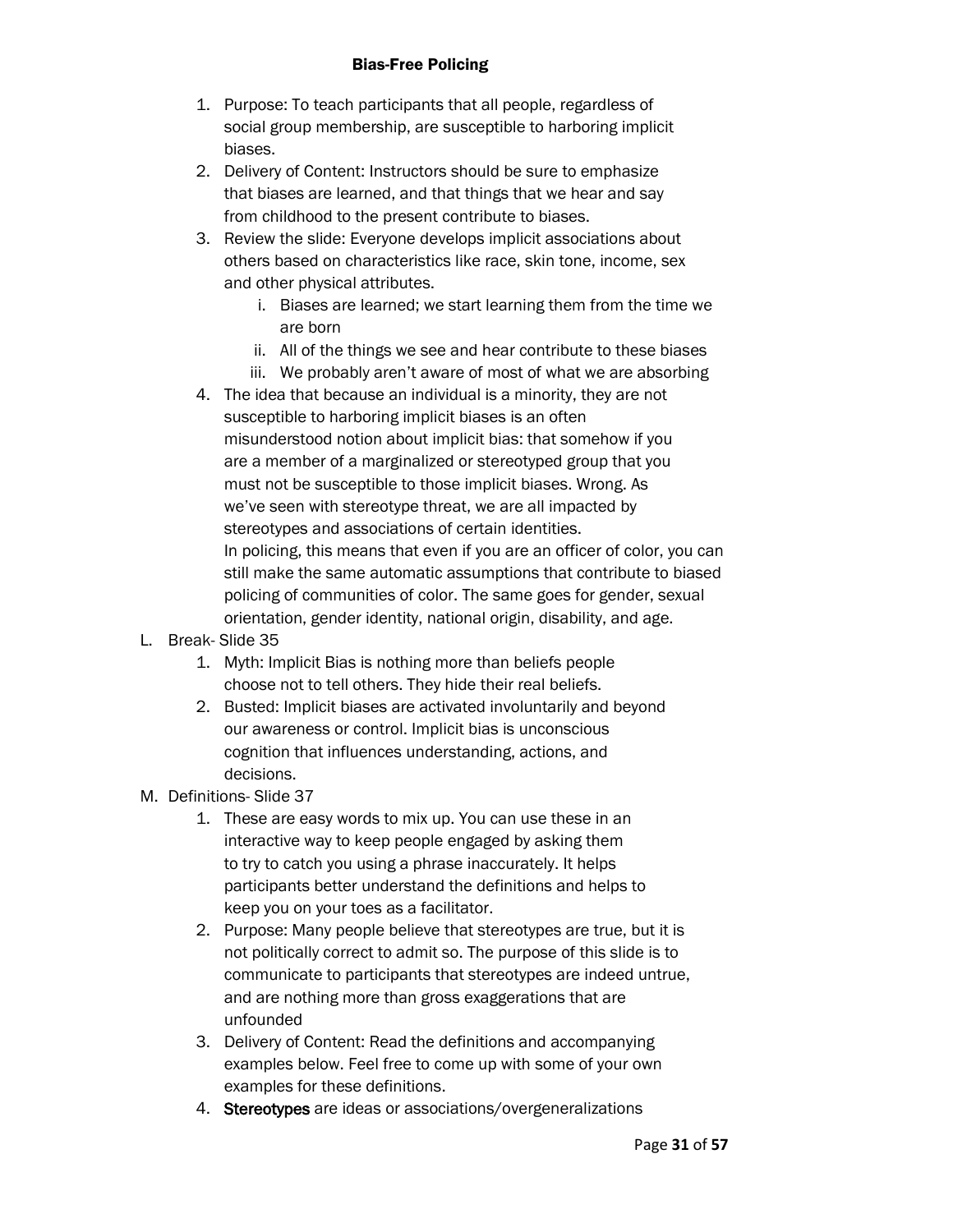that connect group membership and traits about that group. Instructor's Note: Think of examples that work for you or might be relevant for your department (e.g. women are bad drivers; Asian people are great at math).

- 5. Prejudice is the belief that a stereotype or overgeneralization is true and/or you have a strong feeling about a particular group.
	- i. Think of examples that work for you or might be relevant for your department (e.g., I believe that all women are bad drivers, I believe that all Asian people are great at math)
- 2. Discrimination is the behavior influenced by a stereotype or prejudice. This includes differential treatment based on group membership that is objectionable.

Bias-based Policing

A. What is bias-based policing?

1. Bias-based policing is the taking of law enforcement action, or the provision or denial of police services, that is motivated by discrimination based on a person's race, ethnicity, national origin, age, gender, gender expression or identity, sexual orientation, disability, religion, or limited English proficiency. Bias-based policing includes racial profiling, gender bias in policing practices, and other types of discriminatory policing. It also encompasses law enforcement action, or inaction, that has a discriminatory effect as well as a discriminatory intent.

2. Bias-based policing ultimately is what we want to eliminate from CDP. It can result from explicit bias or outright prejudice that has no place whatsoever in CDP. But as we are going to talk about further, bias-based policing can also result from implicit bias or assumptions that can be difficult to identify and manage.

B. Bias-based policing violates the Fourteenth Amendment of the United States Constitution.

1. The Equal Protection Clause of the Fourteenth Amendment states that "No state . . . shall deny to any person within its jurisdiction the equal protection of the laws."

2. Using protected characteristics such as race, ethnicity, national origin, or sex to selectively enforce, or fail to enforce, the law is unconstitutional. Such characteristics can be used as a factor in determining reasonable suspicion or probable cause only if the officer is using a credible and specific suspect description where one of the specific characteristics is present, but there are other identifying factors as well.

C. Bias-based policing also violates federal law.

1. 42 U.S.C. § 1983 prohibits officers "under color of any statute, ordinance, regulation, custom, or usage, of any State or Territory" from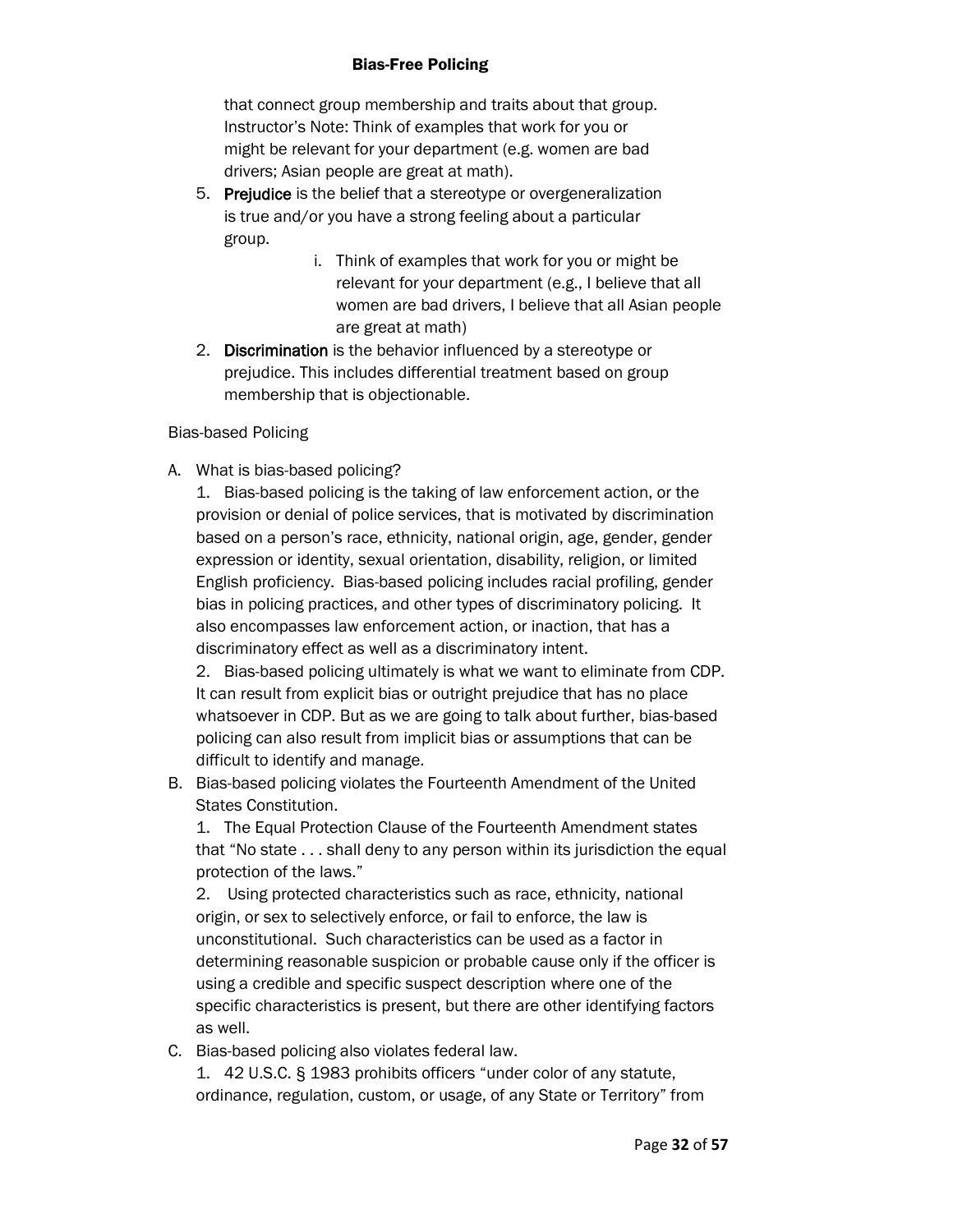depriving individuals of "any rights, privileges, or immunities secured by the Constitution and laws."

2. 42 U.S.C. § 3789(d) (the Omnibus Crime Control and Safe Streets Act of 1968) prohibits agencies receiving federal funds from discriminating against individuals based upon their race, color, religion, national origin, or sex.

D. Bias-based policing is unprofessional and bad policing.

1. If you act upon stereotypes, intentionally or unintentionally, you are likely to make two kinds of mistakes: First, you might fail to catch someone who had committed a crime because they do not fit your stereotype. Second, you might detain or arrest someone who is innocent because they do not fit your stereotype.

- E. It impacts public safety by eroding trust with minority communities. It diminishes public legitimacy in the Division of Police.
- F. Furthermore, it is explicitly prohibited by CDP policy (see GPO 1.07.08).
- N. Stereotypes are just true- Slide 38
	- 1. Purpose: The purpose of this slide is to reiterate the fact that stereotypes are not true, and to do this by using a real-world example.
	- 2. Delivery of Content:
		- i. Have participants reflect on the stereotype that Asian students are just smarter than students from other racial groups.
		- ii. Ask participants to think about why many people subscribe to this stereotype. What information makes many of us think it is truth and not a mere stereotype?
		- iii. Highlight for participants that Asians were not always held as the smartest citizens in society. In fact, in the 1800s, Chinese men were stereotyped as immigrants who were gamblers and drug dealers. The stereotype that Asians as a collective are smart and resilient was constructed in the 1966 US News & World Report article by William Peterson in response to the Civil Rights Movement and its push for equal rights and opportunities for Black and poor Americans.
		- iv. Highlight that this myth is reinforced by selective immigration, the offering of visas mainly to wealthy and highly educated persons from Asian societies (poor and lower educated Asian are often not given the same opportunities to immigrate). But this fact adds to the illusion that the stereotype is real.
		- v. Highlight that the Asian group is large and does not just include persons of Korean, Chinese, and Japanese descent.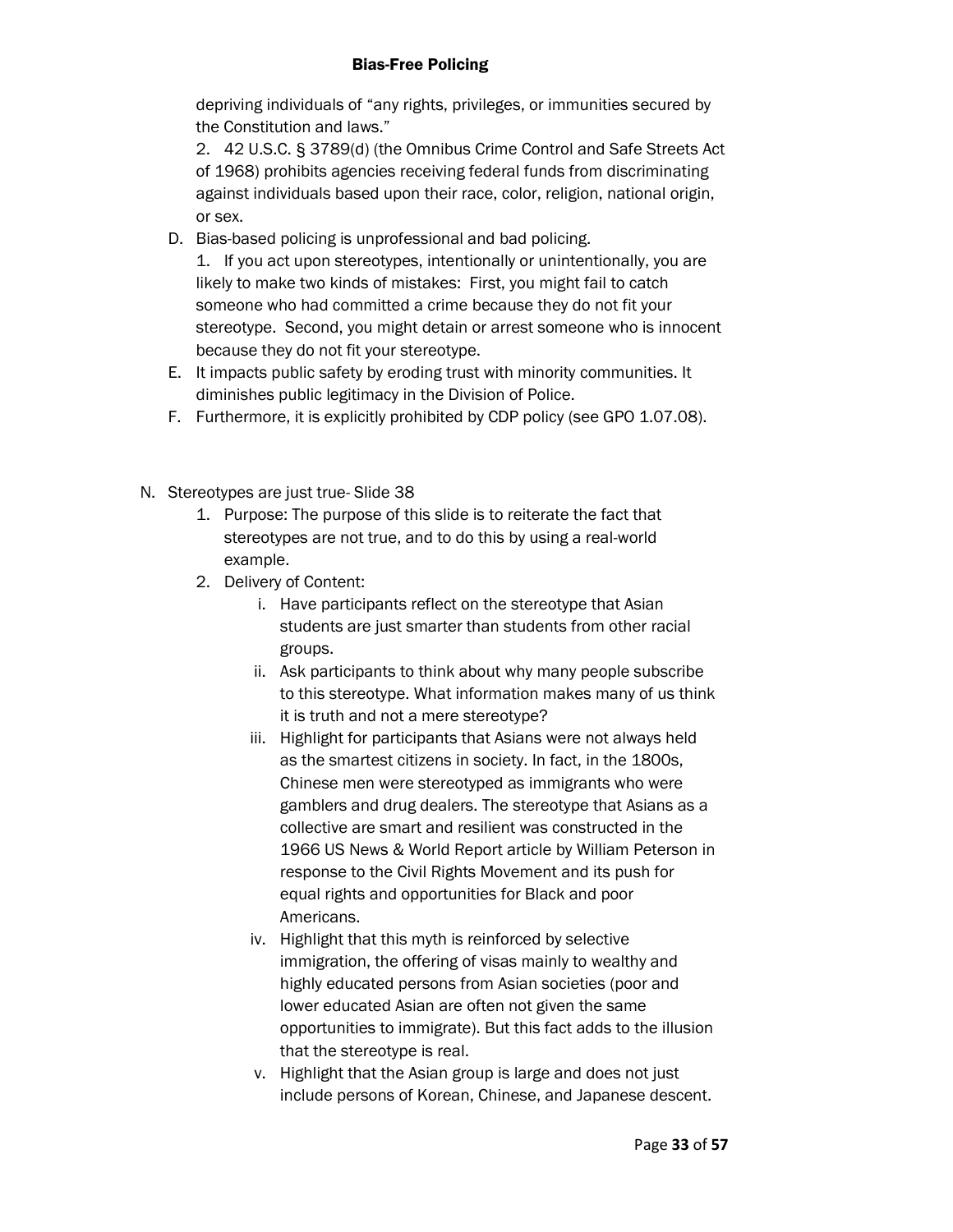- vi. Highlight that data, show that Asian groups are actually not out performing other racial groups (see NCES data highlighted in the notes of the slide deck)
- vii. Ask participants to share their thoughts and insights about the information shared in this slide. Allow for questions and discussion.
- 3. Next example to discuss with class: stereotype that Black people use drugs more than other racial groups.
	- i. In fact, there is data that black people are 3.7 times more likely to be arrested for marijuana possession than white people. Should the assumption be: black people are using drugs almost 4x more than white people? If we just take into account arrest rates, that wouldn't be a bad assumption to let guide your policing efforts, right?
	- ii. Yet that same study said white people report comparable rates of drug usage to black people. What does that tell us?
	- iii. That black people are being targeted for drug enforcement at disparate rates even though reported drug usage between black and white people is the same.
		- 1. This example illustrates that the assumption that appears to be based on fact is actually a stereotype that is reinforced due to discriminatory enforcement efforts. It can produce less efficient policing than if a cop relied on individual and situational cues than baseline assumptions.
		- 2. Plus, procedural justice has shown us that when there is the appearance of injustice or unfair policing, both the officer and the public are less safe.
	- iv. If someone is insistent that some stereotypes are just true don't let them derail the class. Just try to get some constructive dialogue from it.
- O. Stereotypes ➤ Behavior- Slide 41
	- 1. Purpose: The purpose of this slide is to illustrate how fast traps occur.
	- 2. Delivery of Content: Play the animation on this slide to showcase how a fast trap works. Narrate each part of the trap as the animation plays using the working definitions below.
	- 3. The following animation explains how a fast trap can play out. It begins with:
		- i. Stereotypes are ideas or associations/overgeneralizations that connect group membership and traits about that group.
		- ii. Prejudice is the belief that a stereotype or overgeneralization is true and/or you have a strong feeling about a particular group.
		- iii. Which can lead to Discrimination, or the behavior of acting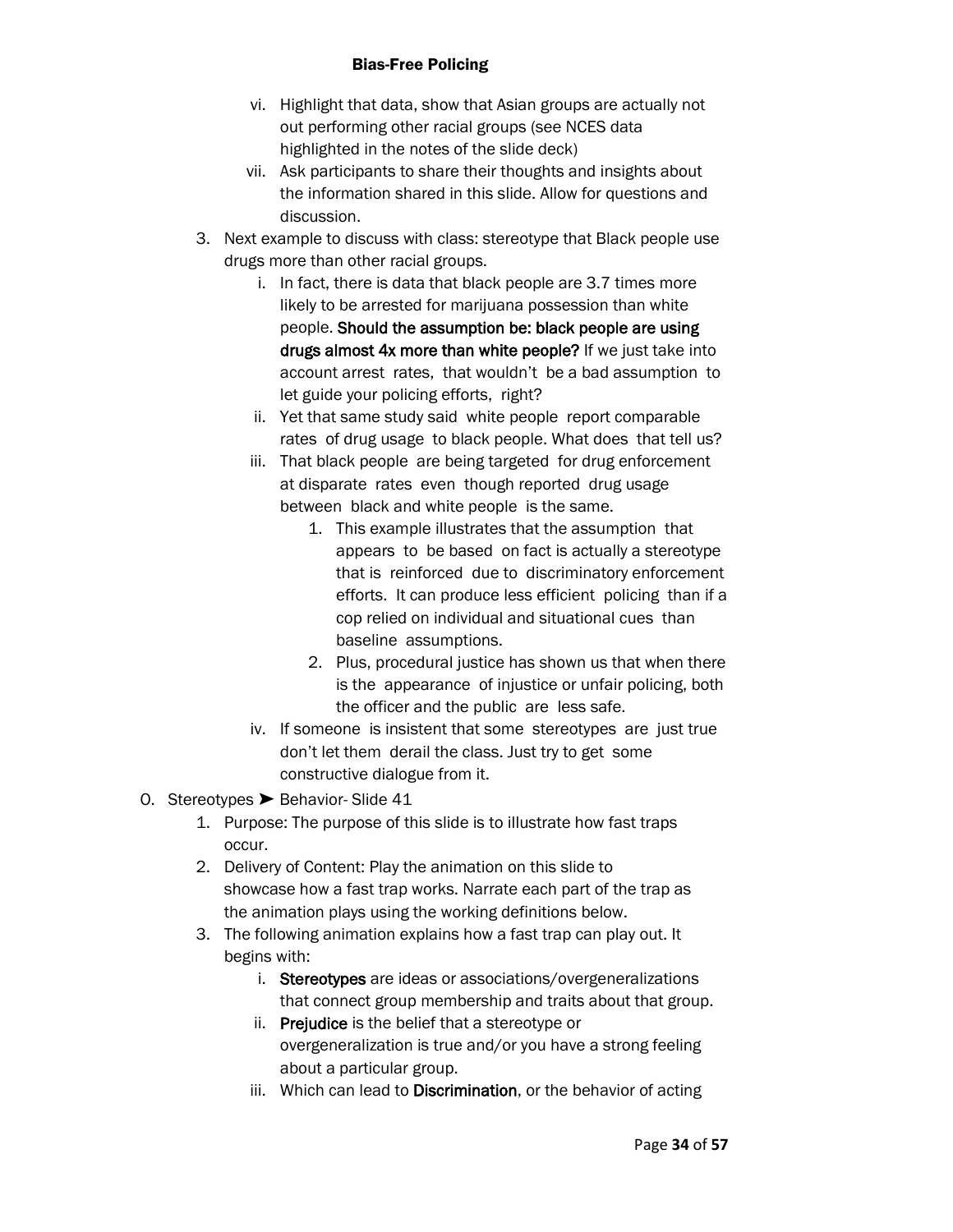in line with a stereotype or prejudice. This includes differential treatment based on group membership that is objectionable.

- P. Ultimate Attribution Error- Slide 42
	- 1. Purpose: The purpose of this slide is to learn about attribution error, specifically Ultimate Attribution Errors (UAE). At the end of the slide the class should have an understanding of UAE, that it is a universally seen effect, and the role this can play in policing specific situations.
	- 2. Delivery of Content: Go over UAE definition and other names with the test example.
		- i. Tendency to place undue emphasis on internal characteristics to explain out group member's bad behavior rather than the situational factor
			- Example: "I'm patrol, management does not greet me in the hall because they are evil pencil pushers"
		- ii. We are more likely to give situational causes for ingroup members' negative behavior
			- Example: I'm patrol and fellow patrol officer does not greet me in the hall because they had a long hard day, preoccupied with personal stuff
		- iii. The opposite is true for positive behavior
			- Example: I'm patrol, fellow patrol greets me because they are good and honorable and respectful humans
- Q. What is racism?- Slide 43
	- 1. Purpose: The purpose of the slide is to introduce participants to the definition of racism.
	- 2. Delivery of Content: Walk through the definition with participants:
	- 3. Racism is a system of distributing power that privileges one/ some racial groupings over others. Distinguish between racism (a systemic distribution of power in society) and identity traps (which focus on the individual situations). Explain to class that this training alone is not meant to "fix" or "solve" racism, but it is meant to address identity traps that can make it difficult to be neutral in policing, which in turn hurts the CDP's legitimacy in the eyes of the public
- R. Situations that Create Fast Traps- Slide 45
	- 1. Purpose: To go more into depth about the situations that create fast traps.
	- 2. Delivery of Content: The defining characteristic of a fast trap is that it allows for situational differences. For example, a person is more likely to show implicit bias when faced with time or cognitive resource constraints, thus falling into a "trap" set by the situation. We call this a fast trap because the cognitive process occurs quickly (fractions of a second), and outside of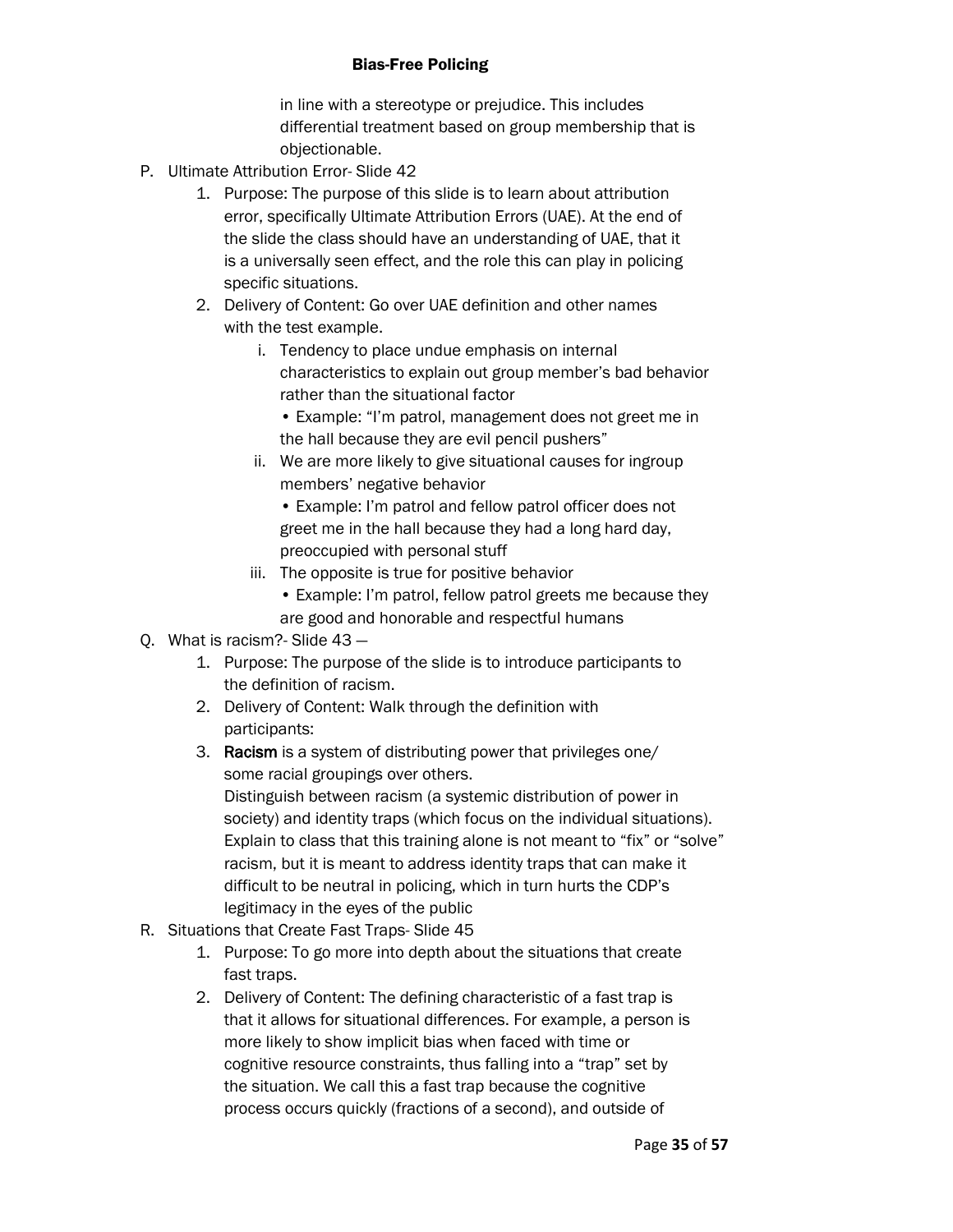conscious awareness or control (by the time you realize you're in a trap, you have already fallen into it).

- 3. We understand that it's hard to talk about traps without feeling personally attacked. Even when we discuss the importance of situations, it's still a tricky conversation. People want to think that they are in complete control of their behavior and are impervious to any kind of bias. But that's the thing about Trapseveryone is susceptible to them, it's just because that's how the brain works. Fast traps cause the brain to skip right from idea to behavior, so we are more susceptible to them when we are mentally taxed, in a bad mood, feeling threatened, are a novice or a rookie, need to make a quick decision, and/or multitasking. These situations can cause our brain to hop from implicit bias, the idea based on stereotype, right to behavior, which is discrimination. In a fast trap, your explicit attitudes don't play a role whether you have prejudice or not.
- S. Break- Slide 47
	- 1. Myth: I am black; I can't have bias against black people.
	- 2. Busted: Researchers have discovered that many Americans, regardless of race, display a pro-White/anti-Black bias on the IAT. This occurs because implicit biases are robust and pervasive affecting all individuals
- T. Fast Trap Games- Slide 48
	- 1. Purpose: To demonstrate to participants what a fast trap can look like.
	- 2. Delivery of Content:
		- i. Ask if any of the participants have seen the video before. If so, ask them to play along anyway.
		- ii. After the video plays, ask participants if they saw the man in the video in the monkey suit. This highlights how tunnel vision keeps us from seeing things that could be important.
		- iii. Highlight that this is what happens when we don't pay attention. We can't pay attention to everything, and when we are focusing on one thing, our mind sometimes makes choices for us.
- U. Small Group Exercise: Example of Fast Traps- Slide XX
	- 1. Purpose: The purpose of this slide is to encourage active participation in the training, and to position participants to be able to identify fast traps on their own that are negative and NOT related to policing. Ask participants to come up with examples of automatic associations/stereotypes, and to explore the fast traps or conditions that elicit them. Ask them to consider WHY they are making these implicit associations
	- 2. Delivery of Content: Explain to participants that they will be participating in a group exercise. Have them break into groups based on whatever method is deemed appropriate for the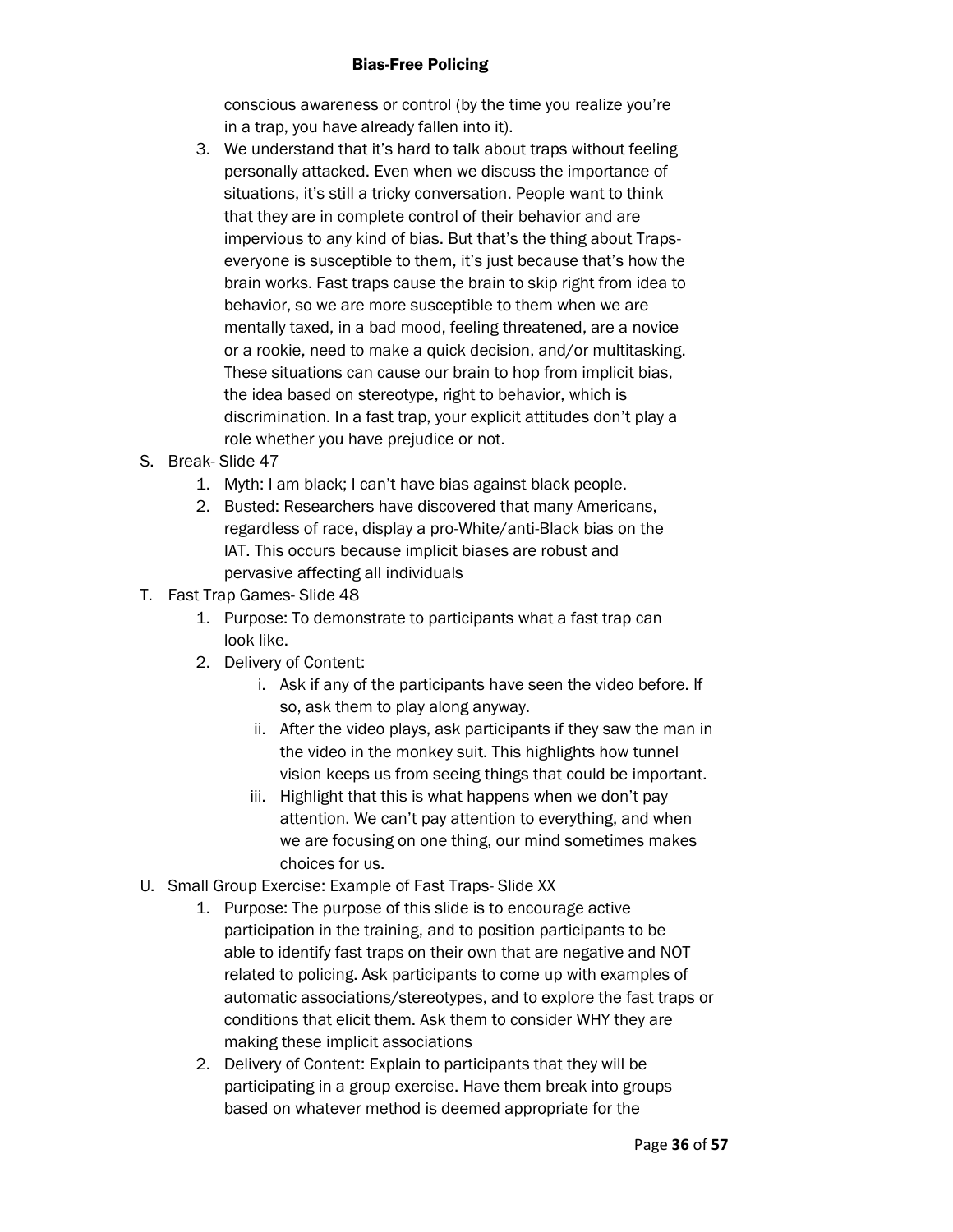classroom space and number of participants. Read the slide, and explain the activity. Model the activity for participants by giving examples of fast traps, such as the following:

- 3. Chinese food delivery: Chinese guy goes downstairs to his office building to pick up his Chinese delivery. Looks all around for delivery guy, calls restaurant to see where his food is. Completely missed the white guy holding bag of Chinese food.
- 4. Instructor's Note: Hit on the implicit associations, highlight that even though he himself is Chinese, he fell into a trap- illustrate how the trap clouded the guys' ability to pick up on the better clues available to him- e.g. smell of food, person holding bag. What was the negative outcome- took him longer to get his food.
- 5. White woman/Asian baby: White lady gives birth to her mixed race asian/white baby. Nurse brings baby from the nursery and thinks the hospital wristbands must have gotten mixed up when she sees the white woman in bed. The mom had to convince the nurse that it was her baby, showed her pictures on the phone of her Asian husband before the nurse would hand over the baby.
- 6. Instructor's Note: Ask participants to identify what implicit associations were at play (Assumed white woman would be married to white

man? Assumed baby was not mixed?) Ask participants to consider what the negative outcomes were as a result of the implicit associations (e.g., new mom couldn't get her baby right away, mom thinks less of this hospital, doesn't recommend the hospital to her friends).

- 7. Give participants time to complete the activity (about 15 minutes).
- 8. Ask each group to choose a member of the group to be their spokesperson and share at least one example they came up with. Allow time for participants to comment and react on each group example shared.
- V. Small Group Exercise: Examples of Fast Traps- Slide XX
	- 1. Purpose: The purpose of this slide is to encourage active participation in the training, and to position participants to be able to identify fast traps on their own specific to policing.
	- 2. Delivery of Content:
		- i. Explain to participants that they will be participating in a group exercise. Have them break into groups based on whatever method is deemed appropriate for the classroom space and number of participants.
		- ii. Read the slide, and explain the activity.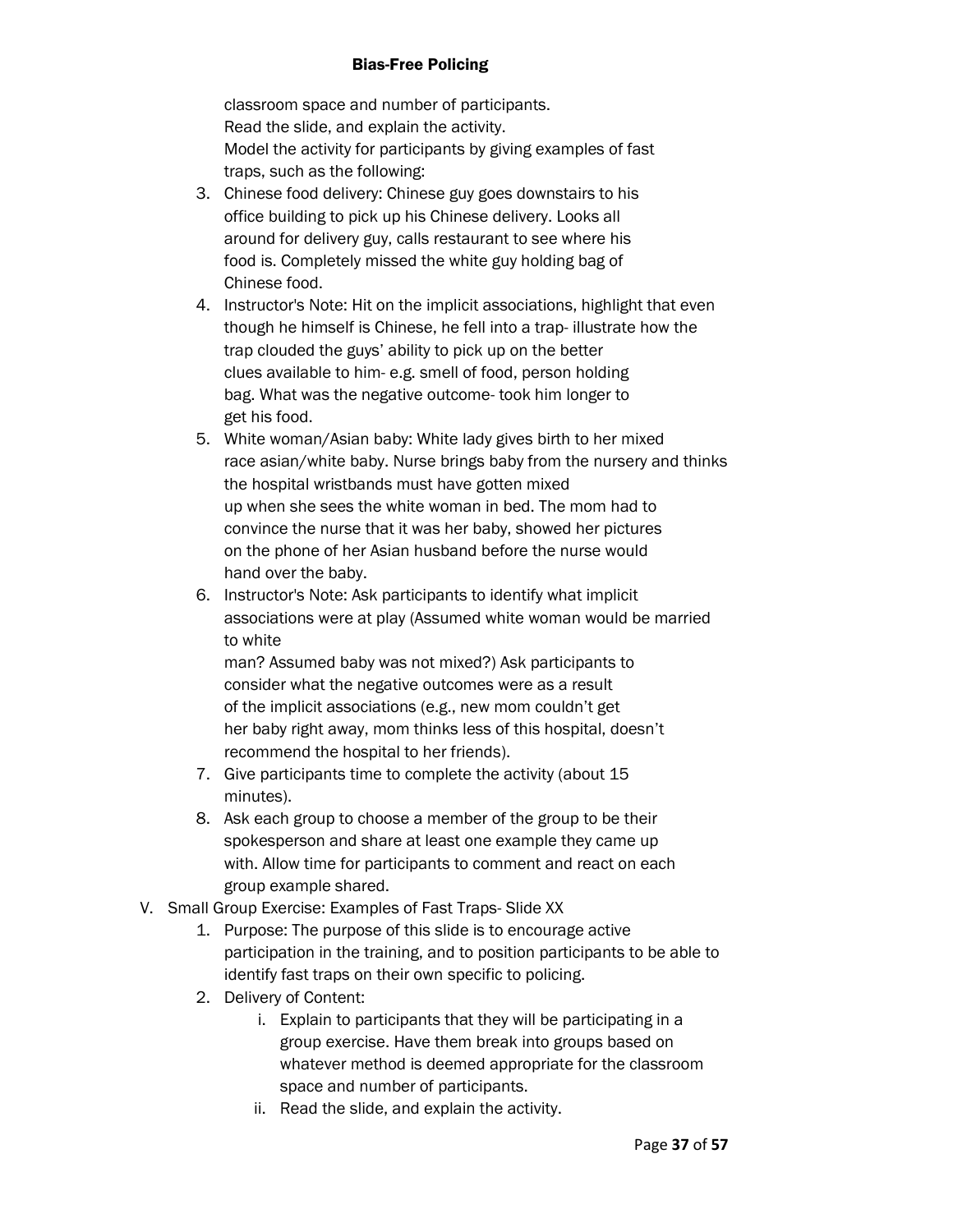Ask participants to come up with 3 examples of automatic associations/stereotypes that they encounter in everyday police work, and to explore the fast traps or conditions that elicit them. Ask them to consider WHY they are making these implicit associations

- iii. Give participants time to complete the activity (approximately 15 minutes)
- iv. Ask each group to choose a member of the group to be their spokesperson and share at least one example they came up with. Allow time for participants to comment and react on each group example shared.
- 3. Instructor's Note: Debrief- make sure they hit on DV female aggressor and DV same sex/LGBTQ partners
- W. Instructor's Note: My first priority is to go home safely, and this training jeopardizes that-Slide 51
	- 1. Purpose: To emphasize how this training can enhance participant's work performance.
	- 2. Police officers rely on their "gut" instinct to make split second lifesaving decisions. It is important that officers understand this training is not about making them doubt their gut instinct. The reality of a gut instinct or hunch is that it's not some otherworldly spidey sense, it's a result of our brains learning to read clues around us. Studying situations and human behavior long enough can hone your gut instinct which is why cops seem to have exceptional "intuition" they've trained their gut to be hyper aware of situations and of people.
	- 3. Unfortunately, good police training and instincts can get muddied up with the noise from society-ideas about black men as violent. experiences with transwomen as sex workers, women as victims. Somewhere in between conscious thoughts and values, implicit biases can sneak in and mess with your gut which is where fast traps come into play.
	- 4. This training is meant to create awareness of the situations that can lead to a trap and the existence of biases that could make you vulnerable to a negative outcome. This training can be thought of as a way to "enhance your instincts" so that you are not solely reliant on implicit biases when you're in a fast trap.
	- 5. Delivery of Content: Emphasize the points on the slide:
		- i. Gut instincts or hunches are often a product of training
		- ii. This is intended to enhance your gut -not undermine it
		- iii. Play the audio link in the slide that provides an officer-related example of how stereotyping and fast traps can have real-life implications for police.
		- iv. Allow time for participants to comment and react on the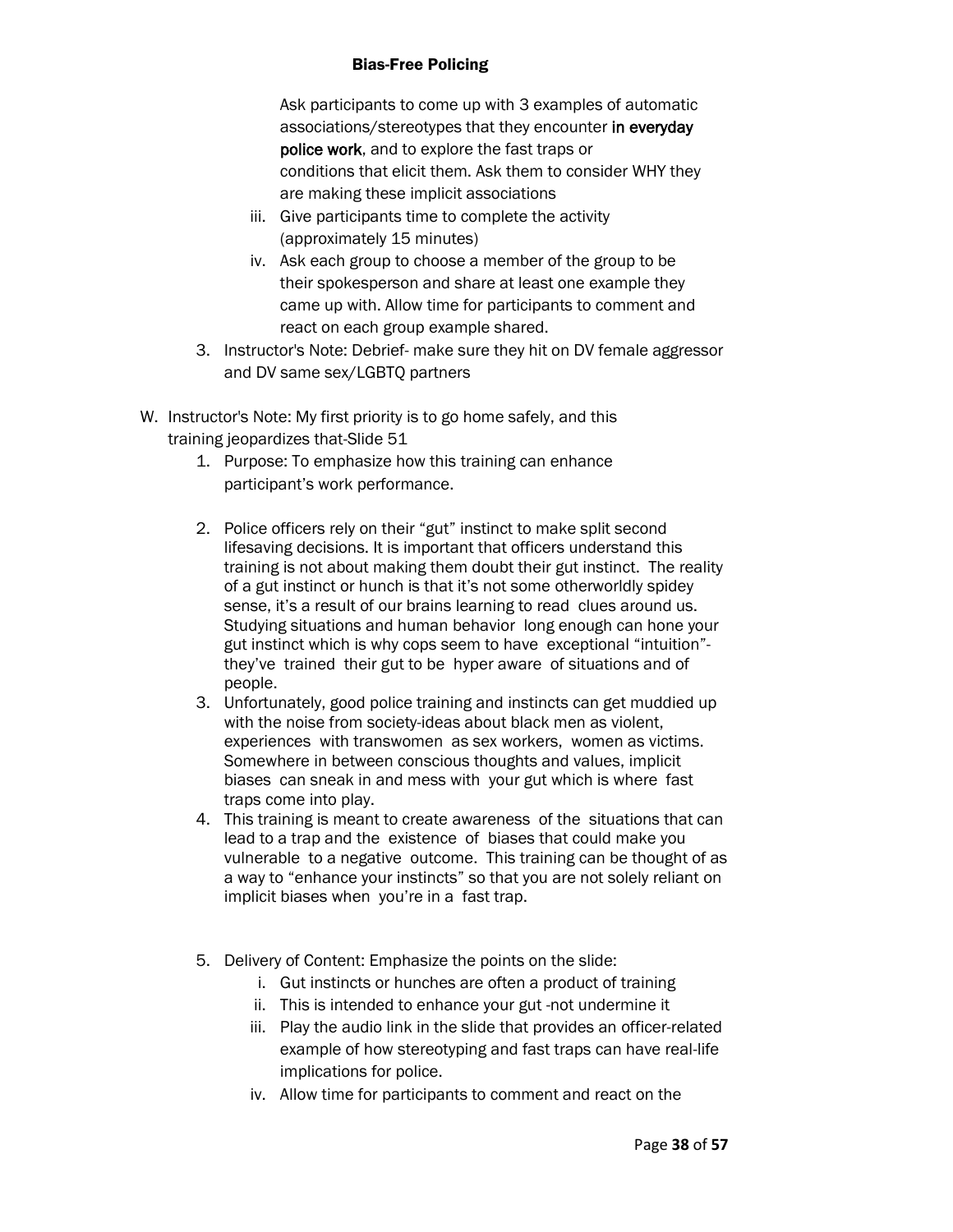audio clip.

- X. Avoiding a Fast Trap -Slide 54
	- 1. Purpose: The purpose of this slide is to highlight that mental shortcuts do have utility, however, when they are driven by stereotypes, they can be harmful and lead us to assess people and situations incorrectly. Officers in the course sometimes object to the Traps Training because they have found mental shortcuts to serve them in their law enforcement capacities. This slide is the opportunity to push officers to utilize context and specific evidence beyond race, religion, ethnicity, gender, gender identity, class, sexual orientation that might contribute to their abilities to

investigate persons and situations that they feel are suspicious.

- 2. Delivery of Content: Explain to course participants how fast traps can affect decision-making and lead to wrong conclusions (like in the previous exercise). Photo: white guy in predominantly black neighborhood
- 3. Then walk through the policing scenario: I'm on patrol and I see a white male in a predominantly black neighborhood in the middle of the night. I stop him because he is probably buying drugs.
- 4. Group discussion: Is that officer wrong to use race as a deciding factor? Is there any other information besides race that might be a better predictor of criminality? How could the officer ensure this was a positive interaction with the male subject? What traps might be waiting here?
- 5. The point is to walk through the potential fast traps that would get in the way of procedurally just policing and/or create situations that could endanger officer and public safety. Focus on getting participants to train their gut to not rely on the easiest information available but, rather the best information available. Officer should be aware when their decisions are relying on stereotypes or are potentially vulnerable to implicit bias. In the above scenario, did they think about alternative explanations for their presence in that neighborhood e.g. they live there, they have friends there? Even if the decision is still to stop this person, just the awareness that you may be relying on a shortcut will likely lead to a better interaction and improved outcome.
- Y. Small Group Exercise: Examples of Fast Traps- Slide 55
	- 1. Purpose: This is a scene from the movie Men In Black. Play this clip of Will Smith and other recruits in a shooter simulation scenario.
	- 2. Delivery of Content: Introduce and play the video embedded in the slide. Then ask participants to discuss their thoughts about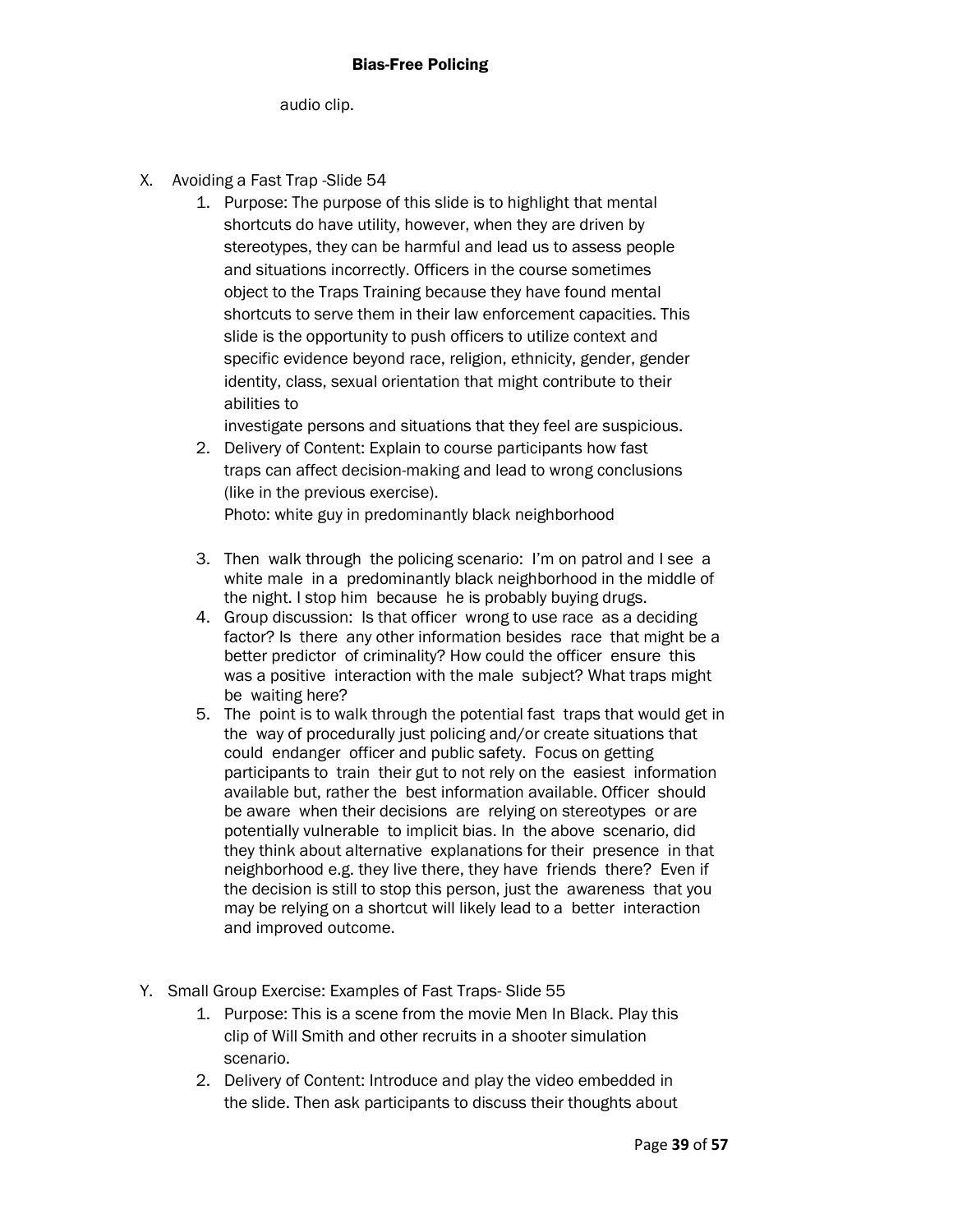#### the video

- 3. The other officers in the simulation see aliens and shoot. They likely have an association between aliens and violence. However, in this movie, there do exist completely benign aliens on Earth who contribute to human society and live in peace among us. The officers are reacting based on a stereotype about aliens (aliens=bad) that is not true. Will Smith's character, a cop, resists those stereotypes and hones in on the details of each subject that pops up. His perceives the young girl to be most threatening after taking in all of the context of the situation and decides to shoot her, while finding benign explanations for each of the alien figures.
- 4. Groups Discussion: While this is a funny and nonsensical example, are there any elements here relevant to police training? Think again about the white man in a mostly black neighborhood at night. Is there other information besides race that can be used to assess this situation? Cops are incredibly perceptive already, are there any tactics through which we can improve that perception?
- Z. Who Do You See?- Slide 56
	- 1. Purpose: The purpose of this slide to to go through the Correll study with the group.
	- 2. Delivery of Content: Each image is going to flash very briefly on the scene. The slides change at 1 sec. intervals.
	- 3. Have the crowd shout out "GUN" when they see one. Listen to see if everyone shouts out gun at the same time or if everyone sees gun. This will give them a slight experience of how Correll conducted his study.
	- 4. Instructor's Note: Slide 57 Josh Correll Study
	- 5. Correll's studes have shown that officers make *fewer* mistakes based on stereotypes when compared to ordinary citizens in shoot/don't shoot scenarios. Police officers were compared with community members in in terms of the speed and accuracy with which they made simulated decisions to shoot (or not shoot) Black and White targets. Both samples exhibited robust racial bias in response speed. Officers outperformed community members on a number of measures, including overall speed and accuracy. Moreover, although community respondents set the decision criterion lower for Black targets than for White targets (indicating bias), police officers did not. Anecdotally, this explanation matches officers' intuitions about the process. In a conversation about the effects reported here, one officer stated that the findings "make sense" because police are trained to hold their fire if they are uncertain – to wait for greater clarity."L Correll et al, 2007
	- 6. Correll put it this way: "police officers face situations; (a) in which behaviors and objects are unclear (e.g., it may be dark, the object in question may be hidden from plain sight (b), and they must make sense of that ambiguity quickly in order to protect themselves and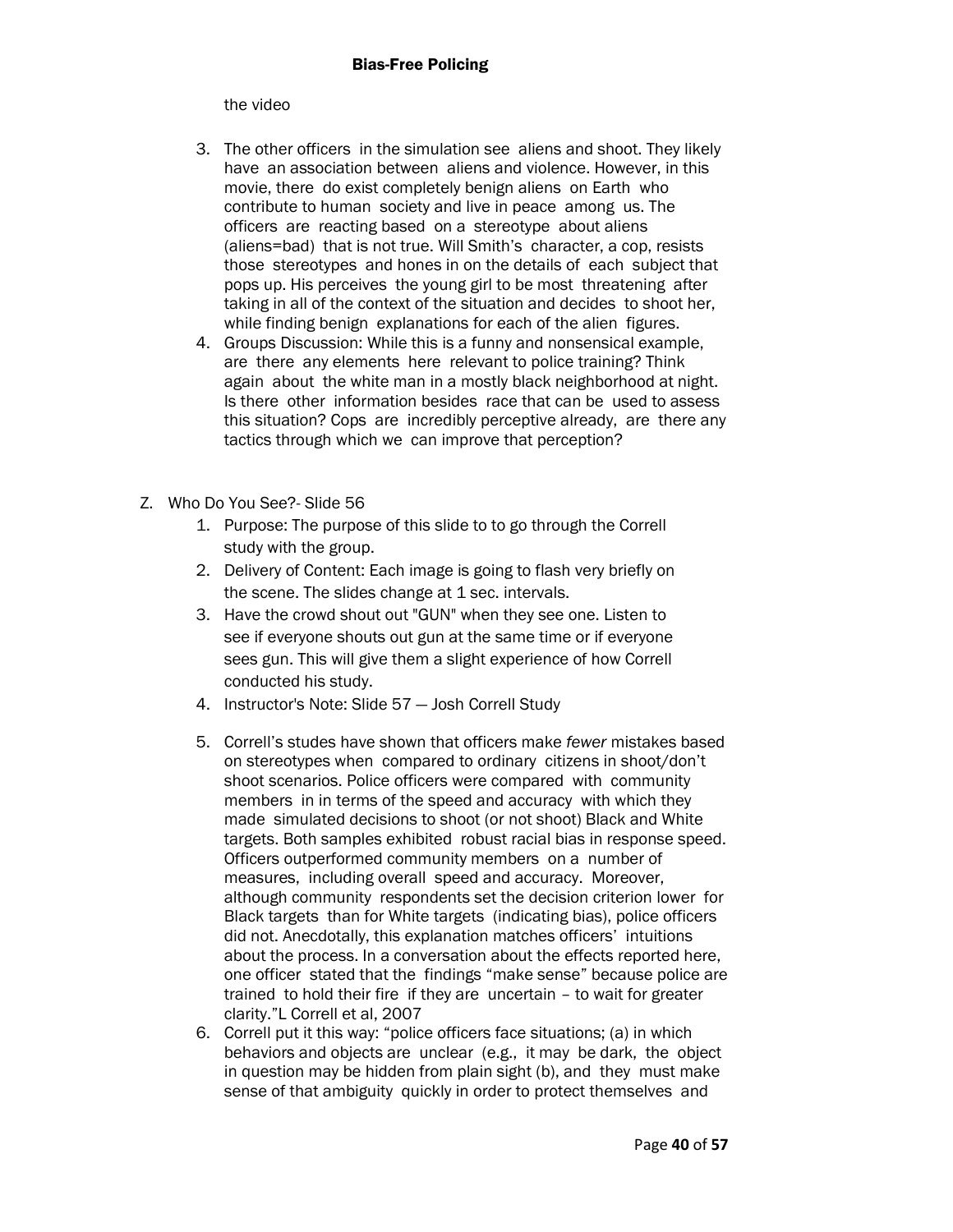those around them. Because of this lack of clarity and time pressure, they may rely on salient secondary cues (e.g., the suspect's race or gender, the context provided by the neighborhood) to interpret the situation." Clearly, these situations create room for stereotypes or implicit biases to guide behavior and perhaps lead to the wrong decision.

- 7. Shoot or don't shoot, stop or don't stop, ticket or don't ticket? How can awareness of potential associations or stereotypes lead to better behavior?
- AA. Through the Worm Hole-Slide 58 -
	- 1. Purpose: The purpose of this slide is to explore racial stereotypes in police shootings using a clip of Morgan Freeman's Through The Wormhole, "Are We All Bigots?" In this clip, one scientist is studying people's split-second reactions when faced with images of either black or white men holding either a gun or a cell phone. If it's a gun, you shoot, or you die. If it's not a gun, you hold fire, or else kill an innocent person. Does the race of the man in the image make a difference?"
	- 2. Delivery of Content: Play the clip.
	- 3. Note: Add debriefing notes

BB. What We Are Asking- Slide 61

- 1. Purpose: This slide provides the expectations of when and how officers should try to avoid falling into traps.
- 2. Delivery of Content: What we are asking you to do is engage in self reflection when there is time to do so. When appropriate, try to be aware of:
	- i. What are the factors that lead me to think of someone as a suspect, offender?
	- ii. Are there any stereotypes that could influence that decision?
	- iii. How might those stereotypes interfere with your ability to do your job or endanger officer and public safety?

ASK THE CLASS: what are the factors in determining whether someone has "reasonable suspicion" to stop them or "probable cause" to arrest them? Engage in self reflection and ask yourself, what kinds of stereotypes play a part in that decision? How can we avoid a negative outcome?

CC. Break-Slide 62

- 1. Myth: I'm careful so I don't make these types of mistakes.
- 2. Busted: The problem is that we don't get feedback on the errors, because we don't do these kinds of "tests" on ourselves!! So we don't KNOW when we're doing it.

#### IX. (PJ3) MODULE 3-SLOW TRAPS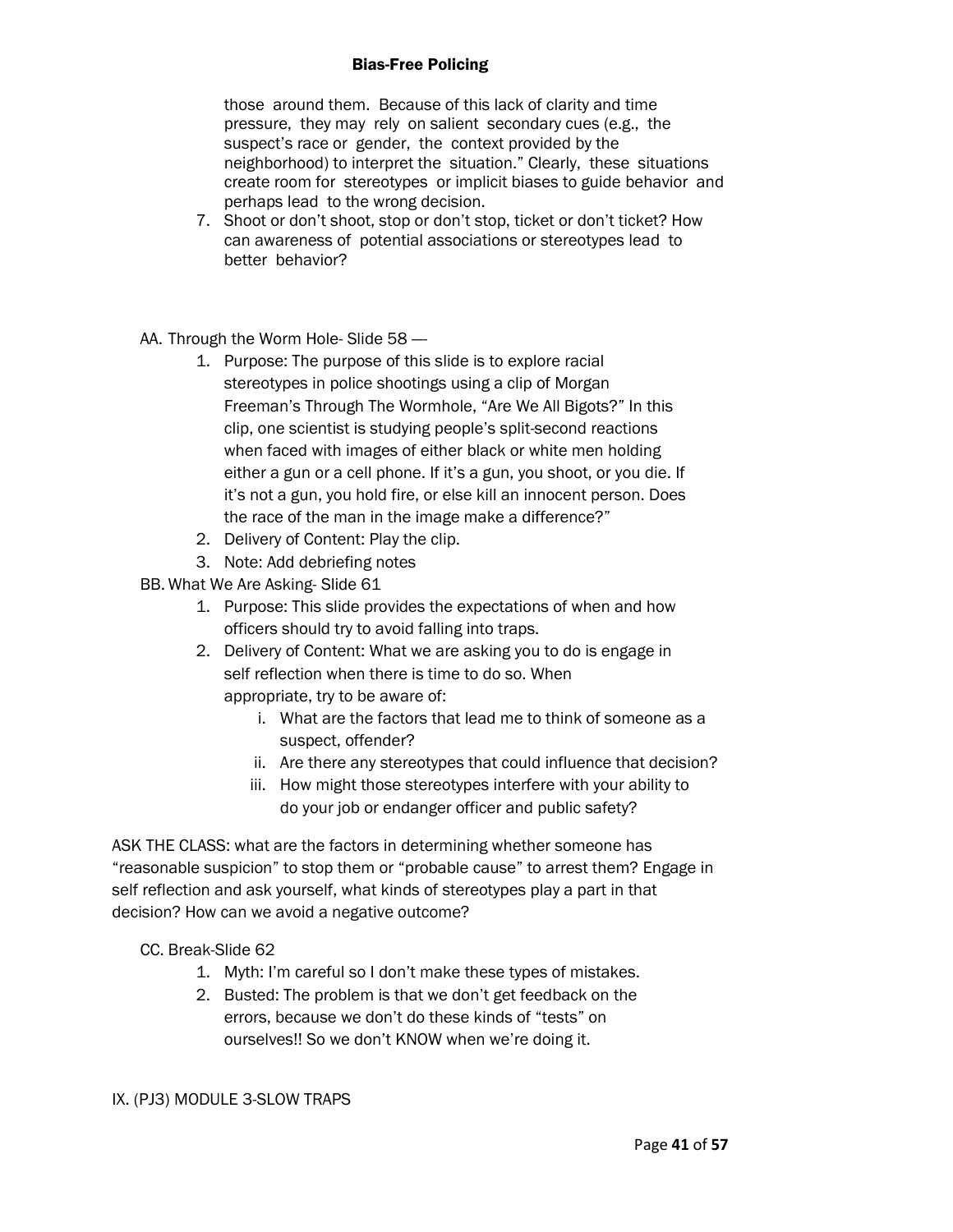- A. Module 3: Slow Traps: When Identities Matter- Slide 63
	- 1. This is an introductory slide only. Begin with this slide as participants start returning from break, then move to the next slide once everyone is settled and focused.
- B. Slide 64-66 Slow Traps
	- 1. Purpose: To introduce the concept of slow traps.
	- 2. Delivery of Content:
		- i. Go over definition of slow traps: slow traps refer to situations that puts someone at risk of being perceived negatively in a domain they care about. For example, in interracial interactions, racial minorities tend to try to avoid being the targets of prejudice, while whites tend to try to avoid appearing prejudiced (e.g., Bergsieker, Richeson, & Shelton, 2003).

We call these slow traps because the cognitive process occurs more slowly (e.g. over the course of minutes, hours, extended interactions, etc) and within conscious awareness and control (you realize you're in the trap during the event, and you can at least try to steer clear of it - though sometimes these attempts can fail or backfire).

- ii. Go over three factors that lead to slow traps:
	- 1. Our Identity is salient or important in a particular situation. Example: As the lead instructor on this training, it's really important that you think I am knowledgeable on this subject and generally an intelligent person.
	- 2. Our abilities to manage other people's perceptions of ourselves are low. Example- I am aware that there is a stereotype about cops being dumb so as a cop training on science there is very little I can do to control your perception of me as an expert on social science especially in this format.
	- 3. Failure to validate our identity could lead to negative consequences. Example- If I cannot gain your validation as a reliable and intelligent trainer and the science behind the training, you might report back to other officers that this is a dumb training, my reputation is at stake and the training won't be a success.
- iii. Move to next slide (slide 65) and go over when we're more likely to fall into a slow trap. Just like fast traps, we are more susceptible to falling into slow traps when we are:
	- 1. Mentally taxed
	- 2. In a bad mood
	- 3. Feel threatened
	- 4. A novice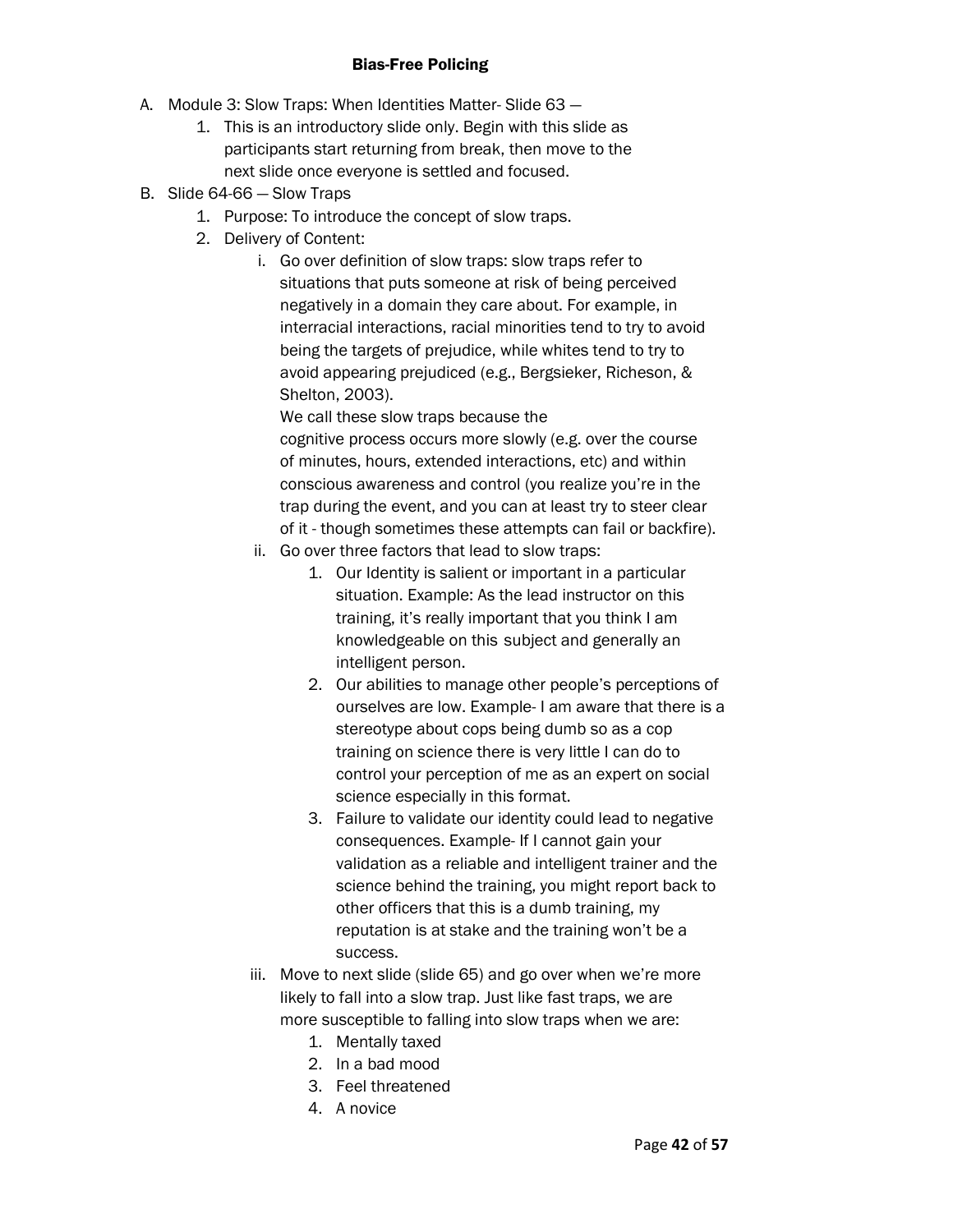- 5. Making quick decisions
- 6. Multitasking
- iv. Move to next slide (slide 66) and provide example of how slow traps can be adaptive, too:
	- 1. If someone is mouthing off to you, what happens to your ability to control a small group?
	- 2. If you demonstrate that there will be consequences for disrespect, you are often safer in your immediate environment.
- C. Slow Traps: White Men Can't Dance- Slide 67
	- 1. Purpose: The purpose of this slide is to introduce the idea and definition of stereotype threat, using a clip about the stereotype that White Men Can't Dance
	- 2. Instructor's Note: As an instructor you can watch this clip, which is fairly useful for explaining stereotypes and breaking down how stereotypes originate and how they can impact behavior, in preparation of this slide https://www.youtube.com/ watch?v=D1-aSIUP4wM
	- 3. Be wary of the phrasing "self-fulfilling prophecy" as it can lead to victim blaming- i.e. if people didn't believe in the stereotypes about their group then it wouldn't negatively affect them- otherwise it's a good clip and provides the historical context for the stereotype that white people can't dance- Eddie Murphy's stand up routine.
	- 4. Delivery of Content: Play Dennis Miller clip: 5:50-7:30 Consider the stereotype that white people can't dance. First, there's the fact that we can probably all think of individual white people that can dance e.g. Channing Tatum in Magic Mike. More importantly, the video highlights the historical construction of this stereotype- Eddie Murphy's stand-up routine from the early 90s. As discussed, stereotypes have a historical context, there are situations, politics, and power dynamics that contribute to their existence. These stereotypes shift and change with time.
	- 5. Moreover, the Miller clip highlights the idea that awareness about a negative stereotype about your group can influence your behavior leading to decision-making or outcomes that are inconsistent with your actual character. Perhaps Dennis Miller is an okay dancer but if he's surrounded by black people and he's so self conscious about fulfilling the stereotype that his movements become kind of stiff and awkward because he's overthinking it.
	- 6. This is what we call stereotype threat.
	- 7. Go over a study that clearly shows the impact of stereotype threat on student performance.
	- 8. For instance, there's a 2001 study (Ambady, Shih, Kim, & Pittinsky) that found when lower elementary school and middle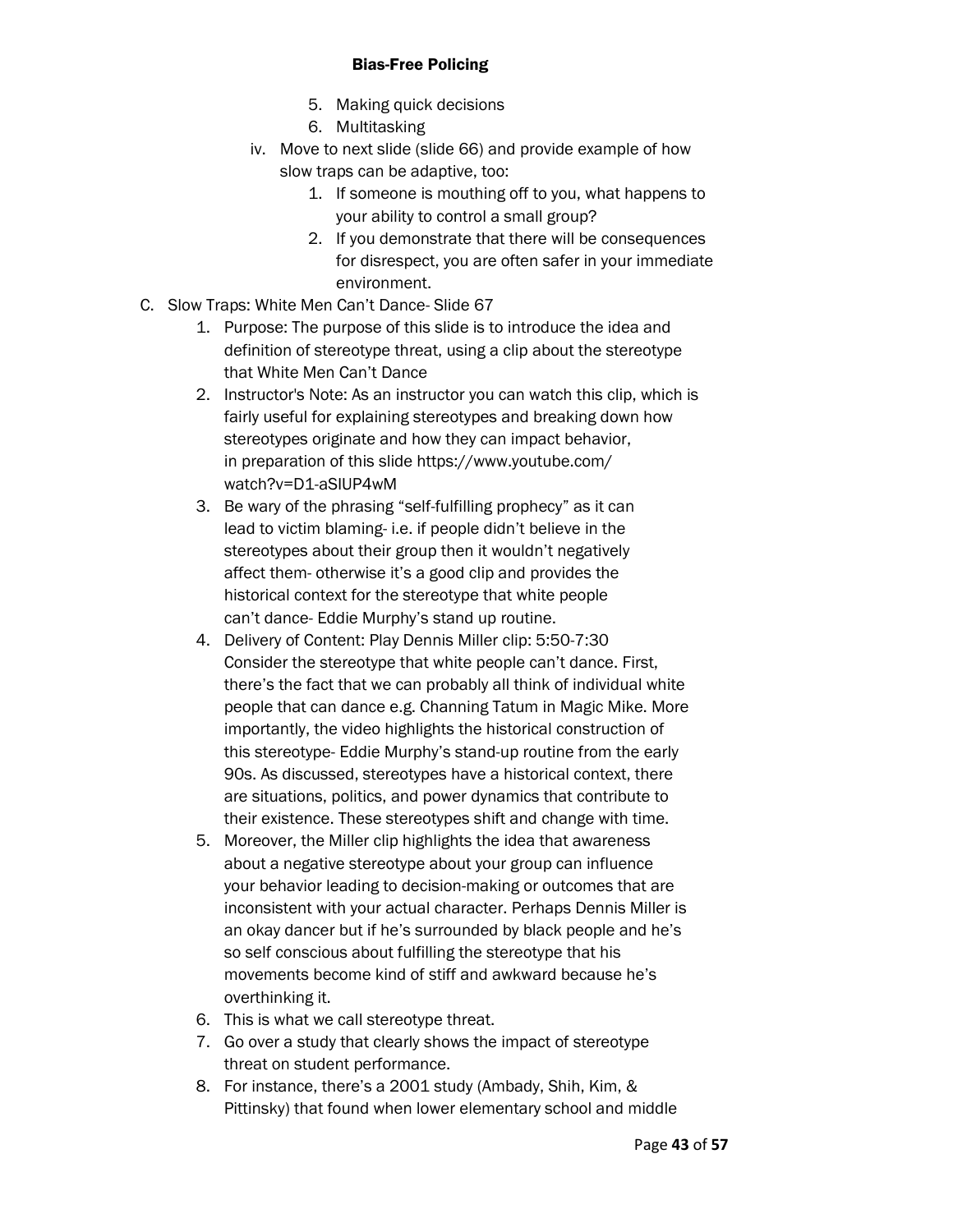school Asian girls were primed with positive stereotypes about Asians being great at math they performed well on a standardized math test, when they were primed with negative stereotypes about girls being bad at math, they performed poorly. This is why stereotypes are particularly insidious- their mere existence can lead to behavior that can, on the surface, appear to confirm that stereotype.

- 9. Ask the room for 2-3 policing-specific stereotype threat.
- 10. Instructor's Note: Be prepared to discuss the "Ferguson Effect" and depolicing in the form of decreased willingness to engage in community partnership.

If someone offers the "Ferguson effect," use the 4 instructor steps used earlier to acknowledge the comment, but also push back. It is critical to not validate the "Ferguson effect," which has weak to no evidence proving its existence.

- D. Stereotype Threat Video Claude Steele Slide 68
	- 1. Purpose: The purpose of this slide is to discuss impact of stereotype threat on behavior.
	- 2. Delivery of Content: Play the embedded clip.
	- 3. Claude Steele, Dean for the School of Education at Stanford University, and his colleagues discovered that even when stereotypes are not uttered aloud, the phenomenon of stereotype threat, or the fear of confirming a negative stereotype, can be a stigma that affects attitudes and behaviors.
	- 4. These ideas are very important to our work because CDP must make policing decisions that are free of biased decisionmaking, and we must all deliver police services fairly, neutrally, and objectively. This video shows that it can be difficult to fulfill those goals when we are under stereotype threat.
- E. Stereotype Threat- Slide 69
	- 1. Purpose: To give a deeper understanding of Stereotype Threat
	- 2. Delivery of Content: Define Stereotype Threat: Stereotype threat is the sense of threat that can arise when one knows that he or she can possibly be judged or treated negatively on the basis of a negative stereotype about one's group.
	- 3. Go over what is required for stereotype threat to happen:
		- i. An individual feels strongly identified w/ a group
		- ii. The individual believes they are being evaluated
		- iii. Self-concept is connected to that evaluation
	- 4. One example of a stereotype threat: masculinity threat, in which men are more likely to act aggressively after their masculinity has been threatened. ASK CLASS for everyday, non-policing examples of this kind of masculinity threat. Be prepared to offer the example of a man acting aggressively after someone calls them a feminine name.
		- i. Emphasize that this masculinity threat can also occur when interacting with gay men who have an effeminate personality.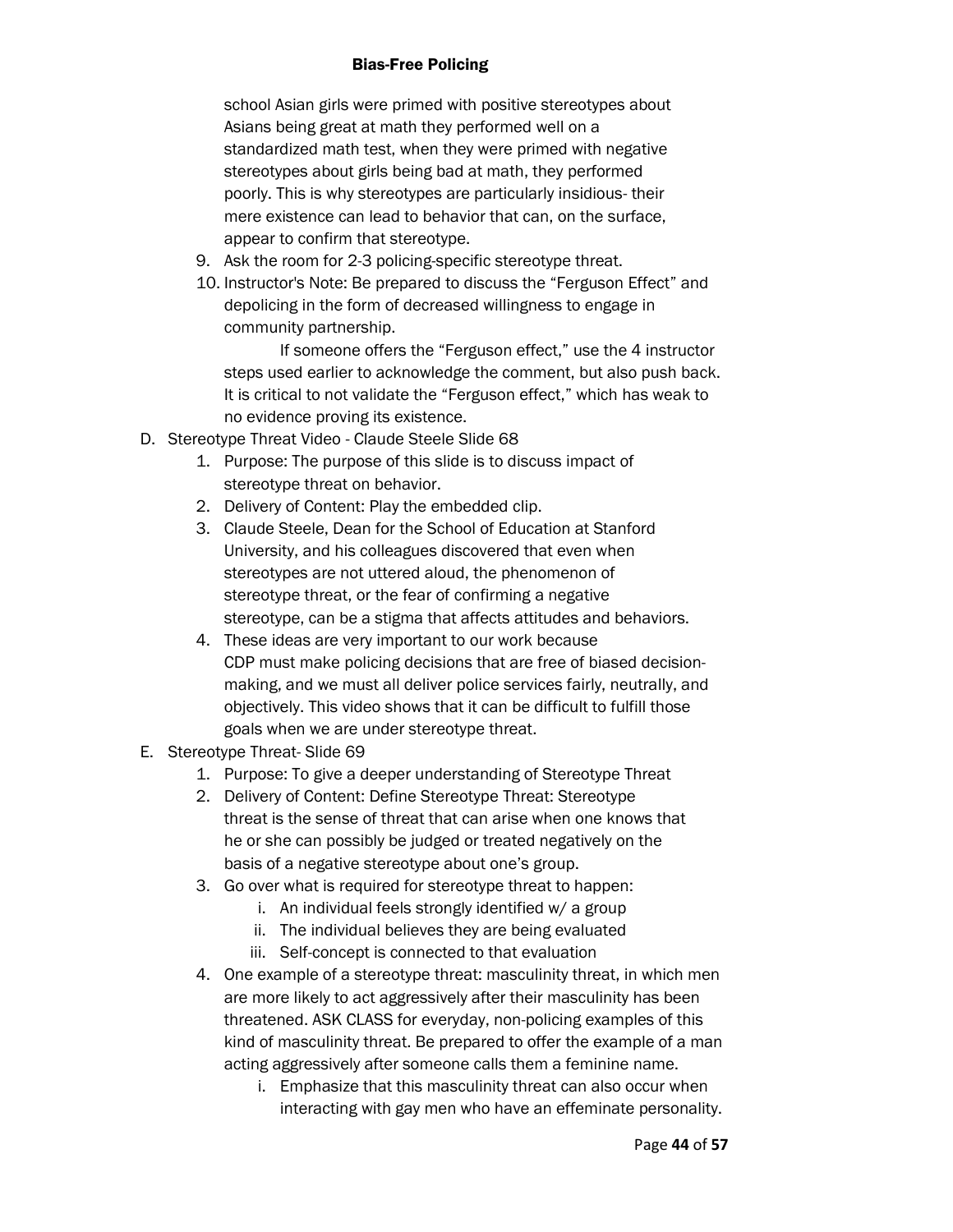Studies show that men discriminated more against effeminate gay men after threats to their masculinity. ASK CLASS: how might this situation come up in policing?

Group discussion: Discuss how stereotype threat might lead to behavior that

appears suspicious or agitated, but may in fact be nervous or stressed- tie into the attribution error i.e. more likely to give negative attributions to outgroup members especially when it conforms to a stereotype about that group. In other words, if someone is behaving in ways that are actually due to the stress of a stereotype threat, we may attribute that behavior to a negative characteristics, e.g. criminality or suspicion. ASK class: what are policing examples of this? If class does not identify it, offer the example: Black men are often perceived as 'hyper-masculine.' This often triggers stereotype threat and aggression from both the officer and noncompliant individual. If, during a police encounter, black men act strangely or suspiciously, it could be because they are under stereotype threat and are stressed/nervous. It does not necessarily mean that they are hiding something criminal

- F. Small Group Exercise Examples of Slow Traps- Slide 71
	- 1. Purpose: The purpose of this slide is to give the class some more concrete examples of slow traps.
	- 2. Delivery of Content: Explain to participants that they will be participating in a group exercise. Have them break into groups based on whatever method is deemed appropriate for the classroom space and number of participants.
	- 3. Read the slide, and explain the activity.
	- 4. Model the activity for participants by giving examples of slow traps, such as the following suggested example:
		- i. Female officer responding to noise complaint call, loud frat party. Young man opens the door- what does he say to her? (try to get the class to guess) Answer: Who ordered the stripper?? Now imagine that's the 5th time that officer has heard that joke that day. Now imagine she's lost count of how many times she's heard that joke since joining the force. Now imagine that she's been working for 12 hours, she's hungry, tired. How do you think she'll react? What kind of threats are at play here? (Be sure to hit the stereotypes about gender and authority threat) Can you see how this female officer might react poorly?
	- 5. Give participants time to complete the activity (approximately 15 minutes).
	- 6. Ask each group to choose a member of the group to be their spokesperson and share at least one example they came up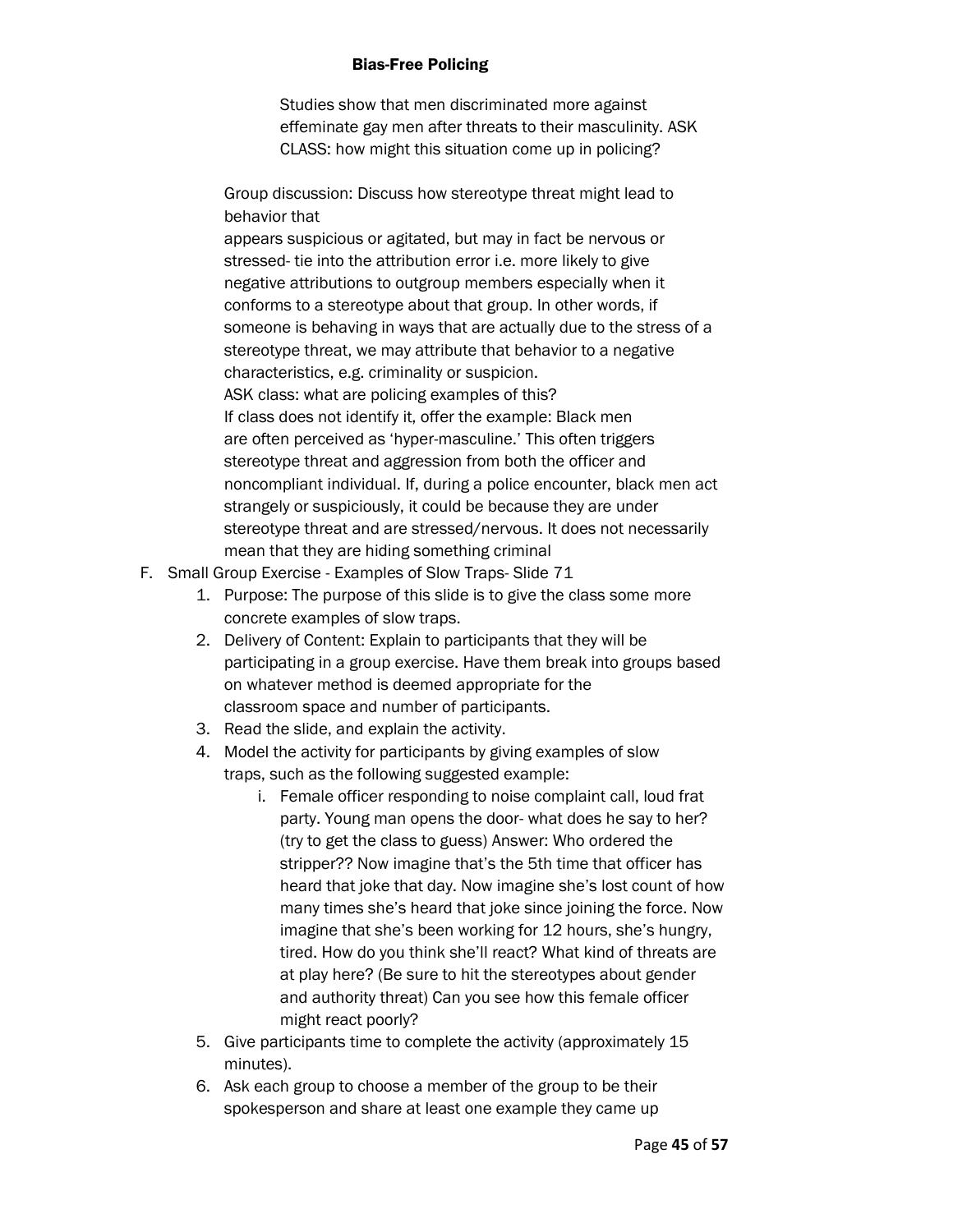with. Allow time for participants to comment and react on each group example shared.

- G. Authority Threat Contempt of Cop- Slide 72
	- 1. Purpose: The purpose of this slide is to introduce the idea and definition of Authority Threat
	- 2. Instructor's Note:Be prepared with specific examples or media stories about when a cops' legitimate authority is threatened. Note- there are probably a lot of examples from media to use here- be sure to know the details behind any specific examples you use rather than speculate on what you're seeing in a video
	- 3. Delivery of Content: Start by going through a Q & A about officer identity:

Q: What aspect of a cop's identity matter in many interactions with citizens?

A: Their sense of power or authority.

Q: Why does that identity matter?

A: Officer safety and public safety.

Q: Why might a challenge to an officer's authority end badly? A: .................. Return to this after next steps

- 4. Now take a moment to define the 5 types of power social scientists have identified:
	- i. Legitimate: a person has been given formal authority to make demands and expects obedience from others. The CEO of your company, for example, has legitimate power.
	- ii. Reward: a person is able to compensate another financially or otherwise – for complying with his her demands. A parent has reward power over his children.
	- iii. Expert: a person has the knowledge and skills to outperform others; their good judgment is respected and relied upon. A specialist physician has expert power.
	- iv. Referent: a person is strongly liked and admired by others and often exerts a charming influence. A celebrity has referent power. Senior officer, well liked officer.
	- v. Coercive: a person achieves compliance from others through the threat of punishment. A military dictator has coercive power.
- 5. Now return to the last question:

Q: Why might a challenge to an officer's authority end badly? A: When legitimate power is taken away, if police don't have referent power to rely on because of the ways in which police are perceived by some, then they are often left with coercive power, which can look a lot like excessive or unnecessary force from an outside perspective- even though it may still look like ensuring safety from a copper's point of view.

Q: What happens when a cops' legitimate authority is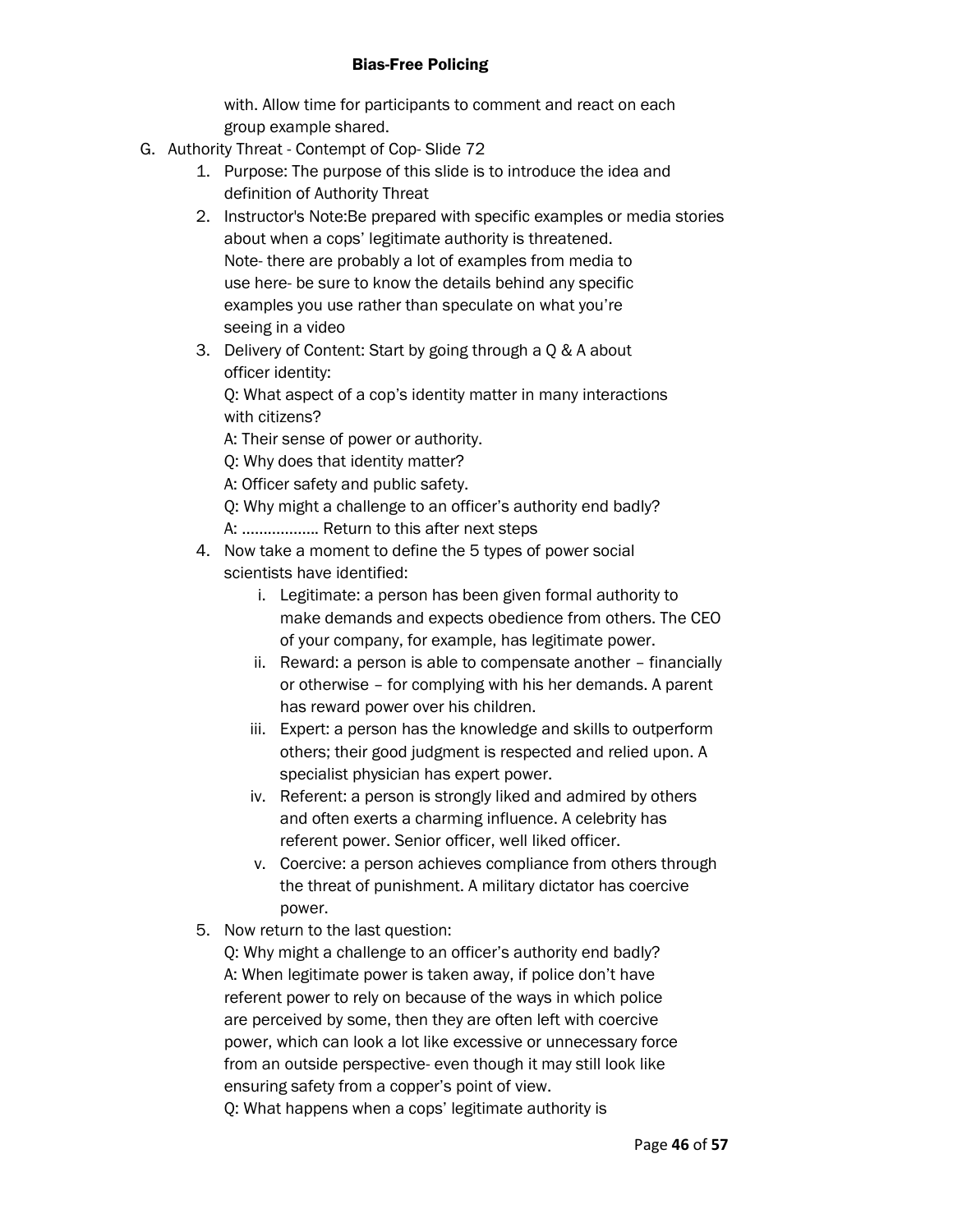threatened? What are the possible outcomes? -Use your prepared example here.

- H. Sandra Bland video clip- Slide 73
	- 1. Purpose: To show how authority threat can make officers vulnerable to slow traps.
	- 2. Delivery of Content: Show the Sandra Bland clip. Acknowledge that we cannot know what the officer or Sandra was truly thinking/experiencing; this is merely a thought exercise. Discuss how what began as a routine traffic stop escalated to the officer removing the subject from her vehicle. Ask participants to discuss their thoughts about the video using the the following guiding questions:
		- i. What happened to build to the point the officer is grabbing her and throwing her on the ground (e.g., did authority threat play a role? Or any other threats?)
		- ii. Would this scenario have played out the same way if the suspect were different (e.g., if the suspect was a Black man? Or White man? Or White woman?) What are other approaches the
			- officer could have taken?
	- 3. Instructor's Note:Be careful to only let discussion go to point of officer asking her to get out the car. Any conversation after that is peripheral to the point, so remind participants that it is not relevant
- I. Dave Chapelle video clip- Slide 74
	- 1. Purpose: The prior Sandra Bland footage was meant to show authority threat and slow traps from a law enforcement perspective. This clip shows a slow trap from a community member's perspective.
	- 2. Delivery of Content: Show the Dave Chapelle clip. Ask participants to discuss their thoughts about the video

Group Discussion: What might be Chappelle's Slow Traps? How does the situation impact his behavior? How might that be interpreted from a cop's perspective? Has anyone had an experience like this? Tell us about it? Draw on the historical realities of race and policing from PJ1 and PJ2 to address the misconception that if "you aren't guilty you shouldn't be nervous/scared."

- J. Break- Slide 75
	- 1. Myth: I am not biased! I have diverse friends and I believe in equal treatment.
	- 2. Busted: Actually we all have implicit bias
	- 3. Research shows that all individuals are susceptible to harnessing implicit associations about others based on characteristics like race, skin tone, income, sex and even attributes like weight.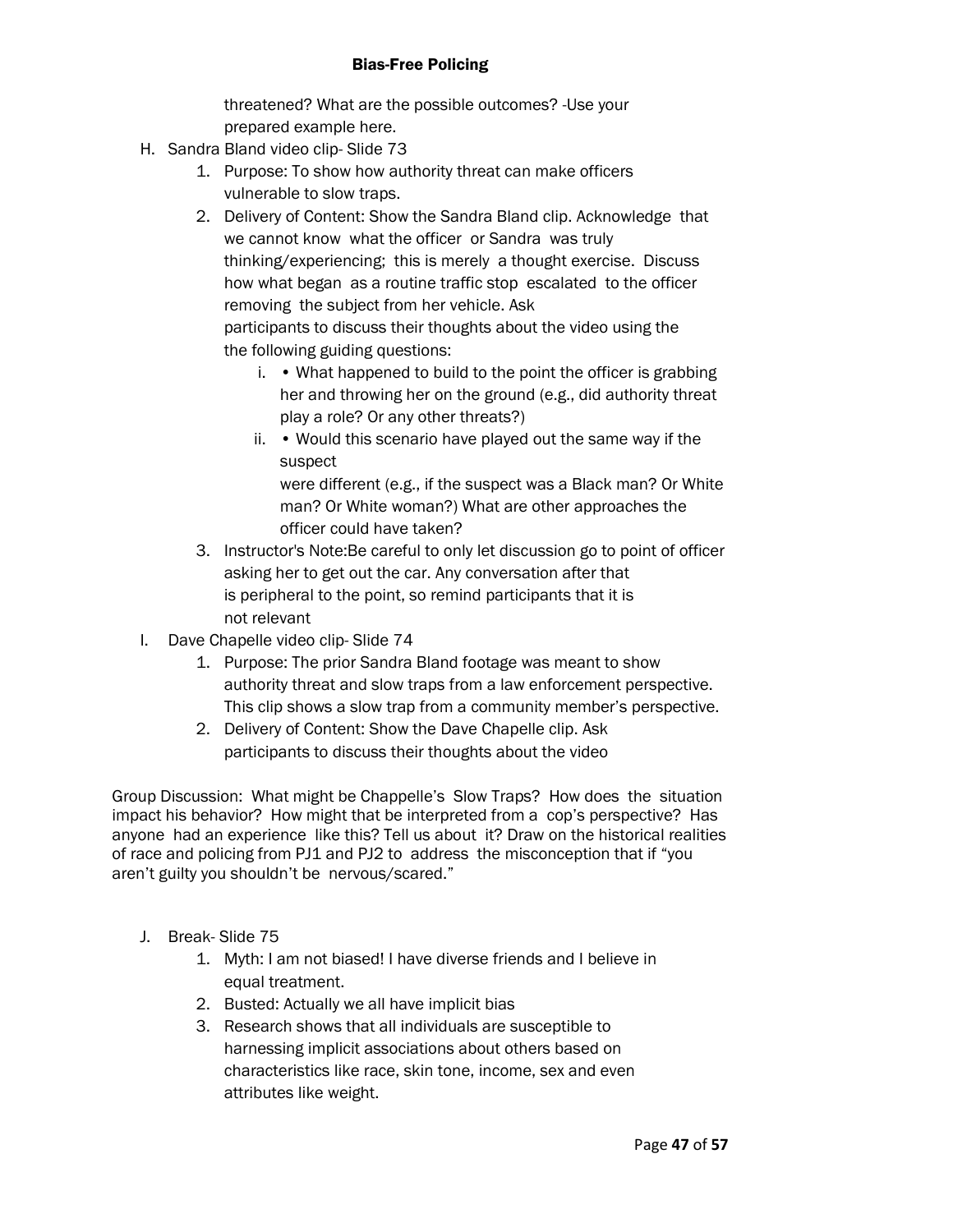4. They can affect our behavior toward others, even if we want to treat all people equally.

#### X.MODULE 4-DEFUSING TRAPS

3. Defusing Traps - What We Are Not Asking- Slide 76

a. Purpose: To begin the conversation with trainees of tactics where they can defuse, or overcome traps, while on duty. But first, you must provide clear expectations of what we do NOT mean by defusing traps.

b. Delivery of Content: This final module will provide some concrete tactics that you can employ while on duty to make sure you're not falling into slow or fast traps when interacting with the community. Before we get started, I want to reiterate that that we are not asking you to:

- i. Stop using your instincts
- ii. Stop using your experienced
- iii. Stop using your knowledge
- iv. Put yourself at risk to spare someone's feeling
- c. Reemphasize that traps are not rare, but are constantly around us and influencing us. The goal is to limit their influence, especially because we are in positions of authority and force (police)
- 4. What We Are Asking- Slide 77

a. Purpose: To remind participants of the expectations of when and how officers should try to avoid falling into traps.

b. Delivery of Content: What we are asking you to do is engage in self reflection when appropriate. When appropriate, try to be aware of:

- i. What factors in a given situation are leading you to think of someone as a suspect?
- ii. Are there any stereotypes that are informing that decision?
- 5. If Implicit Biases Are Unconscious, Then There's Nothing I Can Do About Them- Slide 78

a. Purpose: This slide provides evidence that simply being aware of implicit bias can actually reduce the impact of implicit bias on behavior.

b. Delivery of Content: One objection to a training that deals with implicit bias is simply that there is no way to change your unconscious cognitive functions. Fortunately, that is incorrect!

c. Simply being aware that biases exist and are likely hiding in your

brain can help reduce their impact on your behavior. A study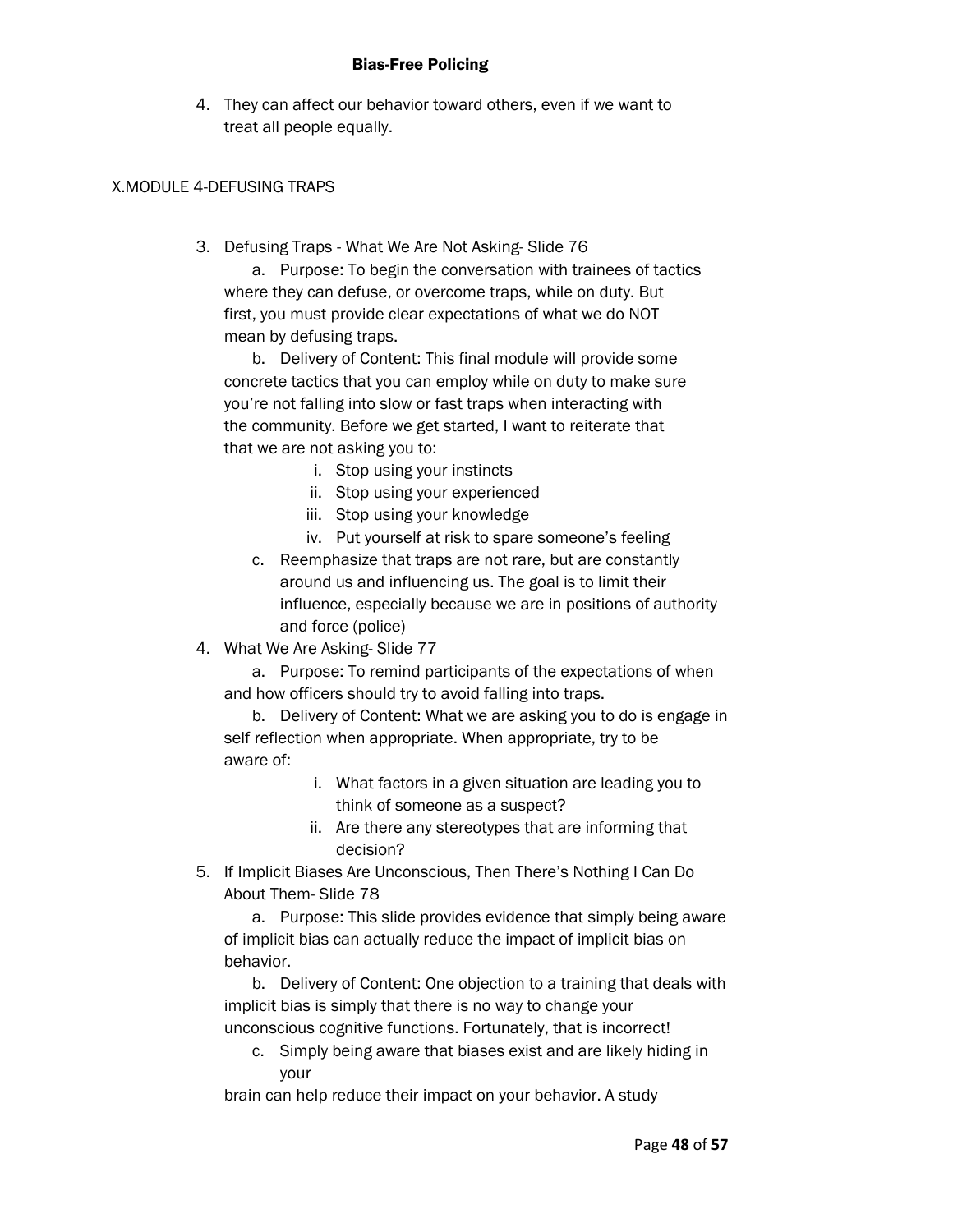done by the Brookings Institute examined racial bias and NBA referees, specifically the decisions made about calling fouls.

d. They found that at baseline, there were racial disparities in how

referees were making decisions about fouls. Therefore, they adjusted their referee training, and over time, with increased awareness about racial bias, referees' decision-making had a reduction in racially disparate outcomes

- e. This provides real-life evidence that:
	- i. Being aware of how implicit bias operates can actually reduce the impact of implicit bias on behaviors and decisionmaking.
	- ii. By slowing down and taking the time to reduce the situational factors, you can reduce implicit bias.
- 6. What Are Our Professional Goals in Policing?- Slide 79
	- a. Purpose: This slides serves to remind learners what their professional goals as a police officer are. This exercise facilitates group around how to meet the aforementioned professional goals, even in difficult situations where one might be vulnerable to traps.
	- b. Delivery of Content: As a reminder, our goals as a police officer are to:
		- i. Maintain social order.
		- ii. Prevent and stop crime in a fair and impartial way.
		- iii. Ensure that civil and constitutional rights are protected.
		- iv. Secure safety, effectiveness, and support
		- v. Serve and protect the public.
		- vi. Generate and hold public trust

c. Instructor's Note:In order to facilitate a group discussion on how you can manage difficult situations while on duty while maintaining professional goals, first choose an example.

d. Recommended situation to use as an example for the exercise: https://www.washingtonpost.com/news/post-nation/wp/ 2016/04/30/florida-officer-fired-and-arrested-after-videoshows-him-beating-handcuffed-woman/? tid=hybrid\_collaborative\_1\_na

e. Discussion of example: This example can be used for the authority threat. Her kicks at the officer were pretty pathetic and a reasonable officer would have just put her on the ground to avoid the kicking. The level of violence used by the officer is extreme and may have come from an authority threat or even a masculinity threat. Because he was under the influence of a slow trap, the officer needlessly injured the woman and has diminished public trust in the agency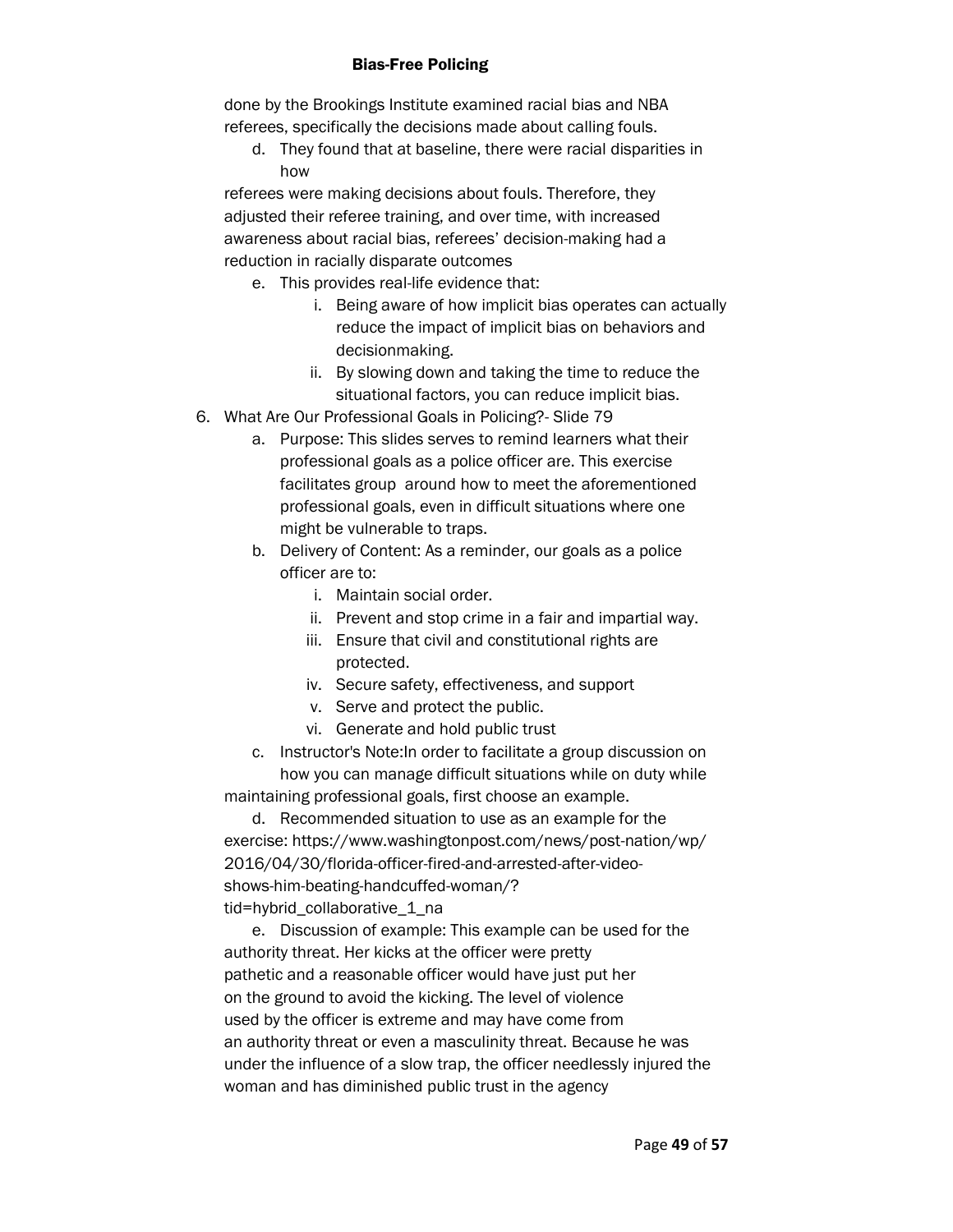- f. Ask officers to put themselves in that situation above. What could they have done to avoid making the same mistakes?
- 7. Personal Goals in Policing- Slide 80

a. Purpose: To remind learners what their personal goals as a police officer are.

b. Delivery of Content: In addition to our professional goals, we also have personal goals as officers to:

- i. Go home safe!
- ii. Limit or get no complaints
- iii. Don't get sued
- iv. Have fun every day at work
- v. Get promoted
- vi. Don't get fired
- vii. Retire
- viii. Live long and prosper
- 8. How Do Traps Interfere With All of These

Goals?- Slide 81

a. Purpose: To remind learners how traps can jeopardize officers'

personal goals.

- b. Delivery of Content:
- c. Goals:
	- i. Go home safe!
	- ii. Errors in identifying danger
	- iii. Limit or no complaints
	- iv. Increased Complaints
	- v. Don't get sued
	- vi. Have fun every day at work
	- vii. Get promoted
	- viii. Don't get fired

d. Remind the training group that avoiding traps is in their best interest because traps:

- i. Incite community anger
- ii. Reduce officer satisfaction
- iii. Can lead officers to misidentify criminal behavior or threat of violence/danger

e. It's important to try to avoid falling into these traps because falling into them could reduce both trust and safety within the communities you police.

f. "Imagine a neighborhood where everybody feels like if they call

the police, they're going to get treated badly. That's the kind of neighborhood that criminals like, because they know that the people there are going to be scared to call the police. Similarly, if you're being attacked or your home is being attacked, you'd better hope that the person next door feels comfortable calling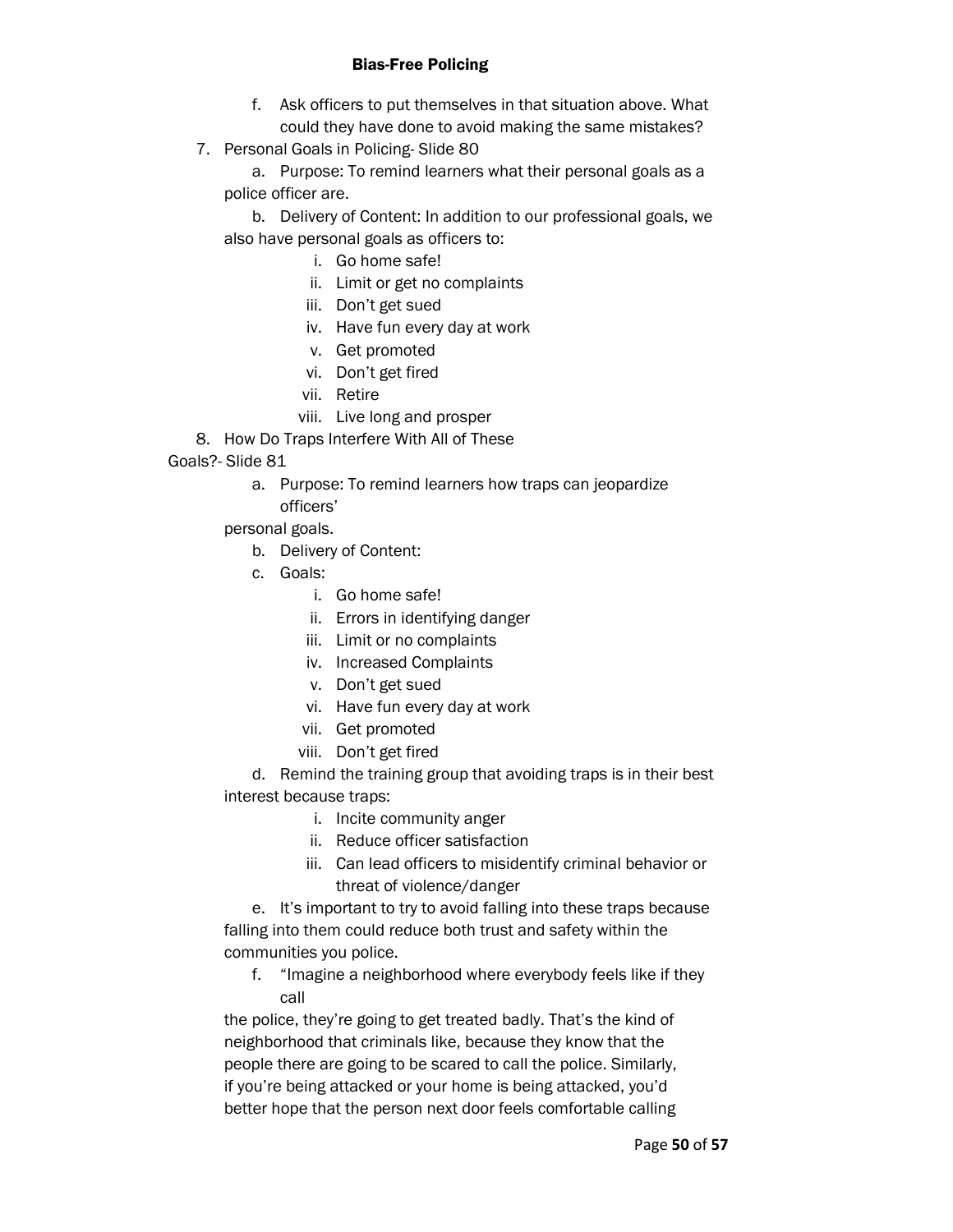the cops. Falling into traps, which leads to biased policing, makes that less likely."

g. Therefore, it's important to understand how your own implicit biases might be operating in policing and to try to defuse traps in your everyday policing, to not only protect the communities you serve, but also to protect yourself.

9. Reducing the Influence of Identity Traps- Slide 82

a. Purpose: This slide provides some tactical suggestions in reducing the influence of identity traps.

b. Delivery of Content: In order to reduce the influence of identity traps, try to do the following when encountering difficult situations while on duty:

- i. Change the situation: consider what parts of the situation you can positively change, e.g. mood, energy level, time pressure, multi-tasking
- ii. Slow down: take time to assess how implicit bias and

stereotypes might be influencing your behaviors on the force.

- iii. Get help from outside the situation: call for back-up in a situation where you feel you might be susceptible to authority threat to prevent falling into a slow trap
- iv. Actively seek out counter stereotypes: make a point of getting to know local leaders/clergy in high-crime neighborhoods you patrol
- 10. Interventions- Slide 83-84
	- a. Purpose: To introduce intervention strategies to combat traps.
	- b. Delivery of Content: Review intervention strategies. Instructors should go SLOWLY through this page, clearly addressing examples of each intervention.
		- i. Awareness of implicit bias and traps (only a start)
		- ii. Stereotype Replacement
			- 1. Be mindful of your stereotype
				- a. Black men are dangerous, are they?
			- 2. How?
		- iii. Individualism-See the individual, and allow them to have a voice (remember procedural justice means giving them a voice)
		- iv. Increasing opportunity for meaningful interactions with

other races, cultures, ethnicity

All CDP officers will be expected to do this as part of community and problem-oriented policing

- v. Go to next slide (slide 84)
- vi. Slow Things Down (when practical) unless you are in imminent danger, you should always take the opportunity to slow things down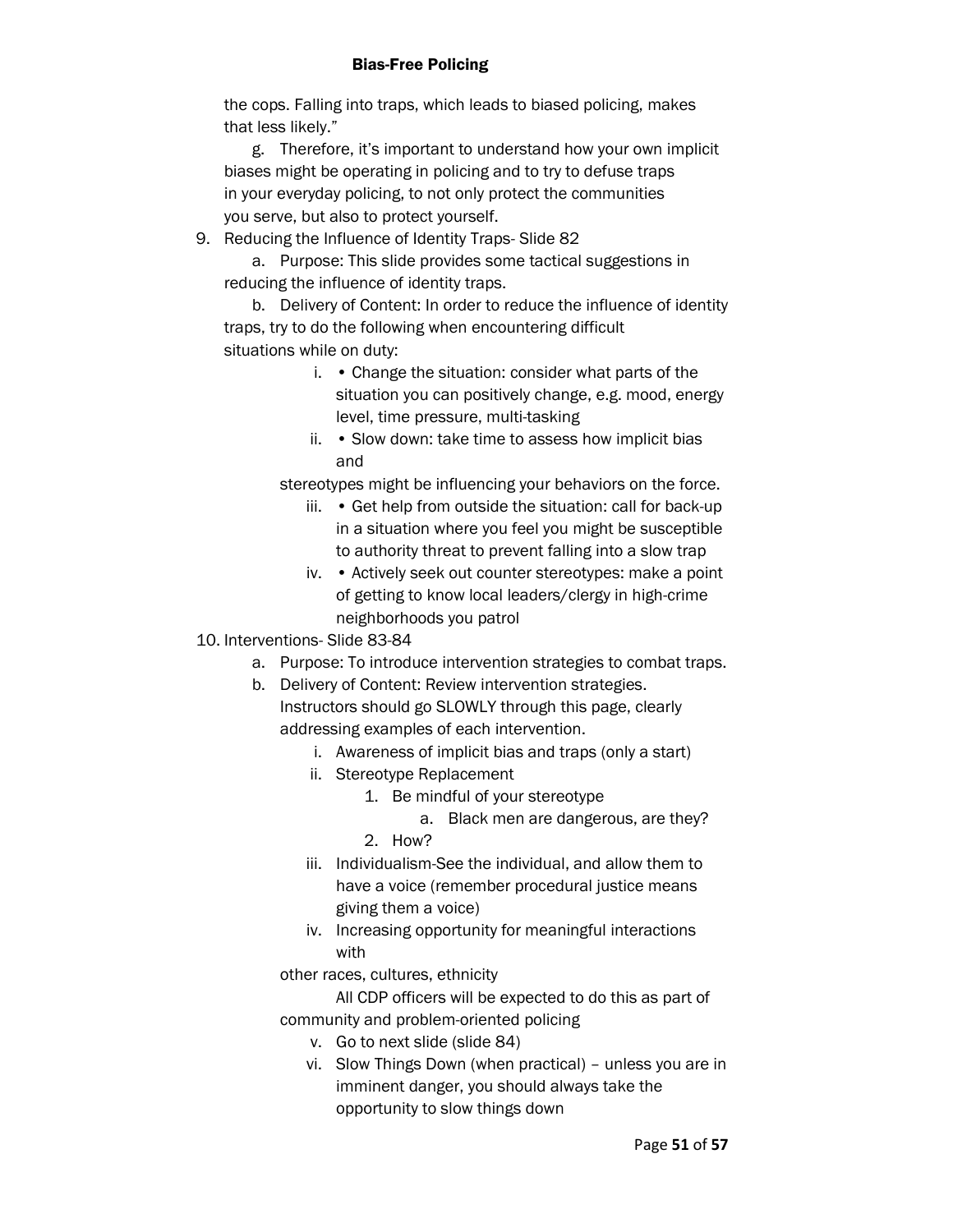- vii. Practice Procedural Justice
	- 1. Listen
	- 2. Neutrality, Be Fair
	- 3. Be Respectful
	- 4. Be Transparent, develop trust
- viii. Look for Chances to De-escalate
- ix. Intervene if you see a fellow officer making a biased decision, or falling victim to a fast or slow trap, intervene and remind them to slow down, take a breath, etc.
- x. Accountability-Hold each other accountable if you observed a fellow officer making a poor decision based on a trap, call him/her out on it. Talk to them. These decisions affect all of us and our ability to build trust in the community; they impede the mission of CDP
- 11. Quality of Decision-Making: Neutrality- Slide 85
	- a. Purpose: To emphasize the importance of neutrality in officers'

decision-making.

- b. Delivery of Content: Tie this back into the first lessons we learned in this training. These are the principles of procedural justice that build police legitimacy in the eyes of the public.
	- i. Decision-making that is: Neutral
		- 1. The officer exhibits neutral feelings toward the person
	- ii. Unbiased decision
		- 1. The decision is not based on personal bias; e.g. Race,

gender, income, community, sexual orientation…….

- iii. Consistent
	- 1. The decision is applied equally to all
- iv. Transparency
	- 1. Allows people to see the decision has been neutral
	- 2. Explaining why a person is stopped. (explaining the

# process)

12. Role Play Exercise- Slide 86

- a. Purpose: To provide an interactive exercise to solidify the training concepts.
	- b. Delivery of Content:
- c. Choose two groups of cops (both would have to leave the room), then have 2 actors: one black wearing uniform (gang type apparel), one white dude in polo and jeans.
	- d. Bring in first group of cops: have them watch the black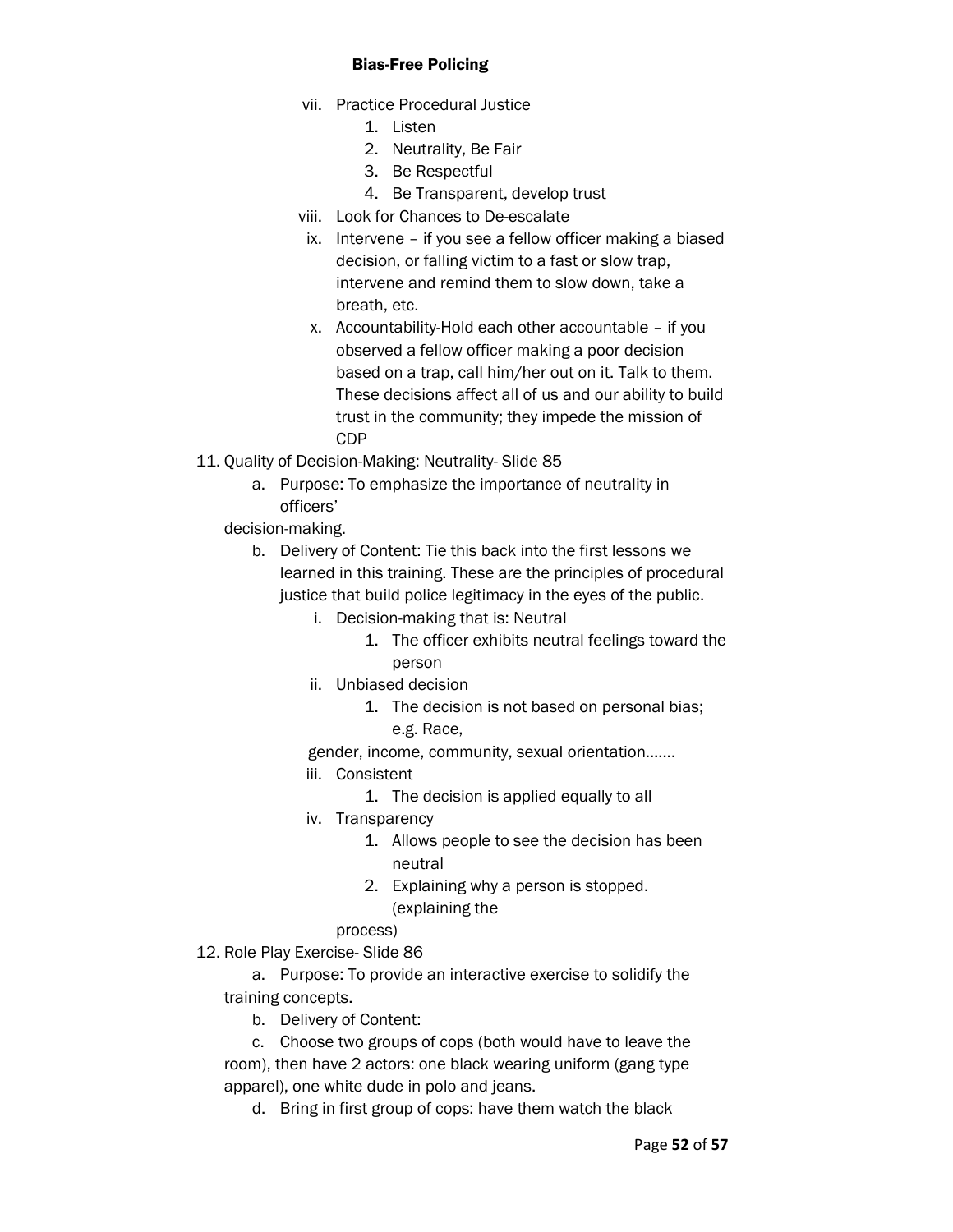actor walk by them, sees them and tosses something to the ground. Ask cops to respond to that scenario.

e. Then, bring in 2nd group of cops: have them watch white actor do the same thing and have 2nd groups respond to the scenario.

f. Open dialogue for this activity using the following guiding questions:

- i. How did the groups respond differently?
- ii. What was going through groups' minds when they watched the scenario?
- iii. What traps could they have fallen into?
- iv. What situations could have made this worse?
- v. What aspects of this training did you/could you have applied to this scenario?
- 13. Group Exercise- Slide 87

a. Purpose: This group exercise serves to allow learners to engage with the afore-mentioned tactics to defuse traps.

b. Delivery of Content: Before breaking the trainees into the smaller group for the exercise, first walk through a couple of examples as a

group first:

- c. Suggested examples:
	- i. Non-policing: Black woman shopping in a store and a store clerk begins following her assuming she's going to steal. How do you defuse that trap?
	- ii. Policing: There are 5 cops in a dog-pile with no room/real estate on the perpetrator, and a female officer decides whether or not to join in or to clear the area to keep civilians and officers safer.
		- 1. Her slow trap: concerns about getting called shaky or cowardly by the other officers. Does she risk her reputation, which is so significant in policing, or jump in and potentially get hurt and/or hurt someone unnecessarily? What do we do to disarm that trap?
- d. Instructor's Note: Resist the urge to tell people to just be a better person i.e.

"just don't care about what other people think" because that is not realistic. Explanations could work, but sometimes the explanations actually lead you further into the traps

e. Possible solutions: Give a pat on the back of the officers, make a

plan as a team so that on the next call you can still make the right decision, how do you walk the line between being seen as a team player and doing the right thing tactically.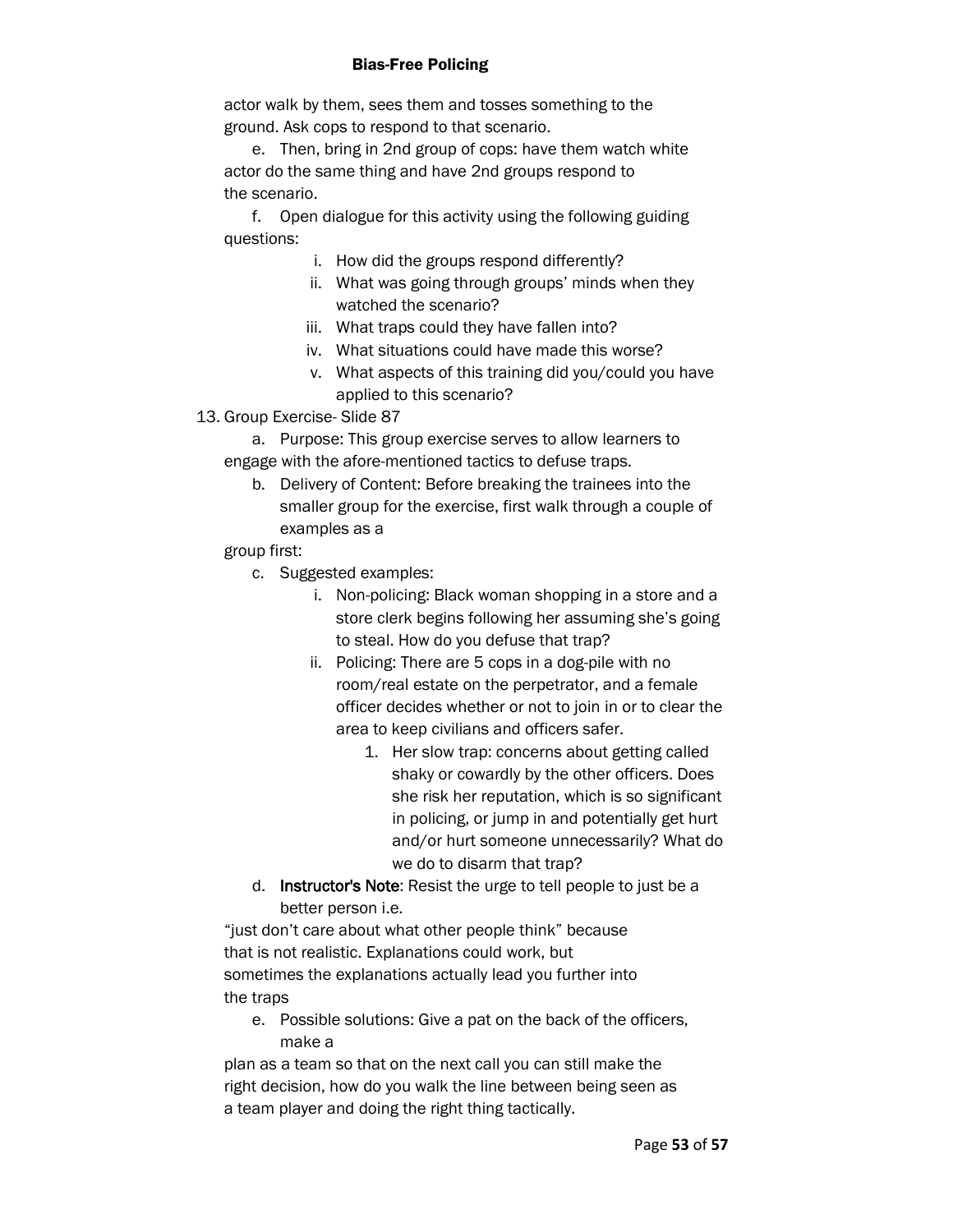- f. Now have officers complete the following exercises in groups of 3-4 officers:
	- i. Provide three different non-policing scenarios where there

are fast and slow traps

1. Have class identify traps, state how they would defuse

them for themselves

- ii. Last, provide three policing-specific scenarios with fast and
- slow traps
	- 1. Have class identify traps and how they would defuse

them for a partner and how they would disarm them for themselves

Ask one officer from each group to share the scenarios that they generated to the entire class. Spend time here, asking the room for additional ways to address each scenario and offering guidance around:

- Awareness of implicit bias and traps (only a start)
- Stereotype Replacement
- Individualism-
- Increasing opportunity for meaningful interactions with other races, cultures, ethnicity
	- Slow Things Down
- **Practice Procedural Justice** 
	- Listen
	- Neutrality, Be Fair
	- Be Respectful
	- Be Transparent, develop trust
- **Look for Chances to De-escalate**
- **Intervene**
- **EXECOUNTABILITY-Hold each other accountable**
- 14. When can you defuse?- Slide 88
	- a. Purpose: To engage participants in a discussion about defusing

traps.

b. Delivery of Content: Lead a discussion based on the following questions.

c. Where are there opportunities to defuse traps in Law Enforcement?

d. Where does it fit in your day?

e. Facilitate the discussion about where it fits. You just want people in the room to generate the conversation, but instructors should guide them towards understanding that the majority of the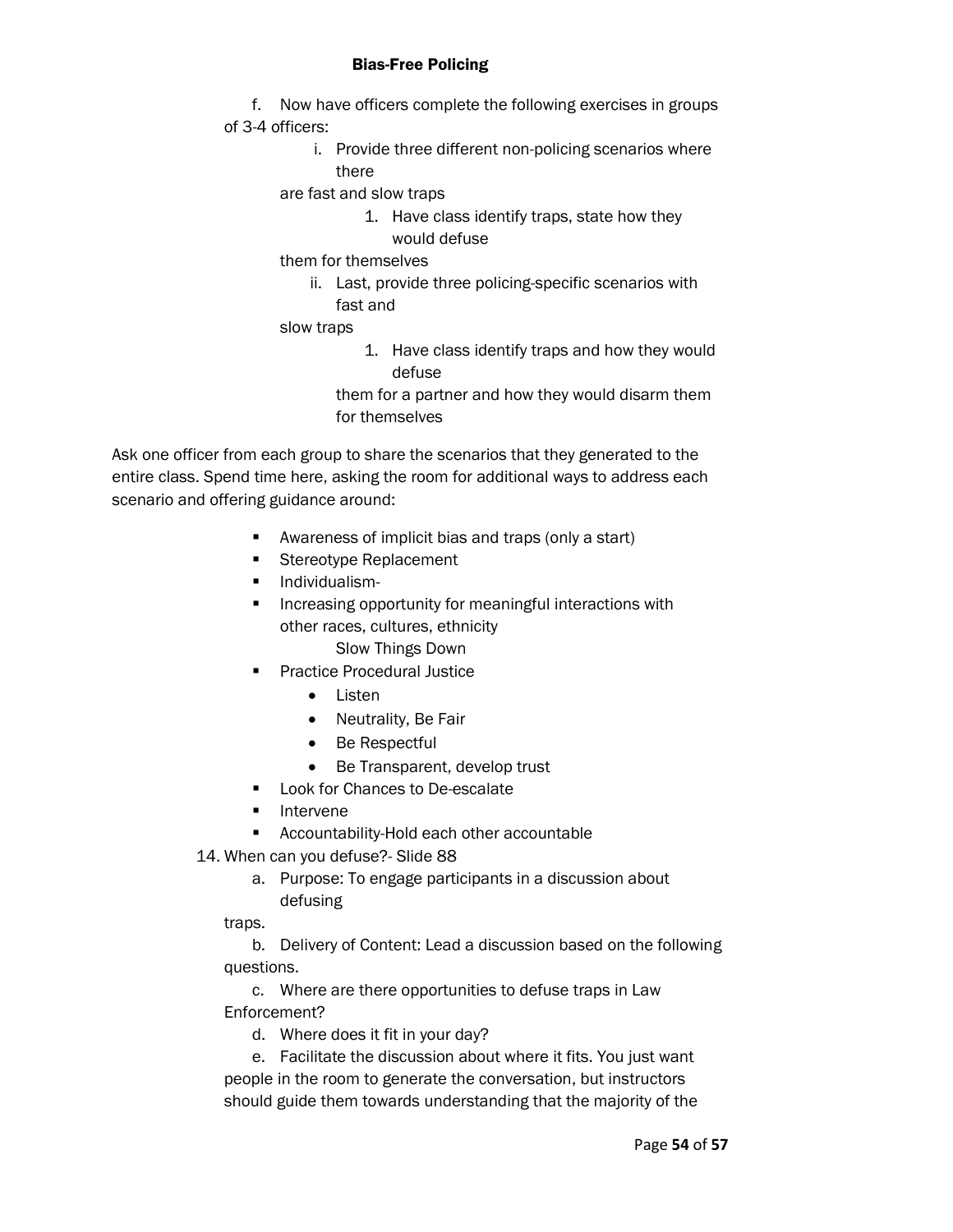time, when they are not in clear and immediate danger, they should be looking for traps (for themselves and for their partners) and thinking of interventions to defuse those traps. Doing so makes them better officers and makes the CDP more legitimate in the eyes of the Cleveland community

- 15. King of the Hill video clip- Slide 89
	- a. Purpose: The purpose of this clip to see a situation where both

fast and slow traps are in play and come up with some strategies to avoid falling into them.

b. Delivery of Content: Play King of the Hill Clip and then ask the following questions:

- i. How do we help Hank avoid falling into traps?
- ii. If Hank is an officer, and someone calls him a racist right after this, how can we help him avoid a viral video?

16. The Daily Show Video: Reducing the Influence

of Identity Traps -Slide 90

a. Purpose: This closing video summarizes the importance and relevance of identity traps in policing.

- b. Delivery of Content:
	- i. Thanks to training attendees
	- ii. Ask whether there are any questions about the training
	- iii. Play the video as a closing statement about the importance

# of identity traps in policing

# 17. Thank you- Slide 91

a. Delivery of Content: Thank you to instructors and attendees

# XI. Bias-Free Policing GPO #1.07.08

- A. Bias- Free policing GPO will be presented on the LMS system along with a test.
- B. Tell participants to look for the LMS policy and test via email

# XII. CONCLUSION

- A. The Topics covered were :
	- 1. (PJ1) MODULE 1
		- a. The Interactive Nature between Procedural Justice, Legitimacy,
		- and Goals in Policing
		- b. Definitions-Procedural Justice, Police Legitimacy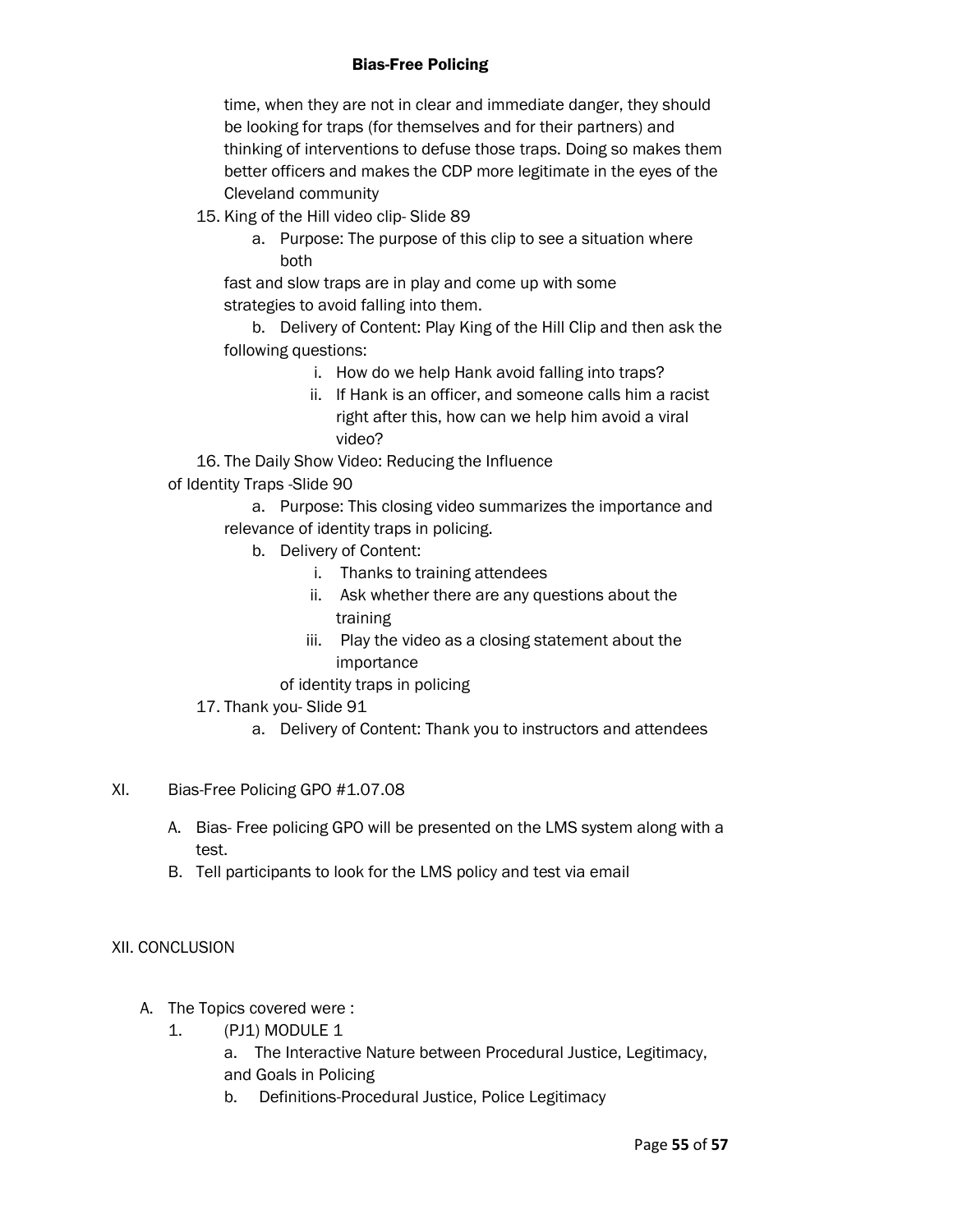- c. Procedural Justice affects legitimacy
- d. Goals in policing
- 2. (PJ1) MODULE 2
	- a. Cynicism
	- b. "US" VS. "Them" Mentality
	- c. Legitimacy
	- d. Lawfulness vs. Legitimacy
- 3. (PJ1) MODULE 3
	- a. Neutrality
	- b. Voice
	- c. Respect
	- d. Trustworthiness
- 4. (PJ1) MODULE 4
	- a. Historical Effects of Policing
	- b. How did we get here?
	- c. Community Bank Account
- 5. (PJ3) MODULE 1
	- a. Why are we here today?
- 6. (PJ3) MODULE 2
	- a. Fast Traps
	- b. Implicit Bias
	- c. Definitions: Stereotypes, Prejudice, Discrimination
	- d. What is racism?
- 7. (PJ3) MODULE 3
	- a. Slow Traps
- 8. (PJ3) MODULE 4
	- a. Defusing Traps
	- b. Identity Traps

# REFERENCES:

1. Procedural Justice and Police Legitimacy (PJ1) Facilitator Guide; *Prepared by the*  Instructional Design and Quality Control Section, Education and Training Division, Chicago Police Department

Participant Guide developed by P.O. Raymond Fierro and P.O. Al Ferreira Contributions by Lt. Bruce Lipman and Sgt. Mark Sedevic

2. A Tactical Mindset: Procedural Justice and Police Legitimacy (PJ2) Facilitator Guide; Prepared by the Instructional Design and Quality Control Section, Education and Training Division Chicago Police Department, Written by:

Chicago P.O. J. Esquivel, P.O. A. Ferreira, P.O. M. Hayes,

P.O.T. Henderson, Lt. B. Lipman, P.O. D. Patterson